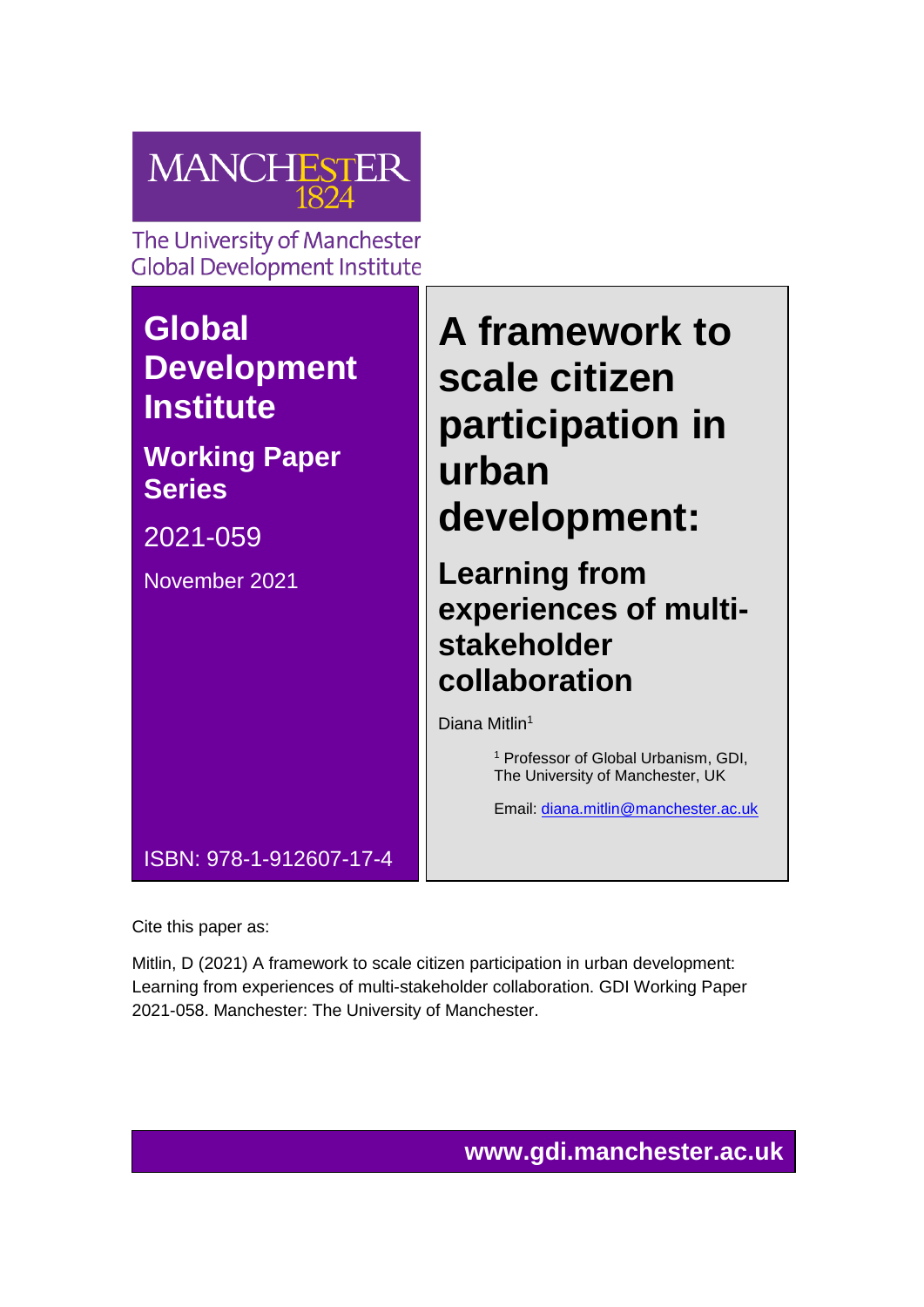#### **Abstract**

This working paper summarises our understanding of a framework to support the scaling of participatory development in low-income urban neighbourhoods in the global South. The discussion addresses constraints that have previously been identified both in the academic literature and through social movements and support agencies seeking citizen inclusion. Our study demonstrates the importance of working with all key stakeholders, including organised communities, urban social movements, academics, professionals and City authorities. This working paper draws on experiences in three African cities and summarises a framework to support the scaling of citizen participation.

Our proposed framework is multi-sectoral, multi-spatial and multi-temporal. It seeks to contribute to a more finely grained understanding of what is required to achieve the scaling of participation. As efforts to realise the SDGs continue, this discussion contributes to their realisation through outlining experiences both to address the needs of those living in low-income, often informal, urban neighbourhoods in the global South and the governance deficit.

Our findings show how pressure for enhanced citizen participation, in the urban South, takes place within and alongside formal and informal planning and policies, and these processes must be considered together. For citizen organisations, the shift to thinking and working at the city is significant. Movements reach out to residents who are not taking part in neighbourhood organisations and seek to work in new neighbourhoods. In addition, movements are more ambitious in the changes they seek. At the level of the city, contestation and collaboration take place simultaneously and movements shift between these strategies to secure recognition and material improvements. Academic departments potentially contribute to securing more representative governance practices that address the needs and interests of informal settlement residents. We also argue that understanding social movement strategies and actions requires us to recognise that these may be represented in ways that advance their acceptance by the state.

#### **Keywords**

Citizen-participation, Urban Development, Multi-stakeholder collaboration, Scaling-up

#### **Acknowledgements**

We would like to thank the Leverhulme Trust who funded the international network "Achieving inclusive cities through scaling up participation planning in Africa" at the University of Manchester between 2018 and 2020. This paper draws on activities supported by this grant. The discussion here also benefited from an international workshop co-funded through the network and the Hallsworth Conference Fund (University of Manchester) which took place in June 2019.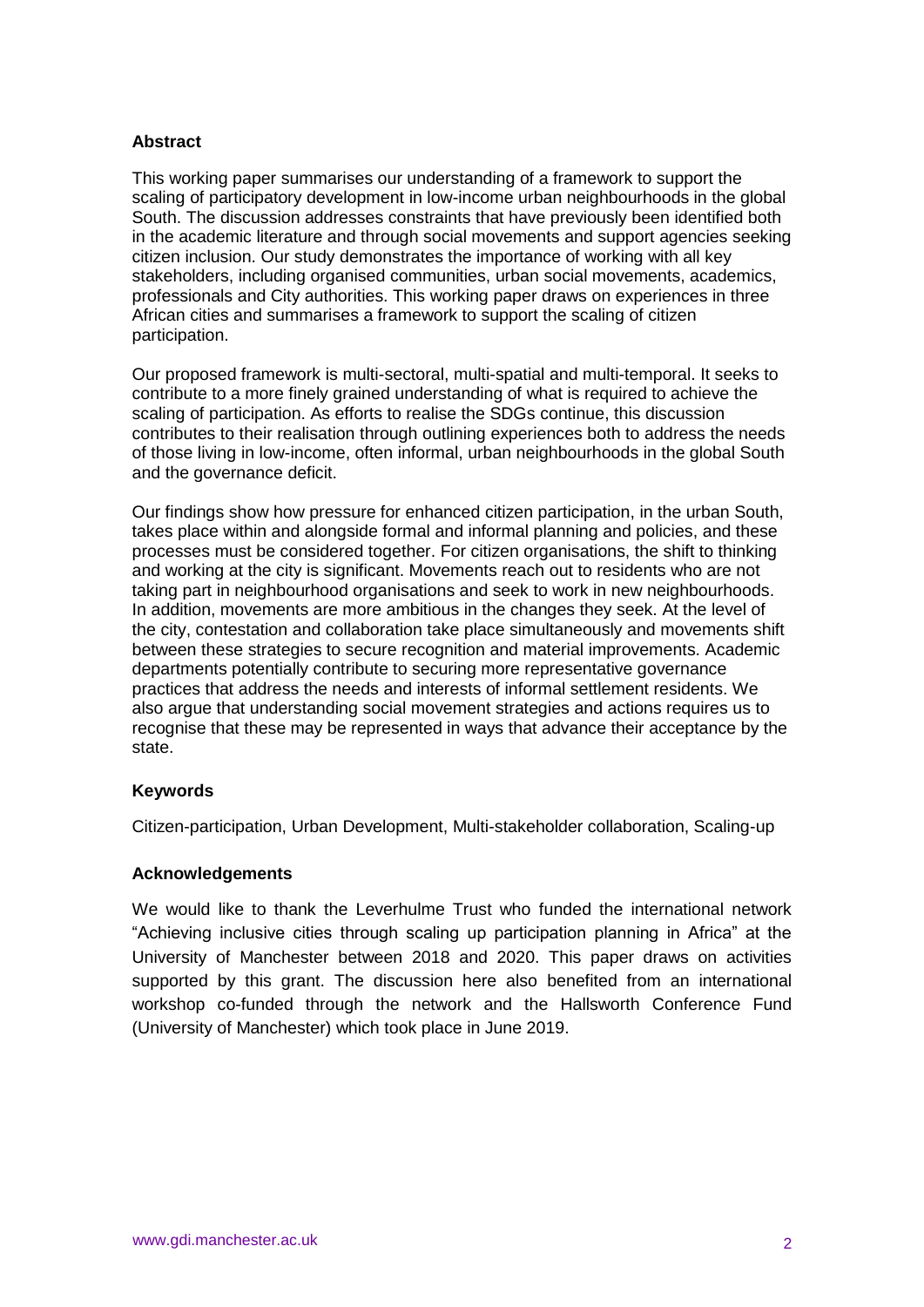#### **1. Introduction**

There is a continuing lacuna in urban development. Too little is being done to address the needs of the estimated one billion people living in informal settlements in the global South. In addition to these residents who are living in acute need, there are millions of others living in need in formal neighbourhoods. This working paper summarises the results of an action-research programme to advance our understanding of frameworks that can support the scaling of participatory development. The action research took place in three African cities: Bulawayo (Zimbabwe), Johannesburg (South Africa) and Nairobi (Kenya). In all three locations, our research teams included community activists working with urban social movements, professionals working for NGOs and academic scholars. Our focus in this paper includes our engagement with the challenge of both planning for and implementing urban development. While much of this work took place in informal settlements, residents in low-income formal settlements made significant contributions to our work in Bulawayo, while the challenges at the city scale include hostels in both Bulawayo and Johannesburg and semi-formal tenements in Nairobi. The discussion builds on our earlier analysis of the literature (Horn et al. 2018) to report on the findings of the action research and to place those findings with the existing literature.

As argued by Horn et al. (2018), the significance of participation is widely recognised. It is considered to contribute to the empowerment of local residents (at best), and enable them to have more influence and control over approaches and outcomes; it develops complementary capabilities among all and has the potential to change the ways in which stakeholders engage with each other (Hamdi 2004; 2010). It has been critically reviewed (Cooke and Kothari 2001; Hickey and Mohan 2004) and has long been recognised to have the potential to be abused (Arnstein 1969). Participatory approaches need to recognise that development is inherently political. While policy reform is a significant step, efforts also need to be made to ensure that reforms are implemented. Policy, programming and practice reforms need to move forward together and experience suggests that realising such reforms requires a capacitated civil society "pushing from below". In addition, the capabilities of professionals, including local government officials, need to be developed, such that they are able to support citizens' right to be involved and to find new options for addressing needs.

Our definition of scaling (Horn et al*.* 2018) recognises that scaling can mean to expand participatory planning *horizontally* into other policy areas (for example, from water and sanitation to drainage and health) and/or communities (for example, from one neighbourhood to another) and *vertically* into higher institutional levels (Fung and Wright 2003. Our experiences highlight the importance of scaling to greater *complexity* with processes promoting collective priorities and political voice, community selforganisation in the production of goods and services, and peer support and solidarity; this is required to enhance the levels of inclusion and empowerment of low-income residents and thereby improve democratic control over urban policy and planning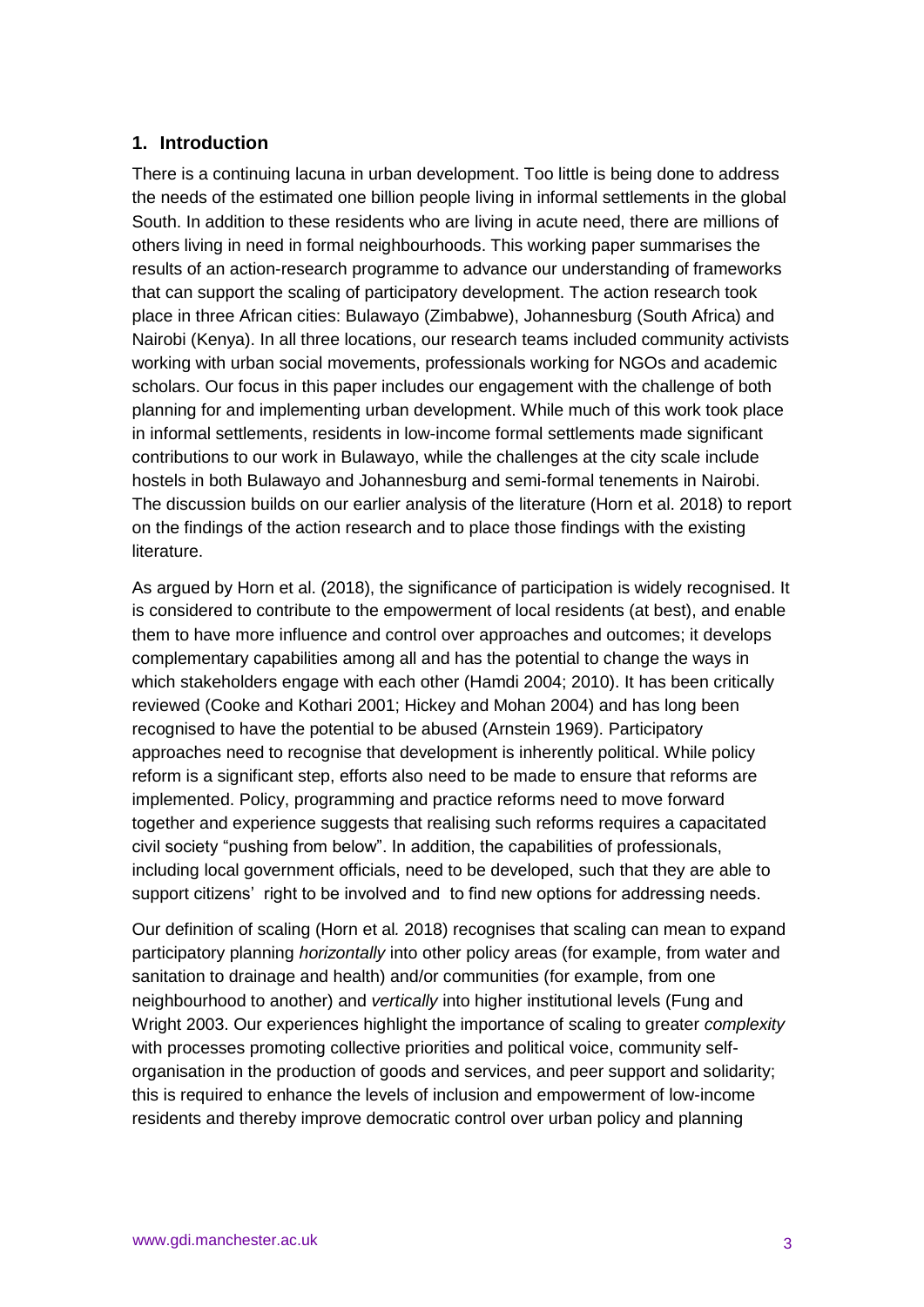decisions (Miraftab 2003). In Section 4, we identify five types of scaling, and six approaches to securing scale.

This research demonstrates the importance of establishing and deepening new and existing relations between organised communities, urban social movements, academics, professionals and the City authorities if participation is to be scaled (see Section 4). Establishing multi-faceted relational capital is important in ensuring that communities can advance their options and protect themselves from abuse. In addition to new and better relations, participatory planning is advanced through specific activities, including more inclusive practices of organisation, information about the nature of local neighbourhoods and the problems that residents face, financing and innovation.

We propose a multi-dimensional approach to scale participation. In addition to investments in relational capital, we identify the following dimensions. Efforts must be multi-spatial, linking neighbourhoods within a citywide approach. Too much focus on the local limits the relevance of activities and does not offer a meaningful understanding of what is required to advance participation. As diverse localities are drawn into citywide processes, state policies and programmes must be amended to be relevant to the specificities of new locations and adjusted to be relevant at an expanded spatial scale. Additionally, interventions must be multi-sectoral. The narrow operational scope of city departments does not enable holistic interventions that address local needs. Finally, interventions must be designed to sustain activities, building capabilities to enable activities to spread and deepen over time. Experiences with planning across the short, medium and long term highlight the importance of multitemporal as well as multi-spatial understandings. Planning can be a way to build more substantive capabilities to enhance development options. Section 4 below elaborates on the implementation approaches and tools that have been useful in ensuring progress across all four dimensions.

We draw five conclusions (Section 5). First, that urban social movements represent their approaches and innovations in multiple ways to advance their acceptance by the state. Second, that politics, planning and participation interact and must be considered together. Third, working at the city scale is significant; it encourages movements to reach out to residents who are not participating in neighbourhood organisations to deepen democratic engagement, and to new neighbourhoods that may have diverse needs and interests. Moreover, aspirations increase, and movements are more ambitious in the changes they seek. Fourth, contestation and collaboration sit alongside each other when working at this scale. Movements shift between these strategies to secure recognition and material improvements. Fifth, academic institutions have a potentially significant contribution to make in securing more representative governance practices able to address the needs and interests of informal settlement residents.

The working paper has the following structure. Section 2 discusses the methodology and includes an introduction to the locations in which the research took place. Section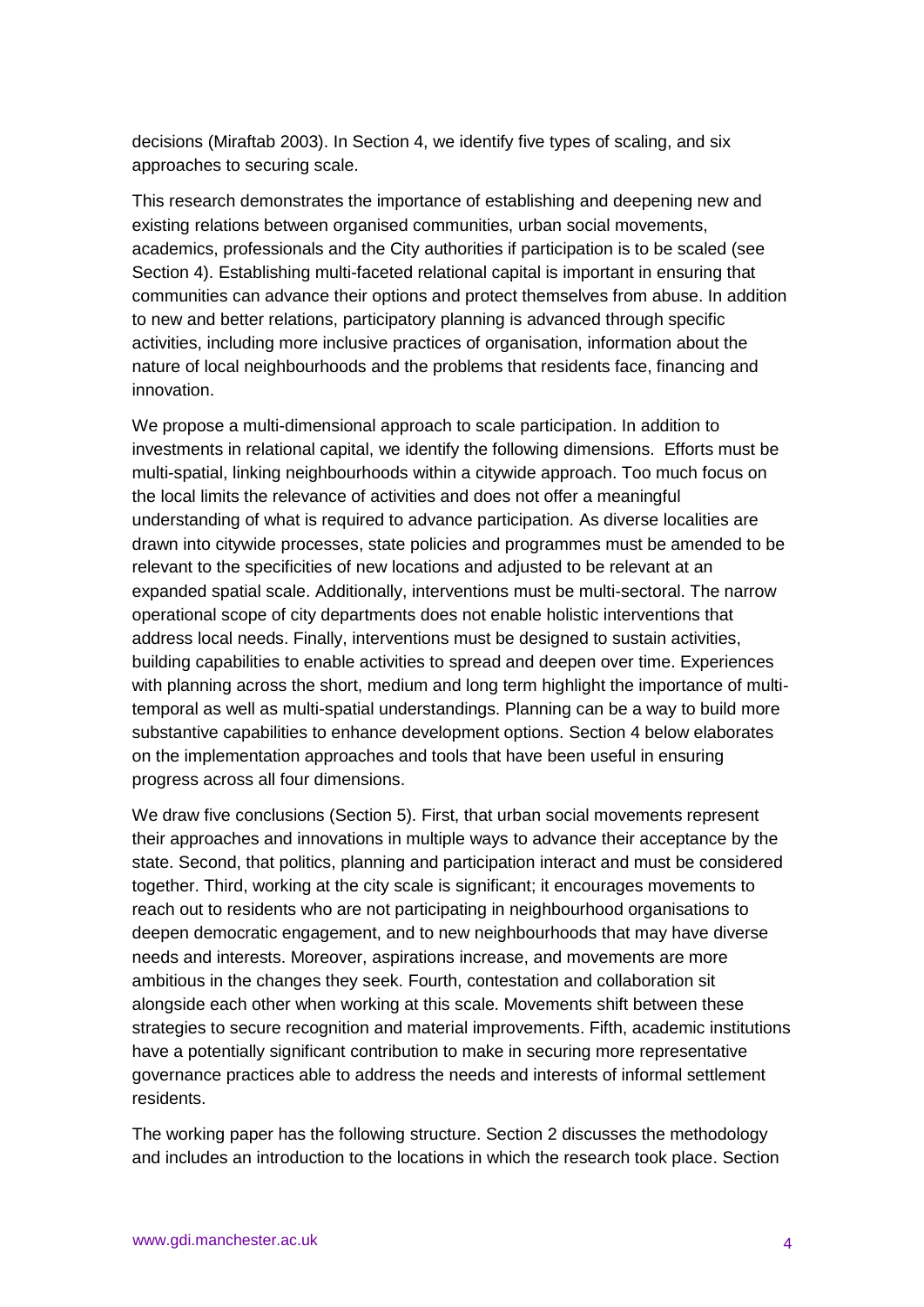3 discusses the literature. Section 4 reports on the findings of the action research. Section 5 concludes.

# **2. Methodology**

The action research network was established following a shared interest between staff and activists in five academic departments, three NGOs and three urban social movements. All share a commitment to advancing just and inclusive cities and recognise the essential nature of participatory development to this goal. The academic staff are located at the Universities of Johannesburg, Nairobi, Manchester and Sheffield, and at the National University of Science and Technology (Bulawayo). Academic disciplines include architecture, development studies and planning. The NGO professionals are working in Dialogue on Shelter (Zimbabwe), 1to1 (South Africa) and SDI Kenya. The first and third of these NGOs are affiliated with Shack/Slum Dwellers International (SDI). SDI urban social movements took part in research activities: Muungano waWanavijiji in Nairobi; and the Zimbabwe Homeless People's Federation in Bulawayo. In Johannesburg, community inputs draw on activities in the settlements of Slovo Park and Denver, where 1to1 have been supporting upgrading efforts. These communities work with SDI community platforms in South Africa, the Federation of the Urban and Rural Poor, and the Informal Settlement Network. The potential to work with these groups was one factor behind the selection of the cities. Action research requires that the research is of interest to agencies whose primary raison d'être is operational. In addition, and as elaborated below, the locations are diverse in terms of their support for participatory planning, which reflects the more general political context.

SDI is a transnational network of women-led savings groups based in informal settlements, who come together in city and national federations. SDI affiliates produce their own knowledge, particularly through data collection that documents conditions in informal settlements, and which helps residents set their collective priorities. Affiliates reach out to local academic departments to build collaborative alliances to change practices; and the professionals co-authoring this working paper have considerable experience with academic collaboration. SDI affiliates acknowledge the significance of academic knowledge, both in defining problems and solutions and, more generally, in conceptualising and theorising urbanisation, urban economic growth and participatory development. They recognise that co-producing knowledge with academics can be challenging and that new approaches are required if the community voice is to be heard (Mitlin et al. 2019). Scale is essential to the efforts of SDI (and other groups in Johannesburg) because of their desire to "leave no-one behind". Hence the theme of this action research network provided space for professionals and community leaders to reflect many years of practice. The funding provided by the Leverhulme Trust for such reflection catalysed collectively conclusions on experiences with efforts to scale.

In conducting this action research, we draw on our experiences and academic literature to co-produce knowledge (Mitlin et al. 2019). We developed our own reflections on this approach and sharpened our practices through our collective discussions. The findings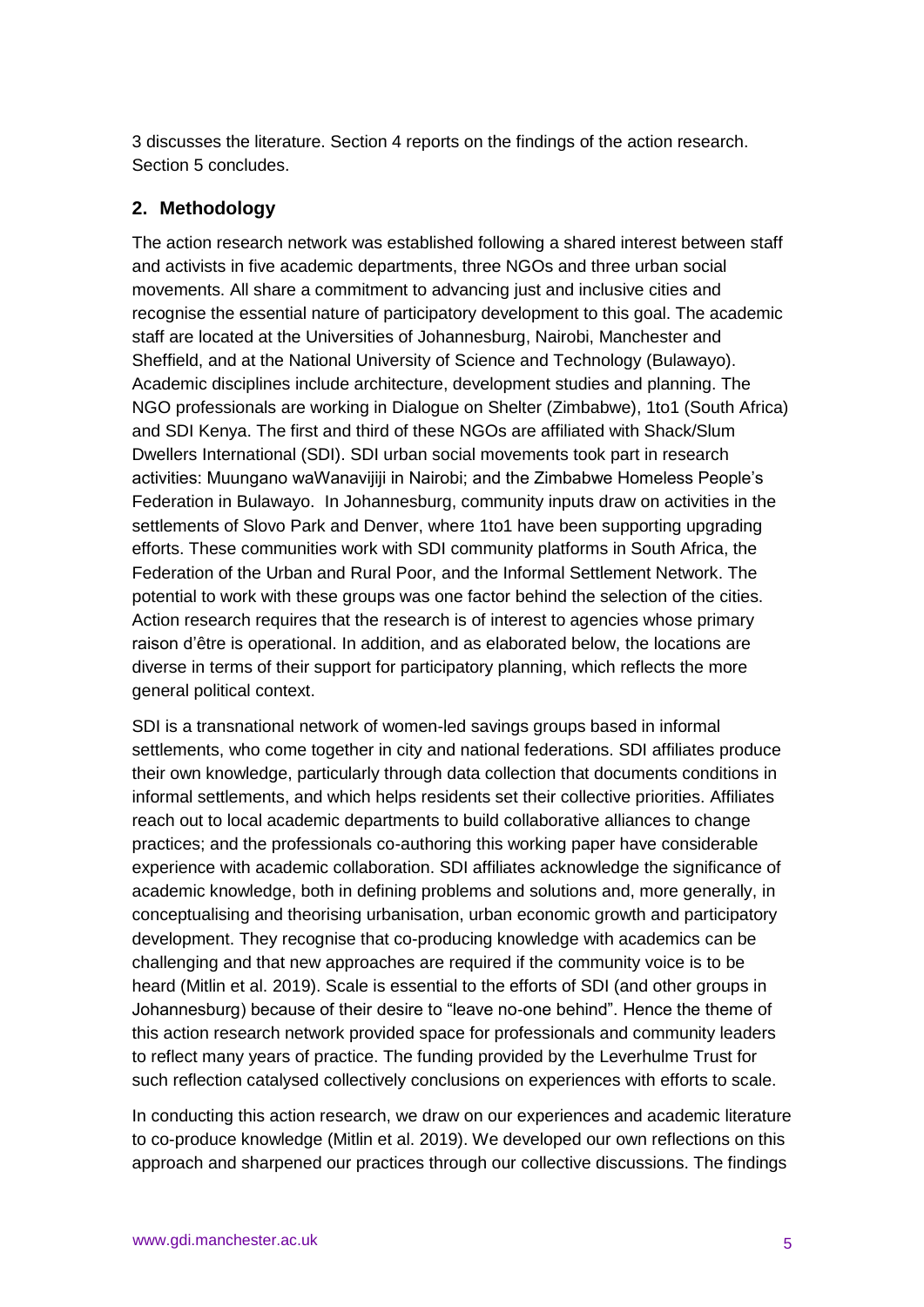reported here have been drawn together through two processes that are effective because of longstanding relations between the research team, the professional operational agencies and the social movements. While some junior staff and community leaders joined the process, the majority of academics, professionals and community leaders had worked together in each city for at least five years and generally longer. The academic from the University of Manchester also had familiarity with the processes that were ongoing in each locality. The three processes used to generate research findings are: "action" activities designed to test scaling (see below); structured workshops that have taken place over several days; and the co-production of research documentation (such as this working paper). Three structured workshops grounded the generation of findings. One in Johannesburg (2017), a second in Nairobi (2018) and, finally, one in Bulawayo (2019). Additionally, a conference in Manchester (2019) was attended by the community groups involved in the research and provided a further opportunity to test out findings. Complementary research activities enabled further interactions between individuals involved in the network and this helped deepen the conclusions.

Both the structured workshops and the ongoing relationships between those involved in the network were important in generating findings. Co-producing findings – especially if that involves researchers who are not trained in abstract thinking and formal research processes – does not take place through formal interviews and textual analysis. Each of the workshops involved sessions in which community leaders, professionals and academics jointly reflected on what was taking place with respect to scaling efforts in their own localities. Following this discussion, we had exposure visits to selected neighbourhoods which provided illustrations of both the challenges and opportunities. We then returned for thematic-based discussion. These workshops took place over three days. In Bulawayo we concluded our work with a one-day workshop with senior and mid-ranking local authority officials. The sequential nature of discussions enabled findings to emerge, be tested and consolidated as the networks identified the conclusions that were important to share.

The challenges involved in coproducing knowledge are considerable and our work has been advanced by the long-standing relations that community groups already have with academics and hence their confidence and capability to participate fully in discussions (Mitlin et al. 2019; Mitlin et al. 2020). Our findings are tentative because this remains work in progress. As processes deepen, expand and spread to more sectors, new learning takes place. We recognise that the traditional processes of research are rarely accessible to low-income and disadvantaged co-researchers and we have worked with SDI affiliates with a capacitated community leadership to minimise exclusionary practices.

The following sub-section introduces the locations in which local practices have been tested prior to a discussion of the literature (Section 3) and the framework of activities (Section 4).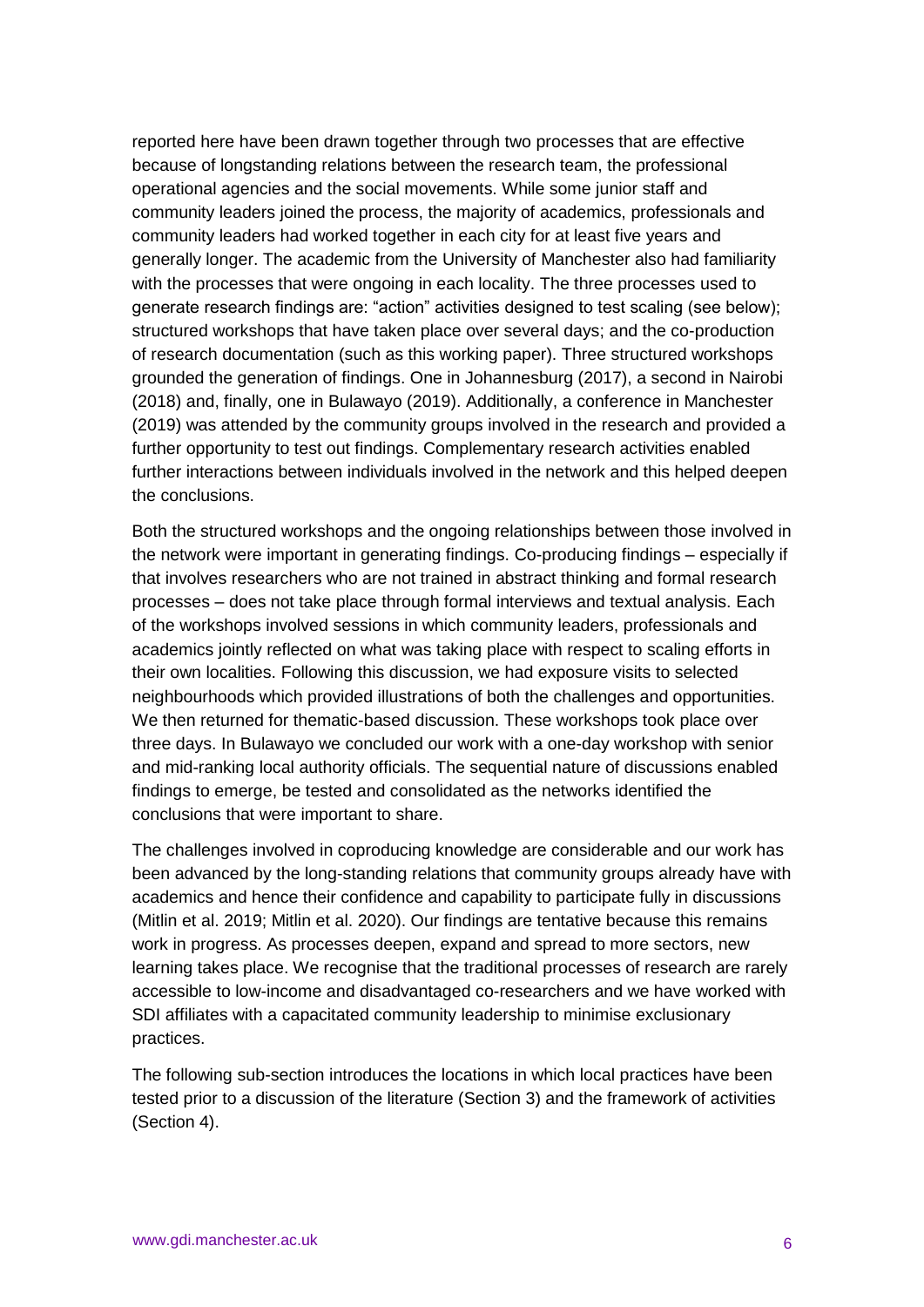#### *Location and organisation of the action research*

**Bulawayo:** Community participation is supported and advanced through SDI's Zimbabwe Alliance, a collaboration between the Zimbabwe Homeless People's Federation and the NGO, Dialogue on Shelter. The Zimbabwe Homeless People's Federation emerged in 1998, following a visit from an urban social movement, the South African Homeless People's Federation, to two "holding camps" in Harare where evicted residents had been located (Chitekwe-Biti 2009). The mobilisation of communities in these neighbourhoods led to the formation of savings groups, and then the Federation. The Federation has grown into a national network, with tens of thousands of households supported to secure tenure and improve their access to basic services (SDI 2019).

The scaling of participatory planning in Zimbabwe has faced considerable challenges, due to the prevailing nature of top-down planning in the country, and the continuing economic and political crisis. This crisis has been associated with hostility towards urban areas by the dominant political party (ZANU-PF) because many urban residents support the opposition party. Despite considerable challenges, the Federation has continued to mobilise. Historically, the Alliance received little attention from the City government in Bulawayo, in part due to the ethnic and related political divisions in Zimbabwe and efforts being made by the Alliance to engage national government. However, both officials and elected representatives in the City of Bulawayo have responded more positively in recent years. <sup>1</sup> The "actions" taken with respect to the network focused on data collection to deepen and extend relations with the local authority.

**Johannesburg:** South Africa's democratic government recognised the importance of addressing housing needs, social exclusion and poverty immediately it took up office in 1994. However, despite the speedy introduction of a generous capital housing subsidy programme, there remains a significant housing backlog. Moreover, the commitment to participation within the capital housing subsidy programme was not realised (Miraftab 2003; Mitlin and Mogaladi 2013). Since 2002, the Department of Housing has sought to re-orientate its focus towards informal settlement upgrading, with a renewed commitment to participation and integrated urban development, although outcomes have been limited (Fieuw 2015; Fieuw and Mitlin 2018). In response to acknowledged shortcomings, in 2016 the City of Johannesburg sought to improve participation with a new approach to citizen engagement (Karabo Molaba and Khan 2016). Hence, unlike Bulawayo, this is a context in which there has been considerable state-led support for participation albeit within a top-down tradition of urban planning and management (Cirolia et al. 2016).

Our findings draw on the experiences of 1to1, a social enterprise supporting community organisations to engage with state-financed upgrading opportunities. 1to1 works closely with SDI social movements, both the Federation for the Urban and Rural Poor

<sup>1</sup> https://www.iied.org/co-learning-for-inclusive-cities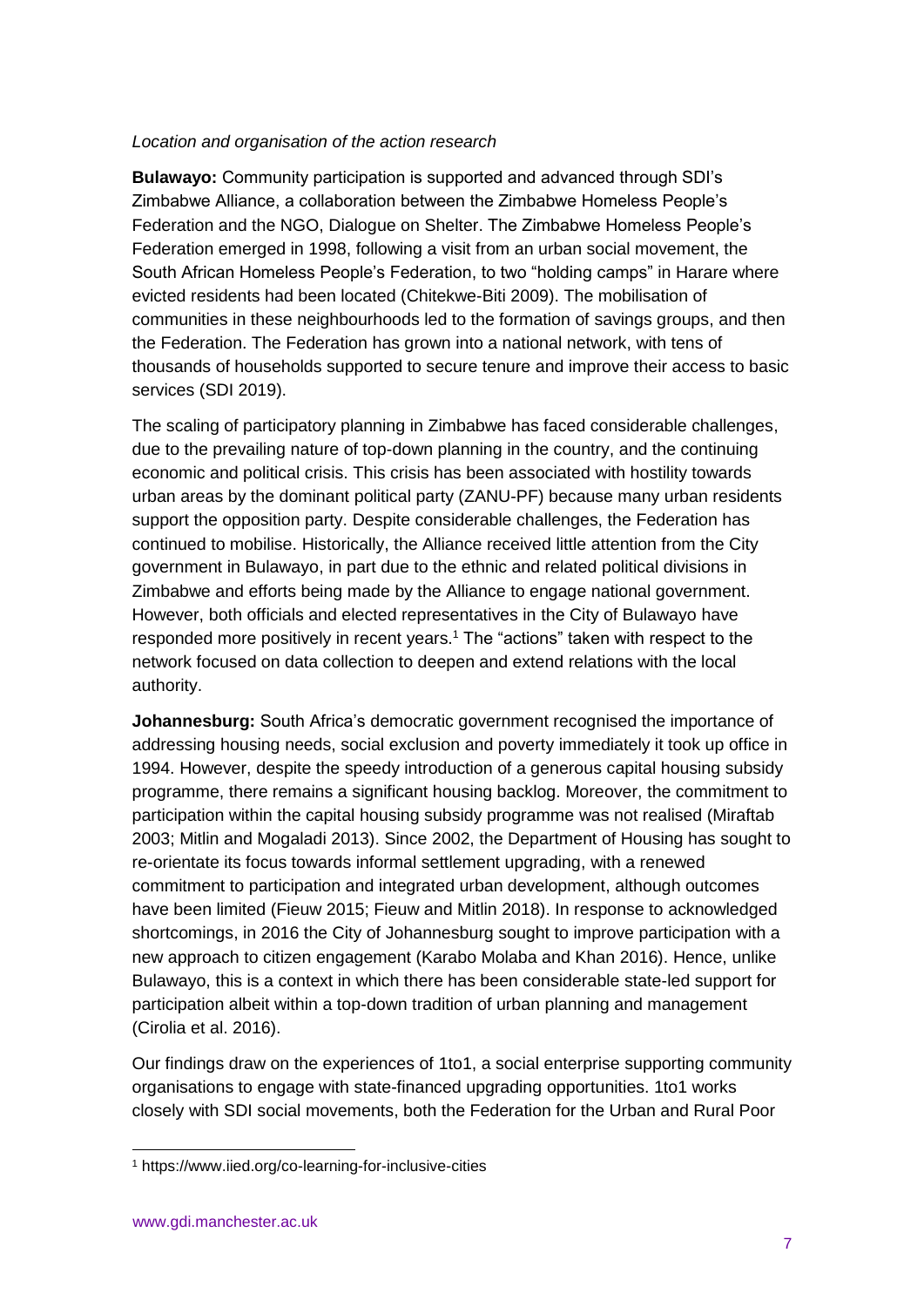and the Informal Settlement Network, and other community groups. 1to1 is currently working with Slovo Park Informal Settlement Development Forum, as well as with academics and students at the University of Johannesburg, to trigger citywide reforms around participatory and integrated urban development planning. The "actions" taken with respect to the network focused on deliberations between community leaders, professionals and academics (including students) about ways to deepen relations and collaboration, drawing on previous engagements.

**Nairobi:** The Kenyan SDI federation, *Muungano wa Wanavijiji* (Swahili for "united slum dwellers") was launched in 1996 as a movement of informal settlement residents resisting land grabs and forced evictions. In 2001, Muungano joined SDI's international network and strengthened its presence in Kenya. Nairobi is a key location for innovation for both Muungano and its professional partners, SDI Kenya (a technical assistance agency) and the Akiba Mashinani Trust (a loan fund) (together called the Muungano Alliance). In 2010, Kenya's new constitution required public participation to be the basis for government planning and expenditures. Alongside this, a devolution process created new County governments with enhanced responsibilities. Encouraged by these requirements, County governments began to address the needs of people living in informal areas. Hence this is a context in which recent national legislation has opened up new possibilities for participation, which an existing social movement is well placed to take up (Horn et al. 2020). However, historically urban governance has been anti-poor, exacerbating the disadvantage experienced by low-income households.

Muungano's present focus is the challenge and opportunity presented by Nairobi County's declaration of a Special Planning Area (SPA) (gazetted in August 2017) for the neighbourhood of Mukuru.<sup>2</sup> Mukuru is a dense belt of informal settlements with 100,000 households. Over 30% of shacks are double storey and most land is privately owned. The SPA designation means that planning regulations are suspended and there is an opportunity for innovation. It was the culmination of a long campaign of mobilisation in the area by the Muungano Alliance. The network contributed to the ongoing work to organise residents in Mukuru, and reflections about what was effective in this scaling up of Muungano's activities.

# **3. Understanding efforts to scale participation and participatory governance**

This discussion picks up from our earlier contribution (Horn et al. 2018). There we argue that existing approaches to planning have failed to address the needs of disadvantaged urban populations in the global South. While participatory approaches have had some success, in terms of empowerment, efficacy and efficiency, they have not been the panacea that has been promised. We suggest this has, in part, been because insufficient attention has been given to the ways in which these processes can be scaled to a level appropriate to need.

<sup>2</sup> http://blog.gdi.manchester.ac.uk/informal-settlements-mukuru/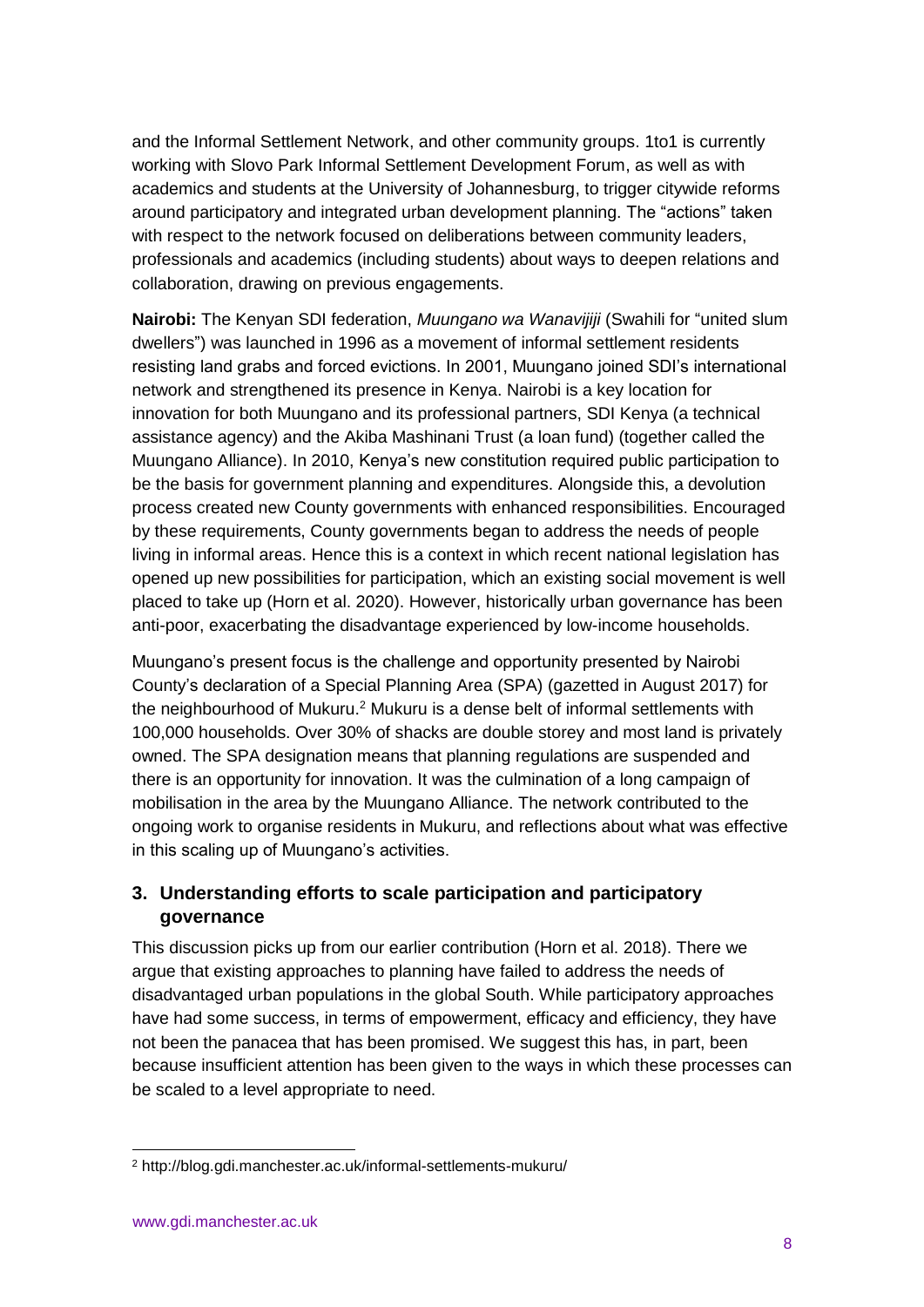Academics have responded to this mixed success by being critical of both the conceptualisation and practice of participation. In terms of the conceptualisation, they suggest that it has under-theorised power relations and the ways in which disadvantaged groups are marginalised (Arnstein 1969). In terms of the practice, they suggest that it has been poorly implemented (Cooke and Kothari 2001). Academics have analysed projects and processes and sought to develop frameworks that account for the mixed results (Hickey and Mohan 2004).

The discussion of the literature below considers how efforts have been made to scale participatory planning processes. We begin with efforts that have worked "upwards" from local communities, and then in the following two sections look at those that have moved "downwards" from government.

#### *Citizen spaces to nurture participation*

It is evident that state programmes have drawn on citizen-led innovations and that urban social movements continue to push for state reforms. In addition to professional efforts, citizen groups have developed their own approaches. Social movements and other civil society groups may seek to incorporate similar components to state programmes, both for their substantive value and, perhaps, to increase the likelihood of take-up. $3$  Such isomorphic representations require researchers to be careful about the classification of these efforts (see Horn et al*.* 2018). These initiatives recognise that effective poverty reduction has necessarily had to involve greater voice for disadvantaged groups as well as material improvements in people's lives (Satterthwaite and Mitlin 2014; Levy 2016), and that groups have a right to be involved. The more substantive of these processes have a strong focus on building relationships between low-income residents, as well as on building relations between organisations of low-income residents and a host of partner agencies, and consolidating new relations between citizen groups and the state (Satterthwaite and Mitlin 2014).

The breadth of civil society ambition in advancing participative development is illustrated by the Asian Coalition for Housing Rights (ACHR) and their programme, the Asian Coalition for Community Action (ACCA), which has supported members to strengthen citizen planning and implementation in hundreds of cities and scale to a citywide impact (Boonyabancha et al. 2012; ACCA 2014; Boonyabancha and Kerr 2018a). ACCA has developed a portfolio of tools building on earlier innovations, such as community (or city) development funds (CDFs), which blend finance from communities, donors and local government (Archer 2012: 424). ACCA's modus operandi draws on the experiences of the Orangi Pilot Project in Karachi (Pakistan), both in the way in which community action in the self-provision of sanitation is used to catalyse state investment – with informed communities playing a monitoring and planning role to ensure that state funds were well spent – and through their sister agency, the Urban Resource Centre, in how alliances between organised communities and informed professionals can help to secure pro-poor change (Hasan 2008;

<sup>&</sup>lt;sup>3</sup> See debates on isomorphism, DiMaggio and Powell (1983).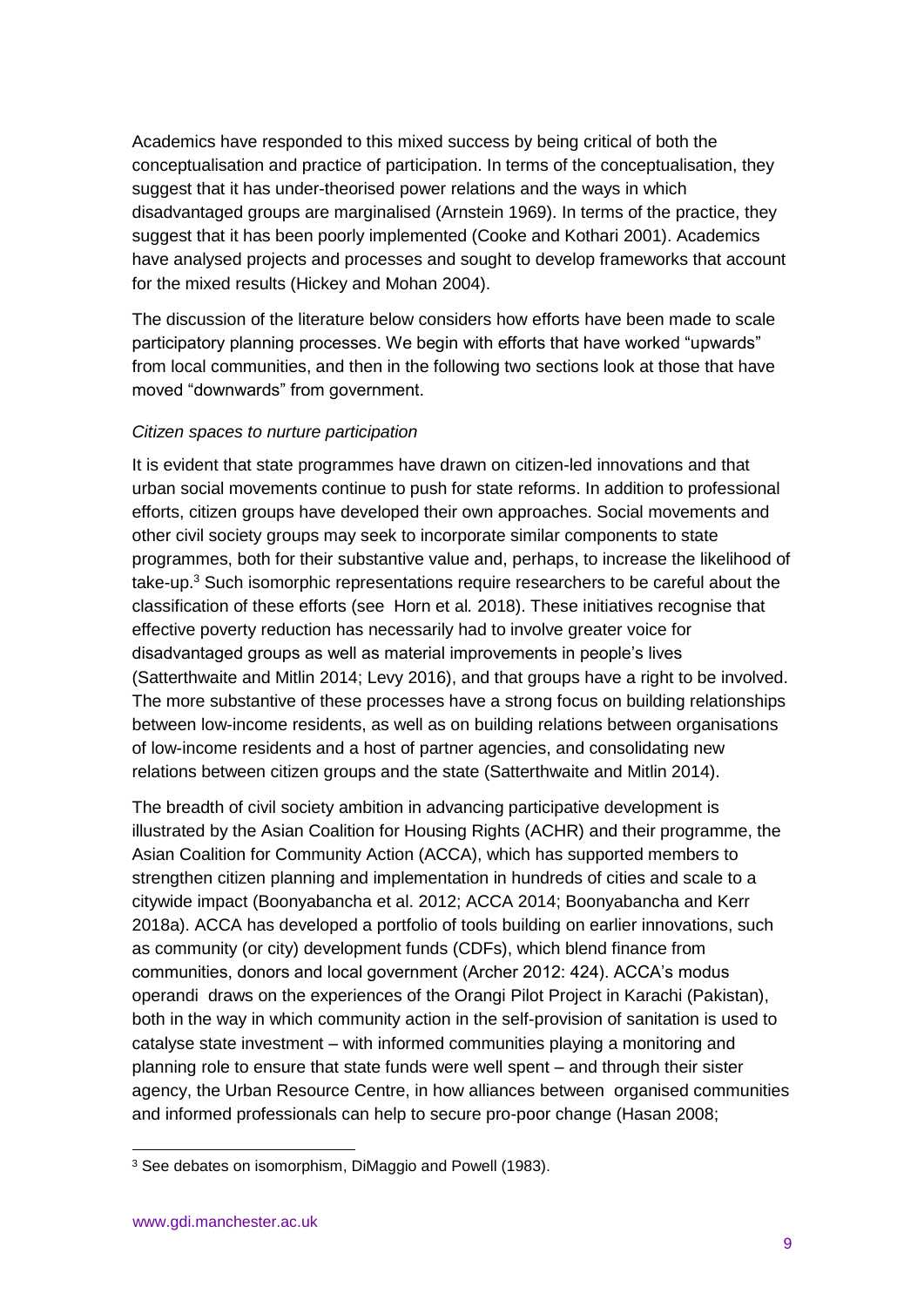Satterthwaite and Mitlin 2014). In Karachi, more than a million households have been supported to obtain sanitation, with others securing regularisation and protection from evictions (Hasan 2008). The work of the Urban Resource Centre in providing a platform to enable organised communities to engage professionals (in and beyond government agencies) and academics has been helpful in enabling the identification of common priorities and joint activities to advance a more inclusive city.<sup>4</sup>

A widespread concern has been that community efforts – as with those of external agencies – favour better off and better organised low-income groups (Walker and Butcher 2016; Frediani and Cociña 2019). Both ACHR and SDI are networks that have sought – in scaling their work – to reach at least some of the extremely marginalised and disadvantaged groups through modalities such as savings-based organising (d'Cruz et al. 2014). While academics have critiqued savings-based organising for a neo-liberal logic (Kiefer and Ranganathan 2018), the experience of both ACHR and SDI is that communities can develop practices which mitigate these effects. Horn (2021) highlights the complexity of such efforts in Mukuru, Nairobi, where the SDI affiliate, the Muungano Alliance, has developed a multi-faceted strategy to reach local citizens through neighbourhood groups that complement the savings process.

Both ACRC and SDI work primarily in informal settlements and one of the groups that is particularly vulnerable is tenants. While there are positive examples to the contrary (see Weru 2004), such efforts are finely balanced and frequently less egalitarian outcomes are observed (Rigon 2017). A further challenge to scaling identified by Walker and Butcher (2016) (albeit in a different context) is the difficulties of taking a rich participative local process with high levels of citizen engagement into an ability to engage with city authorities to replicate such processes. Drawing on Mitlin (2013), this may in part be because urban projects which require the authorisation of the local authority have to comply with formally set regulations and standards which do not mix easily with informal organic grassroot processes. For example, the re-blocking of plots within an informal neighbourhood may be required for infrastructure improvements. However, Kiefer and Ranganathan (2018) show how communities in Cape Town navigate these processes and, despite tensions, achieve some degree of success with mutual learning, new understandings of citizenship and an increased legitimacy for informal settlement upgrading. However, it only has to be formalised if the goal is to develop processes that are then scaled through and by local or national government. The compromises that communities make to engage the state, particularly in the context of a generous subsidy allocation, need to be understood and reflected on.

Frediani and Cociña (2019) have characterised the efforts of citizen groups and urban social movements as "participation as planning". However, a distinction between big "P" and little "p" in planning may be helpful here (see Hart 2001 for this distinction in development). Local-level citizen participation in their neighbourhoods – small "p" – does require planning. But small "p" planning does not necessarily engage with the big "P" of formal processes, as required by city governments and other state agencies.

<sup>4</sup> *www.urckarachi.org*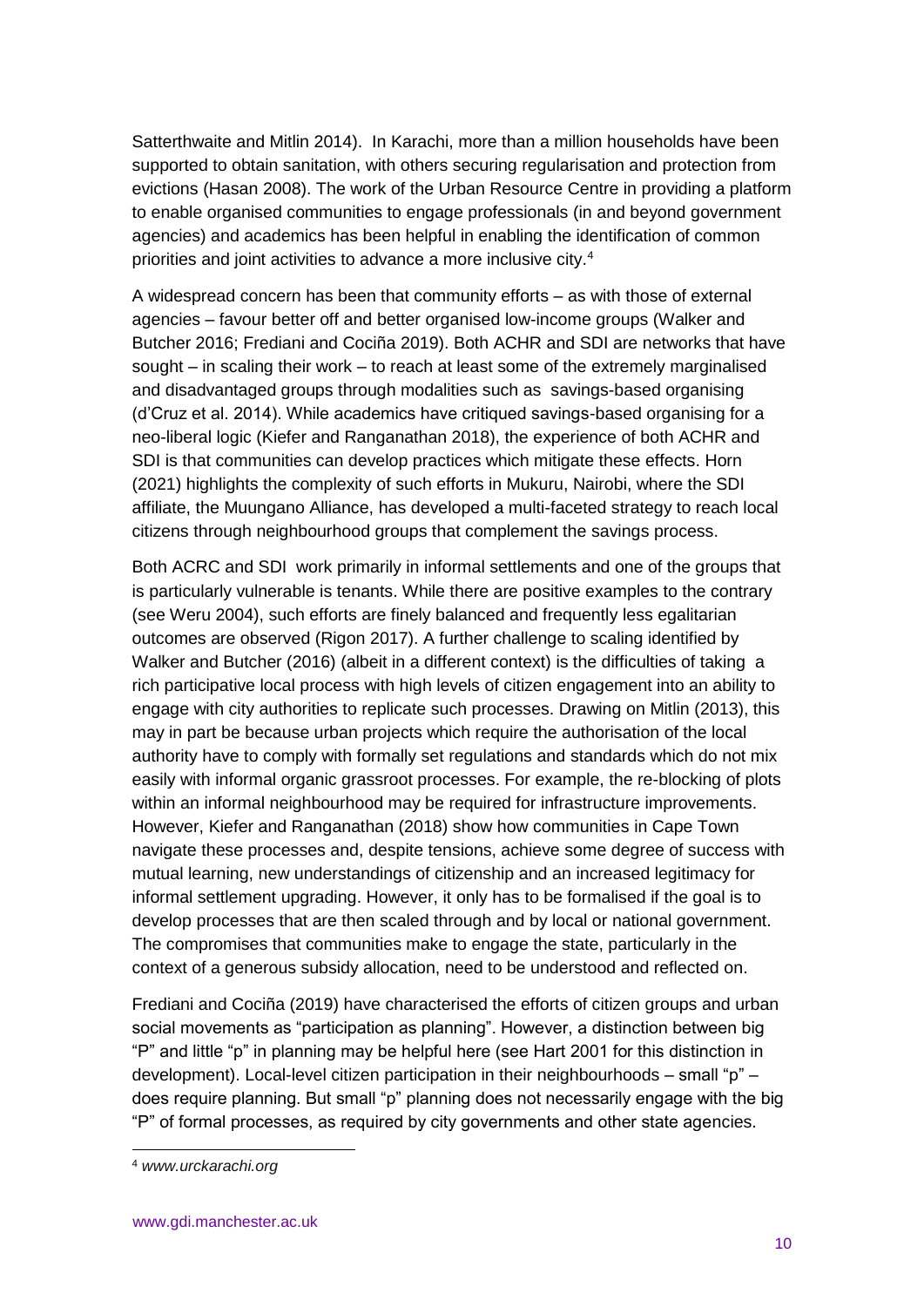Communities need a successful engagement with authorities to advance their claims for access to basic services, tenure security and, in some cases, housing (Boonyabancha and Kerr 2018b). In this context, small "p" planning is only a part of what is required to improve development options. Understood in this way, we can see that small "p" planning may compound the problems that participation at scale needs to address because it does not offer regulatory reforms, recognition or redistribution. Frustrated by the lack of response by many formal agencies, many community activists have used clientelist relations to advance their agendas.

#### *Clientelism, conflict and an engagement with politics*

While many discussions related to scaling of participation have concentrated on explicitly participatory processes, it is insightful to explore demands and claims for political inclusion realised through actions to advance the presence of low-income and disadvantaged groups in state decision-making and resource redistribution. Such efforts may be represented along a continuum, with clientelism at one end and participatory democracy at the other. Clientelism has been heavily critiqued for many years (Wood 2003; see Mitlin 2014 for a discussion), but has been recognised to be a strategic response to exclusionary political processes (Auyero 2000; Chatterjee 2004), and one of the approaches that grassroots organisations have used to advance their needs and interests. The scaling process takes place when apparently successful interactions are replicated by others.

Definitions of clientelism highlight the inequality in both finances and social relations that lead to informal negotiations to access public services and subsequent "bargains". Kitschelt and Wilkinson (2007, 2) associate clientelism with a specific form of party– voter linkage; notably, a "transaction, the direct exchange of a citizen's vote in return for direct payments or continuing access to employment, goods, and services". While some of these relationships are about securing personal benefits for community leaders, many of these "bargains" are related to accessing basic services. Scarce municipal and/or utility resources encourage the prevalence of clientelist bargaining to secure these services for communities, not individuals. Community trade votes for services, while community leaders may also seek personal benefits, such as employment. As Chatterjee (2004, 38) elaborates, in the context of India, many lowincome urban households are only tenuously and ambiguously "rights-bearing" citizens. In this context, clientelism has been institutionalised in many towns and cities with broadly agreed "rules" replicated across neighbourhoods.

While clientelism may be associated with both corruption and rent-seeking behaviour, it is also a means to negotiate a more equitable (still unequal) distribution than would take place without these relations. Auyero (2000) demonstrates the benefits that communities manage to secure in an Argentine context. His analysis is consistent with Moser's (2009) findings from Guayaquil (Ecuador), Robins (2008) analysis of community groups in South Africa and Benjamin's (2000) insights into urban development in India. While far from the Habermasian ideal of participation, low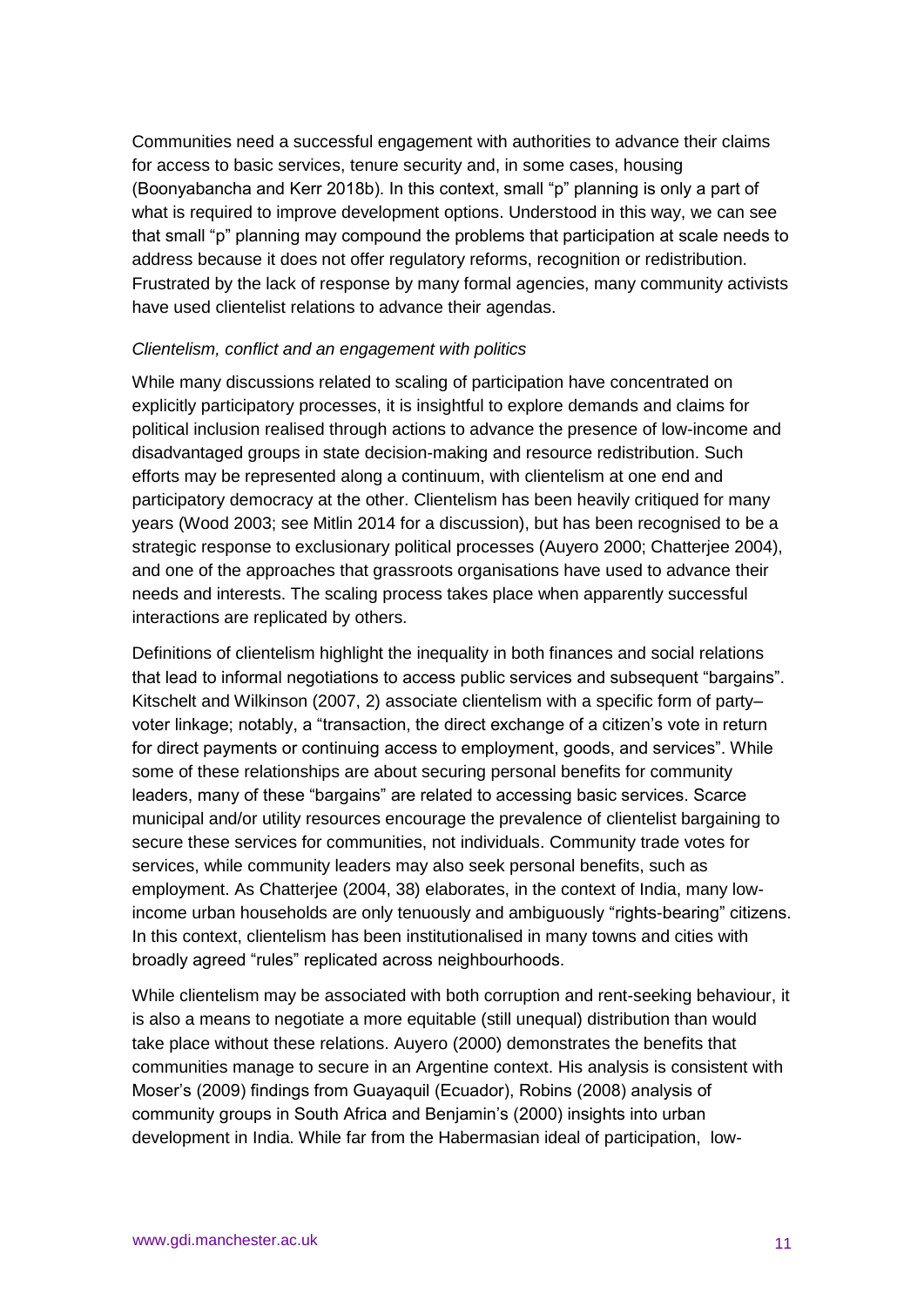income and disadvantaged populations negotiate benefits that other more formal citizens secure in other ways.

Efforts to advance participation through legal measures that require citizen involvement in governmental decision making are also subject to clientelist pressures. Silvonen (2021) summarises the experiences of participation by residents in one low-income neighbourhood in Iztapalapa, Mexico City. She expands our understanding of the challenges of institutionalising participation, showing how the formal structures more recently established by the state have interfered with previously established processes. Specifically, the deepening of clientelist relations between citizens and the state, with the shifting of power to formal representatives (who have political affiliations) rather than local community leaders, has prevented the emancipatory dimensions of participation from being realised.

Although clientelism may not typically be considered as participation, our discussion in this section has recognised that organised communities engage the state and politicians through such relationships, and that these are efforts to improve the responsiveness of state agencies and political organisations. Such engagements provide avenues through which community activists can reach up to citywide decision making if they are prepared to contest outcomes and challenge inequalities. Moreover, as Silvonen's (2021) research highlights, clientelist pressures also permeate participatory efforts.

#### *State reforms and citizen participation*

Citywide strategic planning in the global South shifted significantly throughout the last five decades, with participation increasingly becoming, at least in terms of commitment, a more widely referenced component of the planning and local governance process. As argued by Horn et al. (2018), decentralisation and changes to representative governance have secured some improvements to citizen empowerment and more inclusive and redistributive planning in some urban settings but their impact on participation has been limited. These reforms continue with recent contributions, including the 2008 Community Councils Act in Thailand, which gave legal status to residents' bodies that include representatives from communities within the ward as well as all kinds of community groups (Boonyabancha and Kerr 2018a) and constitutional reforms in Kenya (2010) with an effort to reduce centralisation and enable a local process more sensitive to ethnic differences (D'Arcy and Cornell 2016). However, such, reforms alone appear unable to nurture a more inclusive politics and enhanced modalities of representative democracy may make a limited contribution to citizen participation. While a lack of substantive progress is in part related to competing ideologies and a lack of investment in participatory governance, it also appears to be related to a reluctance on the part of authorities, despite their continuing interest in these political objectives, to institutionalise empowerment and bottom-up control. Actual citywide planning processes, whether in the form of master plans or CDSs, continue to be characterised by citizen non-engagement and remain in the hands of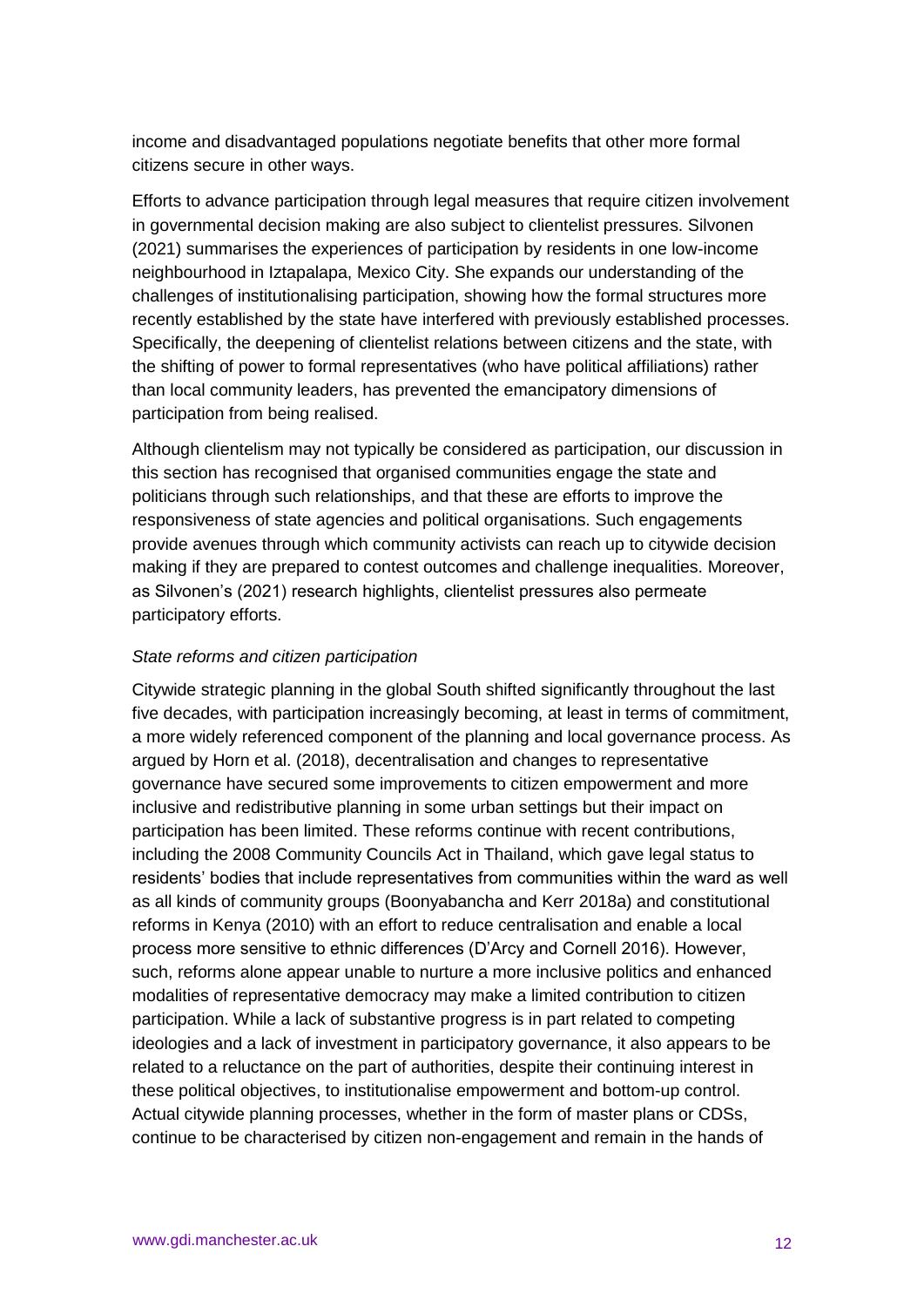state elites, with very limited accountability to low-income residents (Rolnik 2011; Harris 2006; Ghertner 2011).

Given the limited results from efforts to decentralise and democratise, governments concerned to advance policy directions that favour citizen participation and higher levels of citizen involvement have recognised the need to develop programmes that advance these goals. T Longstanding interest is exemplified by Sri Lanka's Million Houses Programme (Joshi and Khan 2010), the Sida-funded NGO-led informal settlement upgrading programmes, including PRODEL in Nicaragua and FUNDASAL in El Salvador (Stein and Vance 2008), and more recently the Community Organisation Development Institute in Thailand (Boonyabancha and Kerr 2018a).

Participatory budgeting has – from its initiation in Porto Alegre in 1989 – been rolled out across Brazil (Avritzer 2006 and beyond (Cabannes 2014;). Horn et al*.* (2018) summarise the benefits to local living conditions and political engagement while also recognising the limits to participatory budgeting processes. Pre-existing strong established and autonomous civil society agencies and sympathetic administrations are key to substantive impact.

The potential synergies between participatory planning processes with improved accountabilities and greater citizen involvement in designing more effective approaches to urban development have been highlighted by academic analysis of co-productive approaches to service delivery (Mitlin 2008; Watson 2014). Coproduction can be stateled or movement-led, with the intention of instigators on both "sides" being to foster a collaborative response to challenges of public service provision. Such coproduction takes forward the delegated decision-making within participatory budgeting and includes collaboration in implementation The potential is illustrated by the governmentfinanced Community Organization Development Institute (CODI) in Thailand. CODI incorporates state financial support with local participatory development as the agency supports savings group formation and community networks to upgrade and regularise informal settlements. Relationship building at the level of the city and beyond is encouraged by linking individual savings groups into citywide networks, and incentivising these networks to work with city authorities, universities, NGOs and other relevant stakeholders (Boonyabancha and Kerr 2018a). CODI has sought scale and by 2018 its work included: "77 province-level networks, 5 region-level networks, 200 active city-level networks, several issue-based country-level networks and more than 6,000 ward-level community councils" (Boonyabancha and Kerr 2018a, 447).

However, there is evidence of tensions that emerge from close collaboration. Partnerships with the state offer opportunities but threaten movement autonomy and one response has been community development funds that are separate from the monies that community networks share with local government (Boonyabancha and Kerr 2018b, 28).

A recent special issue of *Environment and Urbanization* highlights further challenges with respect to state reforms and their contribution to the scaling of participatory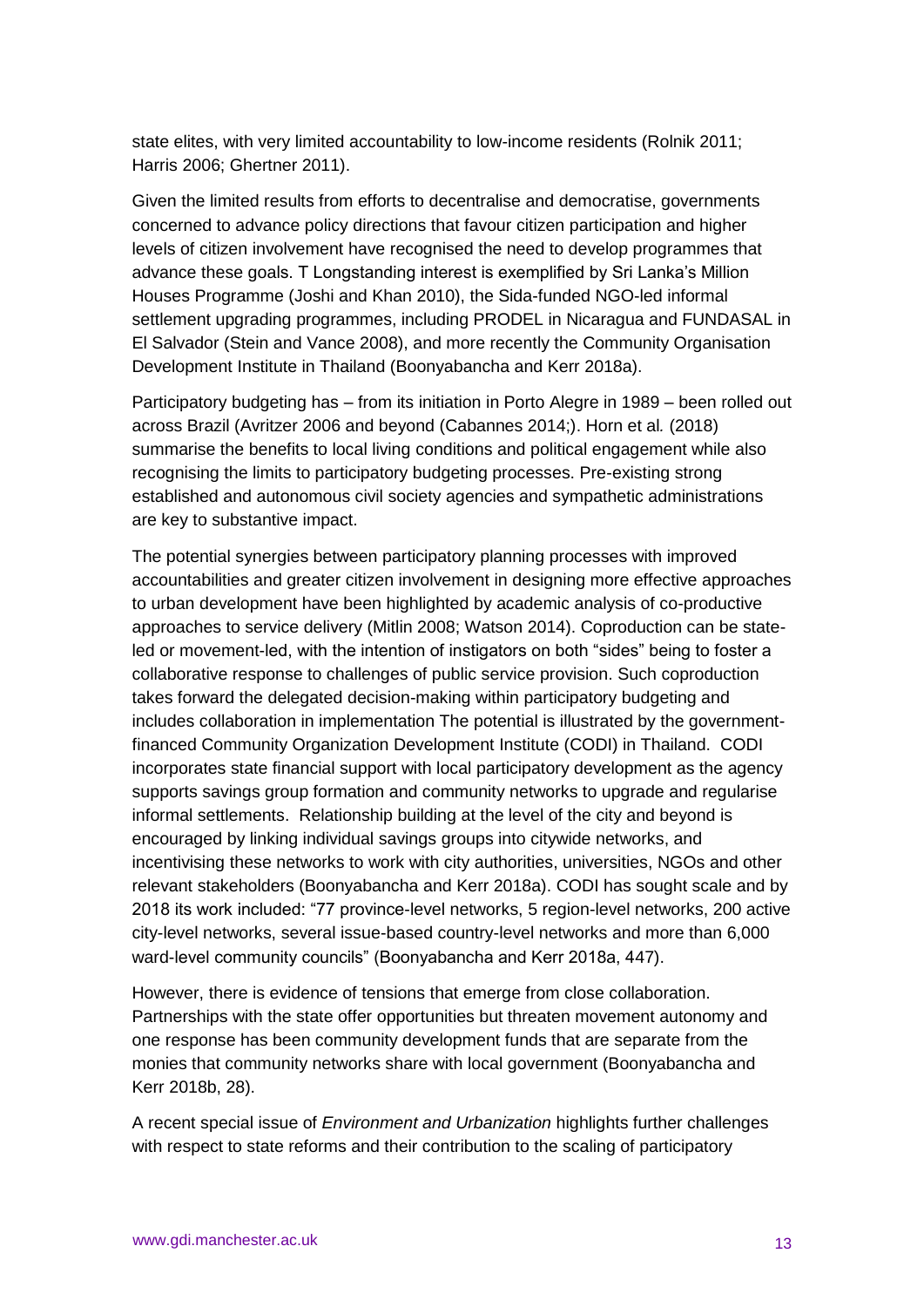planning. Silvonen (2021) (drawing on state efforts to institutionalise reforms in Mexico) raises tricky questions about the potential of bottom-up participation to address urban development challenges. The modern vision of urban development realised by the authorities, with completed housing and access to a full suite of services, creates dependencies on the state that appear, at least in this location, to have become insurmountable obstacles to more engaged and active citizenship. The complexities of managing participation when the priorities were improved piped water quality and enhanced security, were considerably greater than had previously been the case. Birkinshaw et al. (2021), in a study of improved urban water supplies in Pakistan, also highlight how the sophisticated technologies required for water provision at high residential densities raise both costs and management challenges, and hence deter community members from being involved. Pimentel et al. (2021) analyse policy councils in two Brazilian cities and demonstrate how participatory practices can be coopted, even when supported by legislation. In Porto Alegre, for instance, the urban policy council established to take forward the master plan has been unable to deal equitably with informal settlements and inner-city neighbourhoods. These communities are denied regularisation as elites make decisions behind "closed doors", and legislative efforts to achieve equity for low-income groups are undermined by powerful interests, specifically those related to real estate, upper-middle-class residents and politicians.

#### *Re-thinking scaling: a new typology*

What is evident from the above discussion is the richness of efforts to advance a more inclusive politics. The examples and experiences discussed above emphasise the significance of non-state actors in advancing citizen participation. Activists from social movements and other civil society organisations recognise that they cannot plan at the city scale without an effective engagement with local authorities, and they strategise to secure political engagement and policy and programming reforms. Efforts at participatory planning have extended well beyond the local and sought the emancipatory potential of participatory governance citywide. As argued earlier (Horn et al. 2018), recognising the diverse efforts made by communities to influence the state requires us to acknowledge that the academic distinction between "invited", "invented" and "imagined" spaces may assume too much about the ease with which intentions and activities can be identified.

Scaling, in this context, is associated with diverse interpretations and approaches. The discussion above has reflected the contribution of multiple agencies, including states, civil society, inter-agency collaborations and citizen action. For the citizen efforts elaborated through the Asian Coalition for Housing Rights and SDI, this includes scaling "up" through engaging the state (particularly local government), and scaling "out" to new neighbourhoods and, indeed, new cities and countries. Scaling "within" neighbourhoods to residents that are not engaged is also evident through a continued emphasis on savings (to strengthen local activities) and a diversification in the kinds of local improvements. The Orangi Pilot Project, long-committed members of the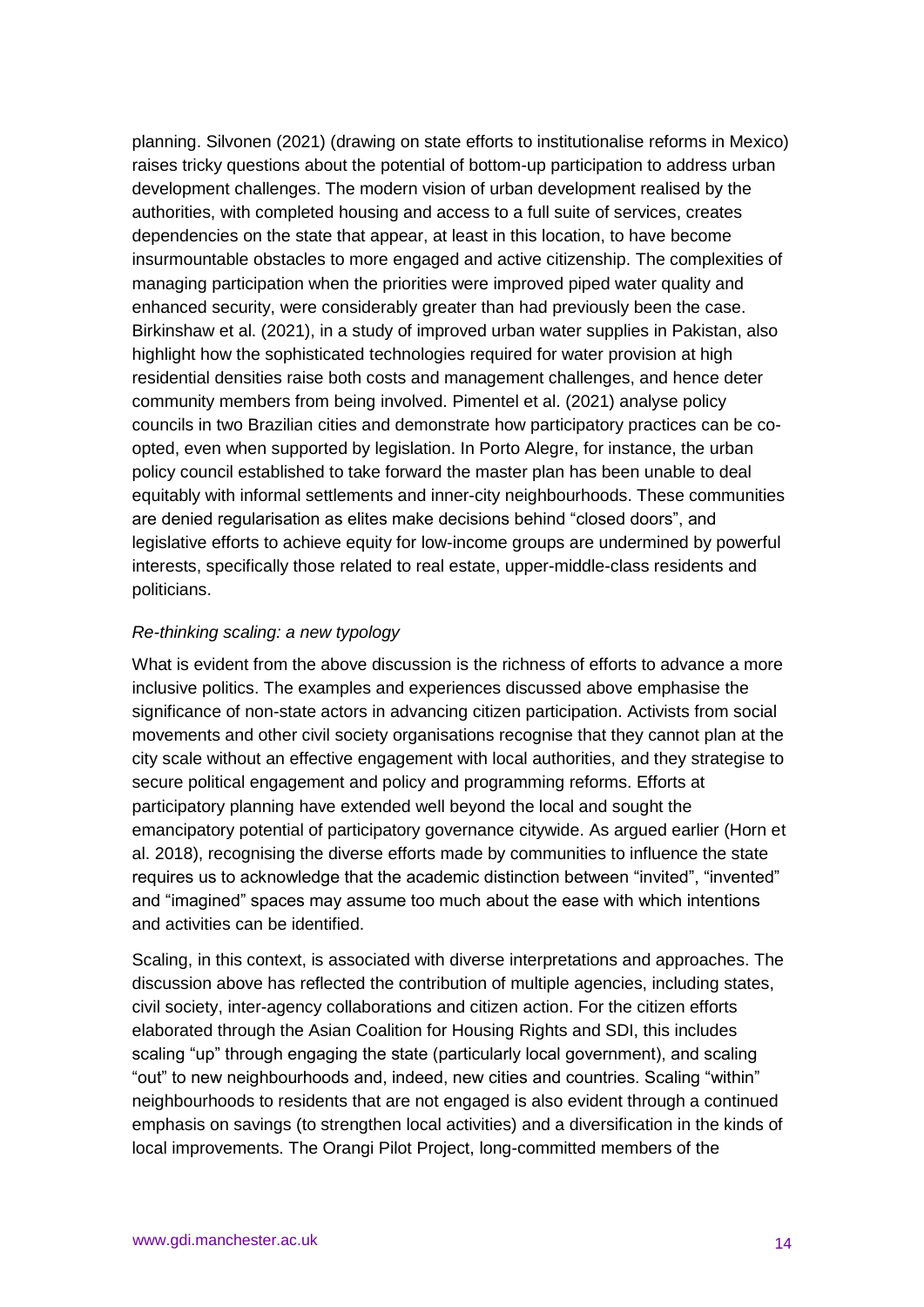Coalition, have scaled community-led sanitation within neighbourhoods and between neighbourhoods. Their original strategy was to scale upwards but over time they came to reverse this, understanding that scaling outwards increased their influence and ability to challenge and reform the approaches of the state (Satterthwaite and Mitlin 2014). Clientelism draws our attention to the ways in which ideas spread spontaneously, rather than through planned, agency-led interventions.

Clientelism also highlights the ways in which constraining activities to the local has been used to disempower and constrain citizen engagement. The more powerful party to these relationships resists horizontal sharing and ensures that vertical – one to many – flows of knowledge and information remain paramount. There are other obstacles that efforts to scale participation have to address. As noted above, government reform efforts may not be successful in a context in which urban outcomes are contested and clientelist traditions remain strong. Previous research also highlights the relatively high costs and complexities of urban improvements, especially with high residential densities. Such considerations may constrain the ability of residents to manage improvements in their neighbourhoods. Hence such factors need to be taken into account by those seeking to scale participation.

Box 1 draws on the analysis above, summarises our findings with respect to questioning "what is scaling" and who is involved in these processes. The analysis in this section and our own experiences distinguish five types of scaling. There is scaling "up" (laws, policies and programmes with the state) and scaling with horizontal replication. We break scaling with horizontal replication into two: spreading into new neighbourhoods (scaling "out" in Box 1 below) and scaling "within" (expanding to more residents within the same locality). The politics and processes of these two are distinct, with scaling "within" building stronger local organisations able to take on more complex local projects; and scaling "out" linking to other neighbourhoods and strengthening the capability of residents' organisations to collaborate and contest anti-poor development within the city. Scaling "across" from one service to another is also relevant. This has been recognised previously as functional scaling but we find that term confusing, as all types of scaling may be (but are not necessarily) functional (Carter et al. 2019). Scaling "through" takes place as communities use the skills and experience gained through one activity to take on local projects that demand greater capabilities and address more complex needs. It reflects the ways in which success leads to more ambition, as goals previously seen as unattainable are considered possible. Scaling "up" and "out" are commonly considered but rarely is scaling "out" broken into the two constituent parts that we argue are important to understanding the effectiveness of strategies to scale. Processes of scaling "across" and "through" are less widely talked about but appear to be important to building the capabilities to scale participation and participatory planning.

In addition to types of scaling, there are different agencies and related processes through which scaling takes place. Residents and communities learn from each other and scaling takes place as ideas and practices spread organically. Then there are a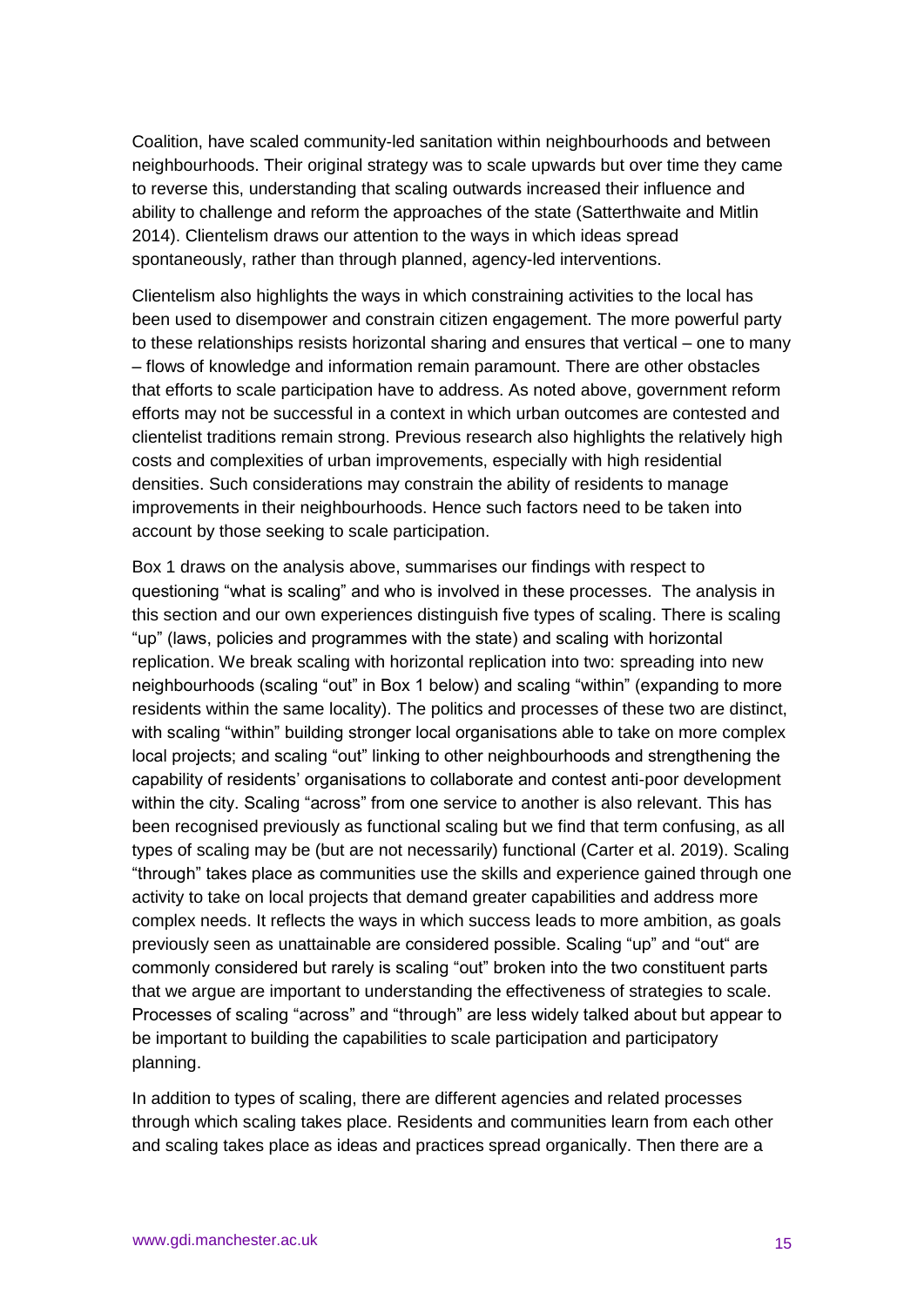multitude of civil society agencies, including citizens groups, NGOs and academic departments that work through lobbying for state investment, knowledge development and sharing, collaboration and simply doing more. State agencies may use all these routes, with the lobbying taking place from one agency to another (for example, staff at Nairobi County influencing utility approaches to informal settlements). Societal change emerges as a significant pathway and it is this, arguably, that lies behind the emphasis on relationship building as well as some of the activities described below. Mapping informal settlements, for example, reveals the realities of life in informal settlements, while the co-production of services demonstrates the capacities within informal settlements and the commitment of residents to change. As elaborated in Mitlin et al. (2019), one motivation of Federation members to teach professionals is to change the way in which local realities are understood, with the belief that this understanding will change future actions taken by the new generation of professionals. while the coproduction of services demonstrates the capacities within informal settlements and the commitment of residents to change. As elaborated in Mitlin et al. (2019), one motivation of Federation members to teach professionals is to change the way in which local realities are understood, with the belief that this understanding will change future actions taken by the new generation of professionals.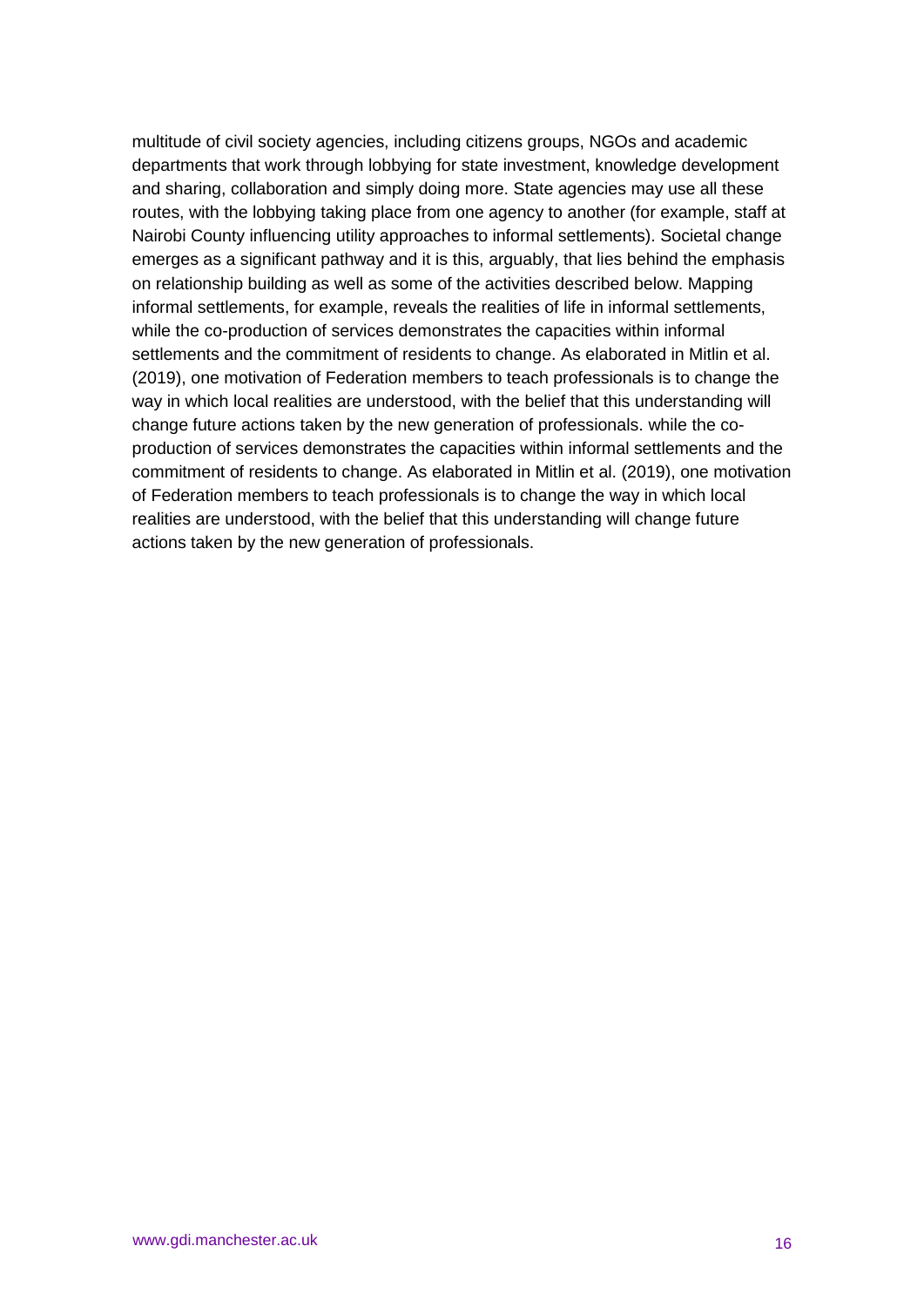#### **Box 1: What is scaling?**

#### **Types of scaling – all potentially involve local participation**

Scaling up – from projects and precedents into policy and programming, leading to new government programmes with larger numbers being reached in some way.

Scaling out – into new neighbourhoods/new spatial areas.

Scaling within – from one household to another in the same neighbourhood.

Scaling across – from one service to another (eg, water to drainage); can be within the same neighbourhood or at multiple spatial levels.

Scaling through – using capabilities and ambitions learned through one activity – ie, savings to projects – to take on new activities and local projects.

#### **Who scales? Agential approaches to scaling**

Scaling by spontaneous replication – household to household actions of things that work for local groups. Think of this as unplanned scaling out. What is critical here is that good ideas spread.

Scaling by (civil society lobbying for) state actions – programming, incentives, laws and regulations.

Scaling by (state, civil society) learning and exchanges – planned education and knowledge sharing.

Scaling by inter-agency collaboration – building coalitions for change with new agencies (state, private, civil society) replicating.

Scaling by (state, civil society) – doing more (growing programmes in multiple ways).

Scaling by societal change – norms, values, understandings.

State reforms involve scaling "up" (to the level of government) with appropriate legal and regulatory measures. They lead to scaling "out" as new neighbourhoods are introduced to new approaches and support is available for replication. Participatory budgeting-related investments enable communities to select their priorities and may lead to scaling "across" from one service to another. For example, drainage improvements in addition to water supplies; health clinics and improved pathways to make access safer. CODI's approach has integrated Baan Mankong (the Thai government's low-income housing programme) with support for other activities (secure tenure, basic services, housing and economic development). This has included support for communities to work collectively (ie, scaling organisational efforts within neighbourhoods). The methodology also encourages scaling through growing a simple improvement to a more complex intervention; for example, from savings to informal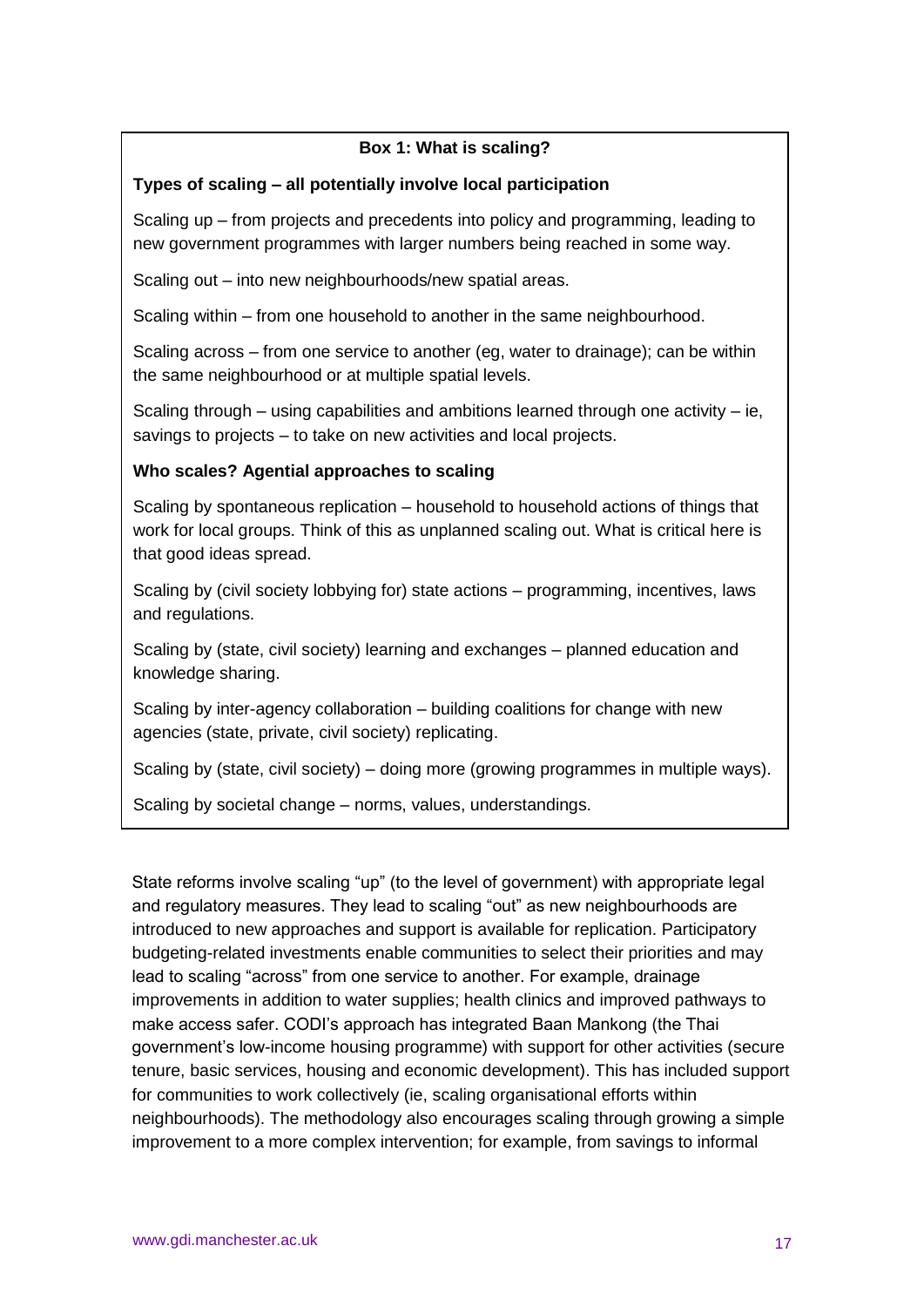settlement upgrading. Savings group networks work with local authorities to co-produce citywide upgrading.

While generalisations are always tricky, much of the existing literature and practice emphasises scaling up through government. For civil society this has catalysed advocacy efforts, while for government itself this has been led by reformers and innovative alliances. Riddell and Moore (2015) reflect this, together with the popularity for reaching out to new areas, when they make a threefold distinction in scaling – between scaling out, scaling up and scaling deep. In this case, scaling up is – as in the discussion above – related to scaling up to state laws, policies and programmes. This resonates with Edwards and Hulme (1992), who distinguish between civil society (NGO) lobbing and advocacy to secure changes in state institutions, and NGO participation in the expansion of existing government programmes. Riddell and Moore's (2015) second category – scaling out – conflates reaching out to new neighbourhoods and reaching out to new people. The links between scaling up and out are self-evident. Reaching out and replication generally require state funding and may require changes in regulations and laws. The relevance of this to slum upgrading – ie, informal settlement development – is highlighted by Das and Takahashi (2009), who link upgrading in India with both decentralisation and participation. Such challenges extend beyond informal settlements, and Archer et al. (2014) discuss the scaling up of measures to support pro-poor urban responses to climate change through the mainstreaming of community-based adaptation, highlighting the need for a multisectoral integrated response. Scaling – here referred to as mainstreaming – includes institutionalising policy and programme reforms at multiple levels of the state. Scaling up is balanced by scaling down as governments are urged to decentralise responses. The emphasis on multi-scalar emerges from the work of ACHR and participatory budgeting (see also Anderson, Fox and Gaventa 2020). In addition to approaches to scaling out (horizontally to new locations and/or households) and up (vertically to institutionalising through policy, legal and programming change), and scaling across to new services or other activities, there are also efforts to change social norms and values to enable the realisation of new and more inclusive approaches (see Carter et al. 2019). Riddell and Moore's (2015) third category – scaling deep – with processes to change hearts and minds may have some resonance with this analysis.

The following section summarises the results of our efforts to understand frameworks in which civil society – specifically organised communities supported by professionals and academics with which they have long-term alliances – have sought to scale participation. The three contexts (Section 2 above) are distinctively different, although all are African cities. Following the presentation of these findings, we conclude with an analysis of what we have learned in the context of this work.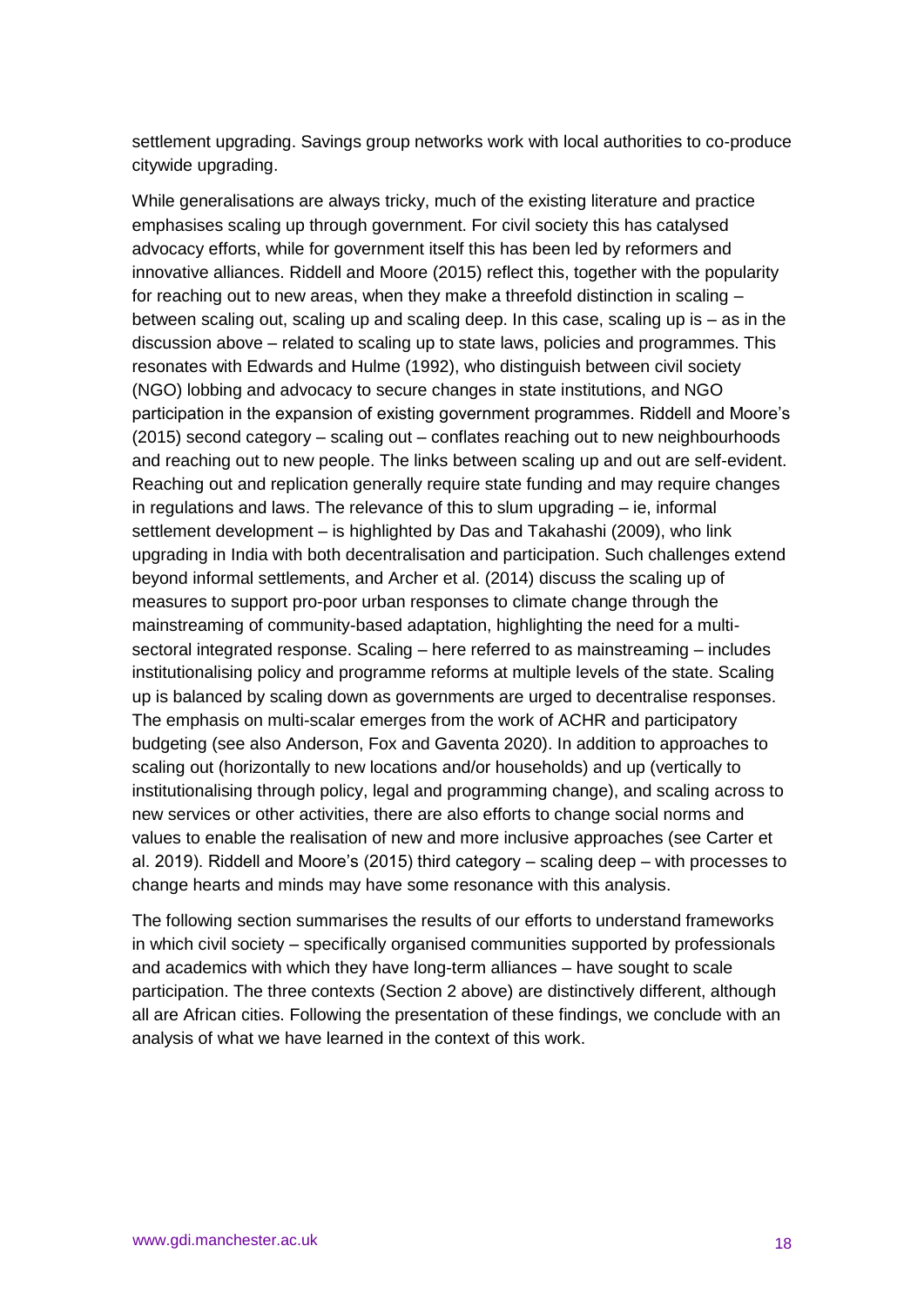# **4. Scaling participation**

This section outlines the framework developed for the scaling of participation, drawing on the experiences in the three study cities. This framework answers the question that our action researchers asked ourselves: what is it that scales your activities?

The framework is in three parts: first, the activities that are undertaken; second, the relations that are developed; and, third, the approaches used to embed the changes into the future. Activities are important to enable the development of new and better development options for disadvantaged households and communities. They are also important because of their potential to build relations. It is the interaction between an expanded and deepened set of relational capitals with the outputs of specific activities that produces new outcomes. Underpinning this framework is the understanding that a comprehensive approach to scale participation requires actions that are multi-sectoral, multi-spatial and multi-temporal. Tables at the end of each section below summarise the contribution to these goals. The conclusion to this section presents the ways in which the different processes work together within the framework.

#### 4.1Activities and capability development

#### *Savings*

SDI Federations support savings-based organising, helping to create women-led neighbourhood groups, capacitating through community exchanges, networking into federations, sharing data collection tools and encouraging small precedents to improve living conditions. Savings is a critical starting point for substantive participation. Savings brings together communities, enables collective planning, amplifies a collective voice, reduces public and private risk, facilitates household and community investment, develops financial understanding and skills, and hence transforms development options (d'Cruz et al. 2014). Many women already participate in savings groups such as rotating savings and credit and burial societies. Drawing these activities into a more substantive participatory process helps to provide momentum for all five kinds of scaling identified in Box 1.

Savings help to ensure households have income security. Managing a scarce resource – money – builds collective capabilities. Managing collective savings means that households strengthen their ability to work together to manage the finances required for participatory planning together. Commodification requires residents to spend considerable amounts on both formal and informal services and savings help manage these financial demands.

#### *Organisation*

Participatory planning requires some form of neighbourhood organisation. In Bulawayo this has been provided through the Federation savings groups, networked into a citywide Federation. Communities need to be organised to engage with the City authorities. If and when the authorities are drawn into major informal settlement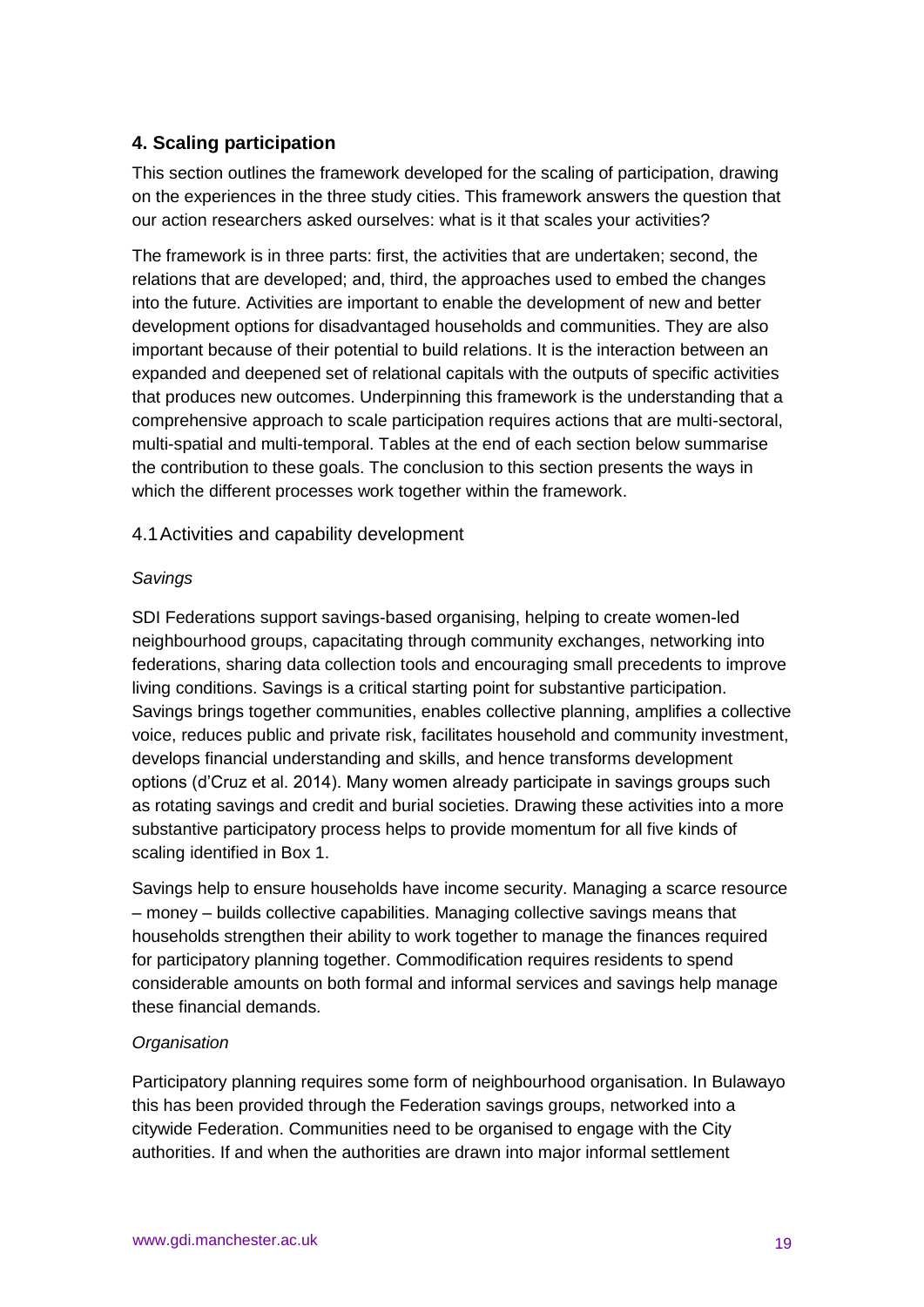upgrading processes, then a more intensive local engagement process is required, with greater organisational capability. All residents have to be involved within an upgrading plan.

Savings is an approach to organising communities that is particularly effective in catalysing women's participation, creating gendered spaces with the potential to transform urban outcomes (d'Cruz et al. 2014; Patel et al*.* 1993; Chitekwe-Biti and Mitlin 2015). These groups encourage the emergence of women leaders, diversifying the community leadership and providing public role models of women leaders. Experiences in Kenya highlight the significance of savings in strengthening the organising capabilities of the Muungano Alliance (Lines and Makau 2018; Weru et al. 2018).

To ensure the participation of all residents in an upgrading plan for Mukuru (scaling within), a large informal settlement in Nairobi , the Muungano Alliance, SDI's affiliate in Kenya, has expanded their repertoire of organising strategies (see below) (Horn et al. 2020). The plan responded to a state-created opportunity in Kenya, where legislation offered the potential of suspending planning regulations with the declaration of a Special Planning Area, and where the new Constitution demanded a participatory process. While the Federation in Namibia, when faced with a similar upgrading challenge in a much smaller area (that of Greenwell C, with 3,000 households) secured virtually 100% Federation membership (scaling within, to include residents not previously involved), the Muungano Alliance decided that this would be unlikely in the highly contested settlements of Mukuru. Hence, they experimented with a complementary organisational form (see Box 2).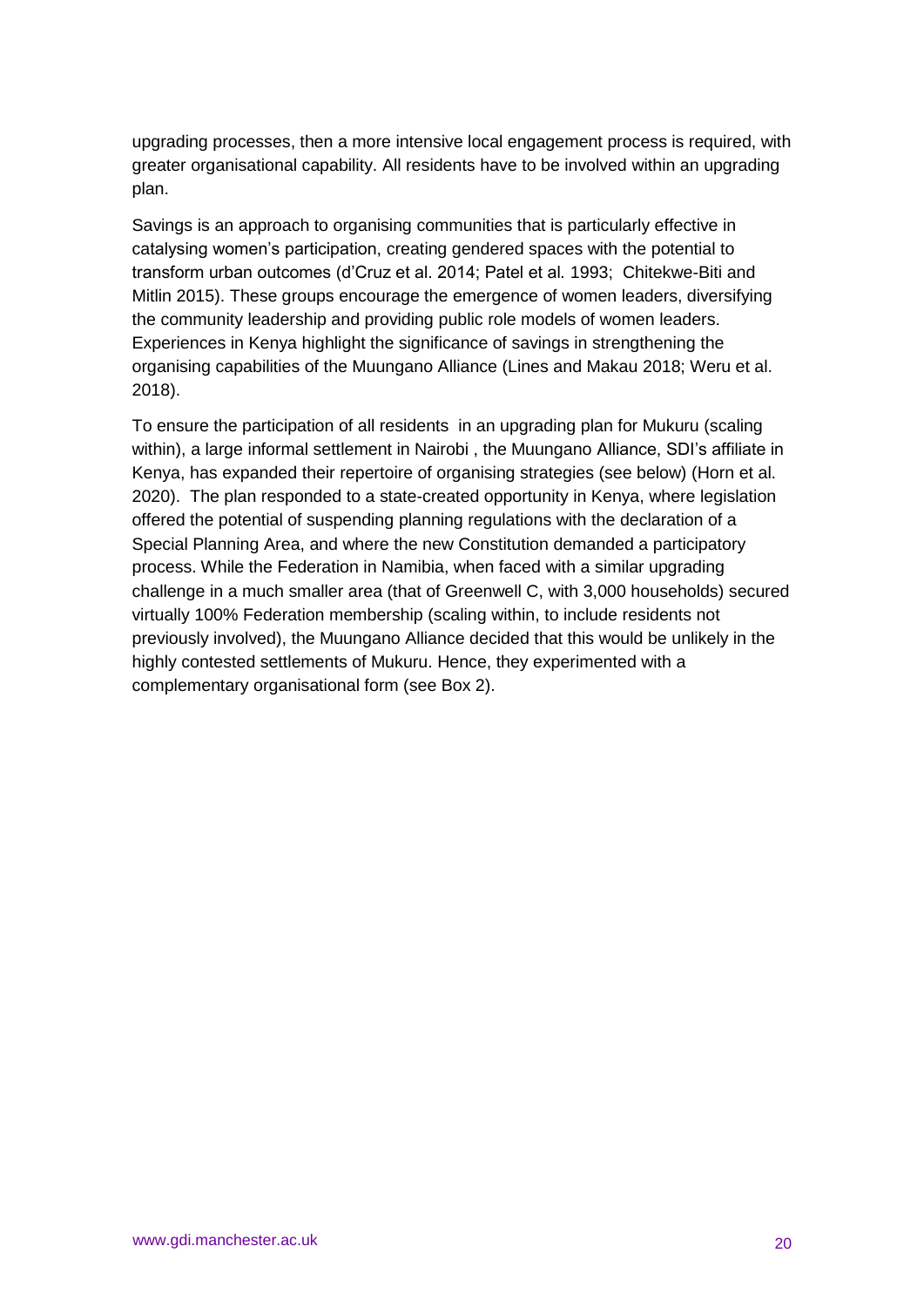#### **Box 2: Balancing the breadth and depth of community organising**

*In Nairobi, Mukuru has offered the Muungano Alliance space to experiment with new forms of organisation to scale within the neighbourhood, including established community leaders from male-led residents associations.* 

*The 105,000 households were all asked to identify a representative to participate in "ten cell" meetings. This form drew on earlier political traditions of organisations and hence had a legitimacy. Ten households made up each "ten cell" unit – that is, there are 10,000 such groups across Mukuru. The "ten-cell" units have linked with a range of existing residents' associations. A "sub-cluster" (or* baraza*) brought together ten of the "ten cell" units, and approximately 80 sub-clusters were then brought together in "segments". The segments, 13 in all, reflected already established districts within Mukuru. To ensure adequate engagement with critical planning issues, five sectoral forums were created at the segment and sub-cluster levels, for: housing, infrastructure and commerce; education, youth affairs and culture; health services; water, sanitation and energy; and environmental and natural resources. One or two representatives per sub-cluster were sent to each of these forums.* 

*These multi-level platforms provided the basis for regular sectoral consultations about plans for the neighbourhoods and the overall area. Information was shared with and through these platforms, and communities were asked about their needs and priorities. These groups have proved effective in establishing the legitimacy of their process for the County government and for the communities themselves. They were able to respond to difficult challenges, such as the reduction of road reserves and the width of roads to reduce the scale of required relocations.*

*The planning process developed iteratively, with inputs from residents' participation and technical experts. Eight consortia, with 42 expert agencies from the public, private and voluntary sectors, provided professional expertise for the planning of the Mukuru SPA. The eight consortia included the five sectoral forum issues, with an additional three areas: land and institutional frameworks; finance; and coordination, community organisation and communication.* 

*Sources: Muungano Alliance presentation, Bulawayo, 4th December 2019; Horn et al. (2020).*

The Muungano Alliance may be using residents' associations and "ten-cell" units to ensure a breadth of citizen involvement but they recognise that savings groups are the "engine" of participation. All savings group members participate in the residents' association consultative meetings. Staff at 1to1 – as an independent South African social enterprise participating in the workshop – also recognise the importance of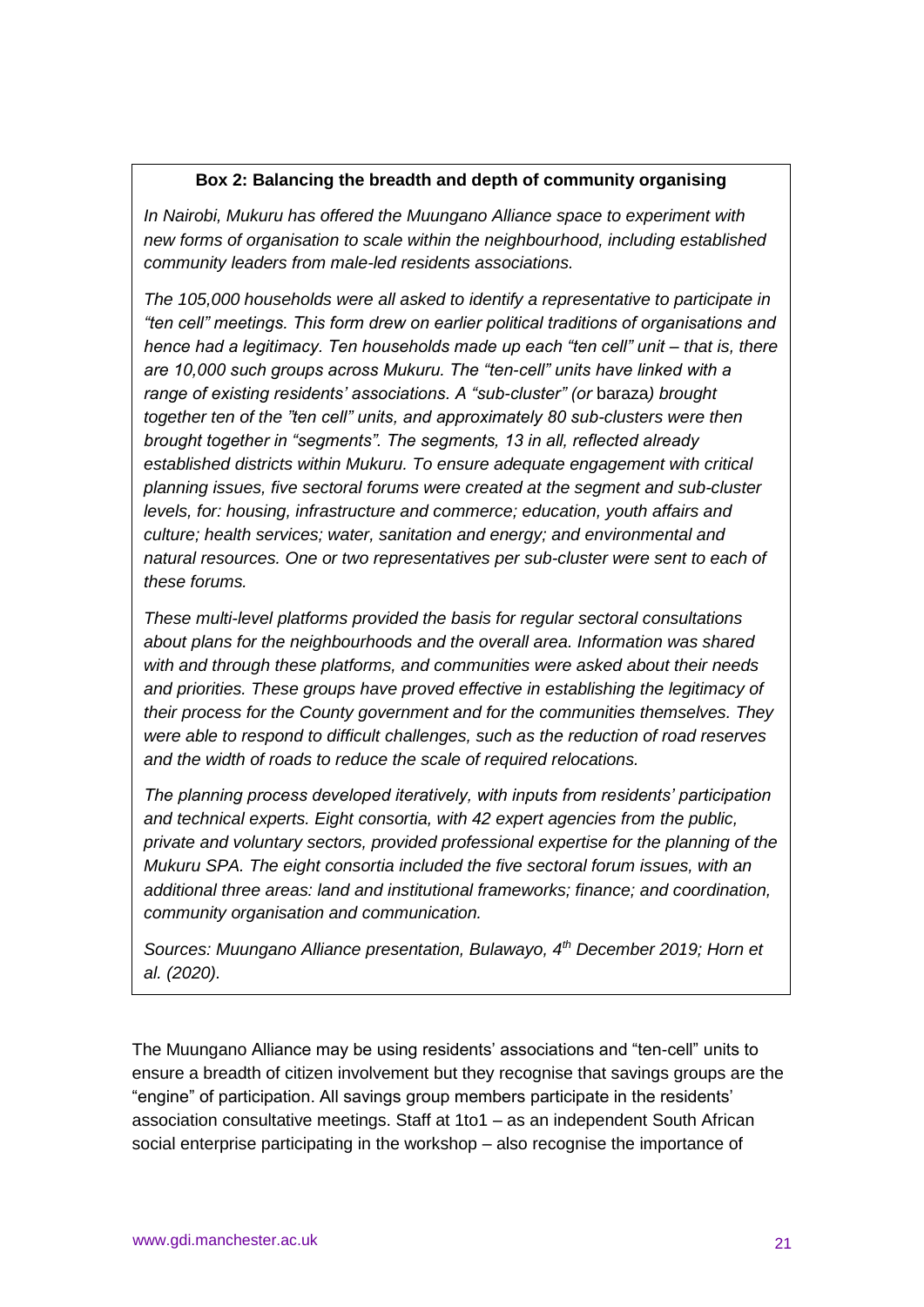building collective capabilities to scale local efforts. In this social enterprise, staff work with existing community organisations – rather than instigating new ones – deepening and extending their participatory practices.

#### *Data and information*

SDI have developed their data work within a holistic methodology pioneered within the Indian Alliance (Patel, Baptist and d'Cruz 2012). A standardised profiling tool has been developed for use across the network (Beukes 2015). Summary data on informal settlements is shared across the network through an online platform. More detailed data collection, such as household enumerations (or surveys), takes place when project financing is secured. Data collection encourages young people to be involved in community organisations, further contributing to enhanced local participation, and encourages residents to be involved in local activities and priority setting.

As noted in Section 2, the Zimbabwe Alliance decided that the process in Bulawayo should begin with the profiling of 14 highly vulnerable settlements. Their experience is that "slums" (ie, informal settlements) are rarely captured in official databases and maps and rendering these areas visible to the authorities encourages them to address residents' needs increasing the likelihood of "scaling up". Moreover, information gained through the mapping helps local leaders understand their own localities, catalyses a discussion with residents about what exists and what is lacking, and establishes development priorities. The Alliance's experience is that informal settlement profiling leads to the mobilisation and organisation of "slum" communities through increasing participation in savings groups and contributing to the growth in financial capital, and this enables "scaling within". Citywide mapping also helps to "scale out", as community leaders learn about conditions in other neighbourhoods. Moreover, collecting data about their settlements constitutes a very important tool for empowering communities, so that they can clearly articulate their demands and engage the city (ie, "scaling up") and helps to build leadership capabilities ("scaling through").

While low-income communities in informal settlements may try to stay under the radar of local authorities, the Bulawayo mapping illustrates that communities rapidly take up opportunities to be more visible (even if there is little that is offered in terms of greater tenure security). For example, as a result of the mapping, the community in the informal settlement of Killarney has now helped 24 families to join the housing waiting list, although there appears to be little short-term financial logic to this choice. The savings group must invest 19 bond dollars per family joining a housing waiting list with 115,000 households before them in the queue. They explain their investment by saying that this investment means "we are not forgotten"; moreover, it is evidence of their willingness to work within the Council systems and conform to the formal systems of housing allocation. This investment is made in a specific context; previous allocations of Council land reflect officials' recognition that some families on the list are more vulnerable than others, and that Federation groups are well placed to take up the opportunities that emerge. Hence, the Killarney savings group has reason to believe that they will be prioritised should suitable land be available.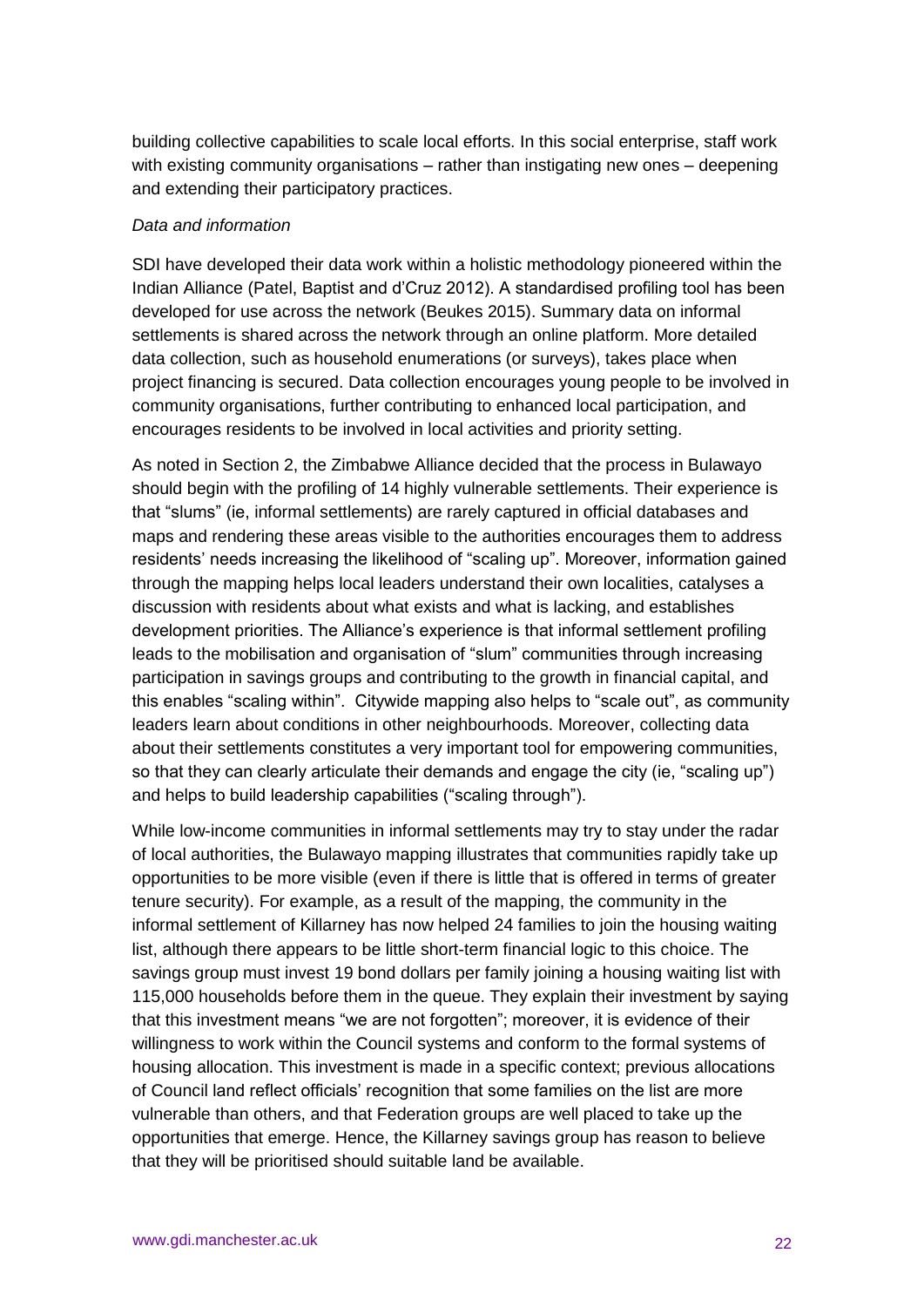#### **Box 3: The significance of data collection in Bulawayo**

*To "scale up" in Bulawayo, the local chapter of the Zimbabwe Homeless People's Federation undertook profiles and maps of living conditions in 14 settlements across the city. The settlements included three groups in particular need: those on periphery of the city, such as Ngozi Mine, those facing eviction, such as Killarney, and low-income formal areas, particularly public housing in hostels (such as Vundu). These areas had a lack of adequate tenure, services, infrastructure and housing.* 

*Profiling has collected data on the history, nature and living conditions in the 14 settlements, 10,673 households and 45,182 residents. Mapping has provided a visual representation of conditions on the ground. This information has helped to mobilise communities and encouraged them to identify their own priorities. Eight new savings groups have been established, and two of these have already begun lending money to their members from their savings.*

*The National University of Science and Technology helped with the data collection, conducted planning studios to assist communities and is now advancing curriculum reform. This reform will change the content of the teaching programme and introduce a greater focus on informal settlements. It will also provide students with opportunities to learn about the experiences of grassroots organisations through community activists developing a role in the teaching programme.* 

*This information provides a database to engage the City authorities and support to ensure that communities are more organised and able to represent themselves and their interests. Supported by the Zimbabwe Alliance and NUST, the residents are developing settlement plans with the help of the local authority.*

*Source: Zimbabwe Alliance presentation, Bulawayo, 4th December 2019*

The power of presenting information and data was also recognised in Johannesburg within the informal settlement of Denver, where the community rapidly took up an opportunity to be more visible. Together with professionals from 1to1, the community prepared house numbers to document their presence.<sup>5</sup> The intervention emerged from a recognition of the problem of fire from dense wooden shacks, and the imperative for new and better development options. The "positive numbers" project gave addresses to each shack.

<sup>5</sup> [https://www.youtube.com/watch?v=TEB3boaQCiA.](https://www.youtube.com/watch?v=TEB3boaQCiA) [https://www.sasdialliance.org.za/building](https://www.sasdialliance.org.za/building-continuity-denver-community-and-university-of-johannesburg-studio-2015/)[continuity-denver-community-and-university-of-johannesburg-studio-2015/](https://www.sasdialliance.org.za/building-continuity-denver-community-and-university-of-johannesburg-studio-2015/)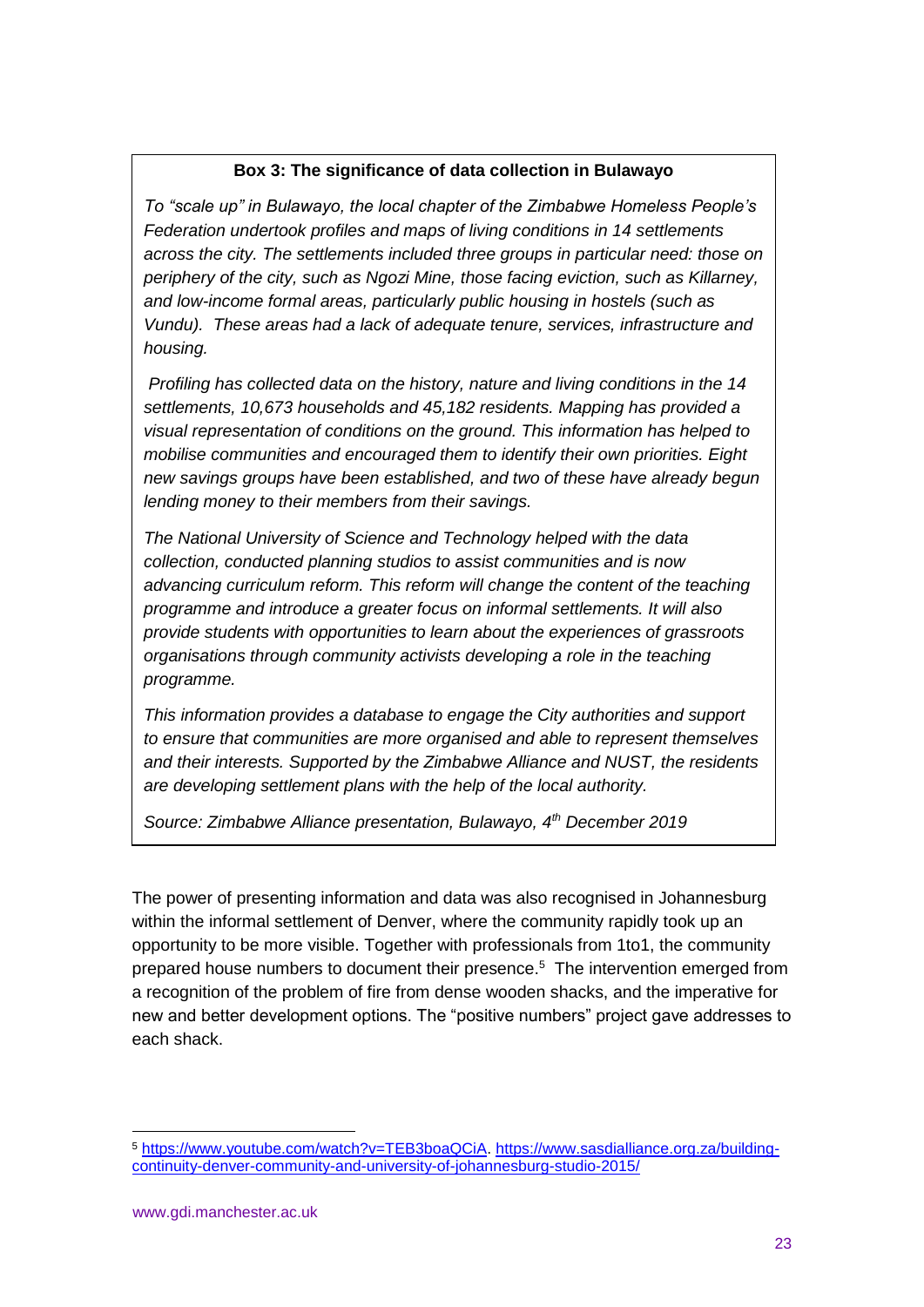#### *Planning and planning protocols*

*Sazini: I prefer zoning in Harare [to that of Bulawayo]. In Harare there are low-density areas – but with a high-density at the end.* 

*Housing officer: The low-income area will devalue the higher income properties. I have to hear the views of town planning.* 

This exchange took place in Killarney when the community leaders were pressing the officer about where the Council might offer them land. The example highlights the significance of planning norms for pro-poor urban development and the requirement for legislative and/or regulatory reforms if scaling is to take place . For Killarney to remain in their current and desired location requires a change in the planning regulations in Bulawayo, such that low-income (high-density) neighbourhoods are adjacent to highincome (low-density neighbourhoods). In Harare that would be possible. The Bulawayo authorities have offered the Killarney community land in Mawzi, but it is 30 kilometres away from their present location. They return to their present neighbourhood, despite its vulnerability, because they are employed as domestic workers in the homes nearby.

The Bulawayo authorities recognise the limitations preventing community participation in the formal planning processes. The master plan was developed in 1972 and neighbourhood plans for Killarney date from 1981. The Alliance, when engaging the City authorities about the priorities from the 14 settlements, identified five problems that prevent planning processes from supporting informal settlement residents and facilitating "scaling up". The first two are related to the general needs of low-income groups; the final three also support improved local participation in planning and development:

- Continued evictions of profiled slums. This disrupts local activities and exacerbates the problems that households face. Alternative land allocations are offered but are far from the city.
- Boundary issues between the City and rural districts. These lead to confusion about which authority is responsible for addressing local needs and hence which authority the community should work with.
- Exorbitant prices charged to secure land and basic infrastructure. The City charges US\$ 3,800 for a plot of 200 square metres. The intrinsic land costs are less than 15% of the total cost and the other charges are for infrastructure that has not yet been installed. The lowest-income residents can only participate in planning and development if there are affordable options.
- Political interference from local traditional leaders and councillors. As Federation groups seek to deepen and develop their relations with local authorities, this interference is a setback.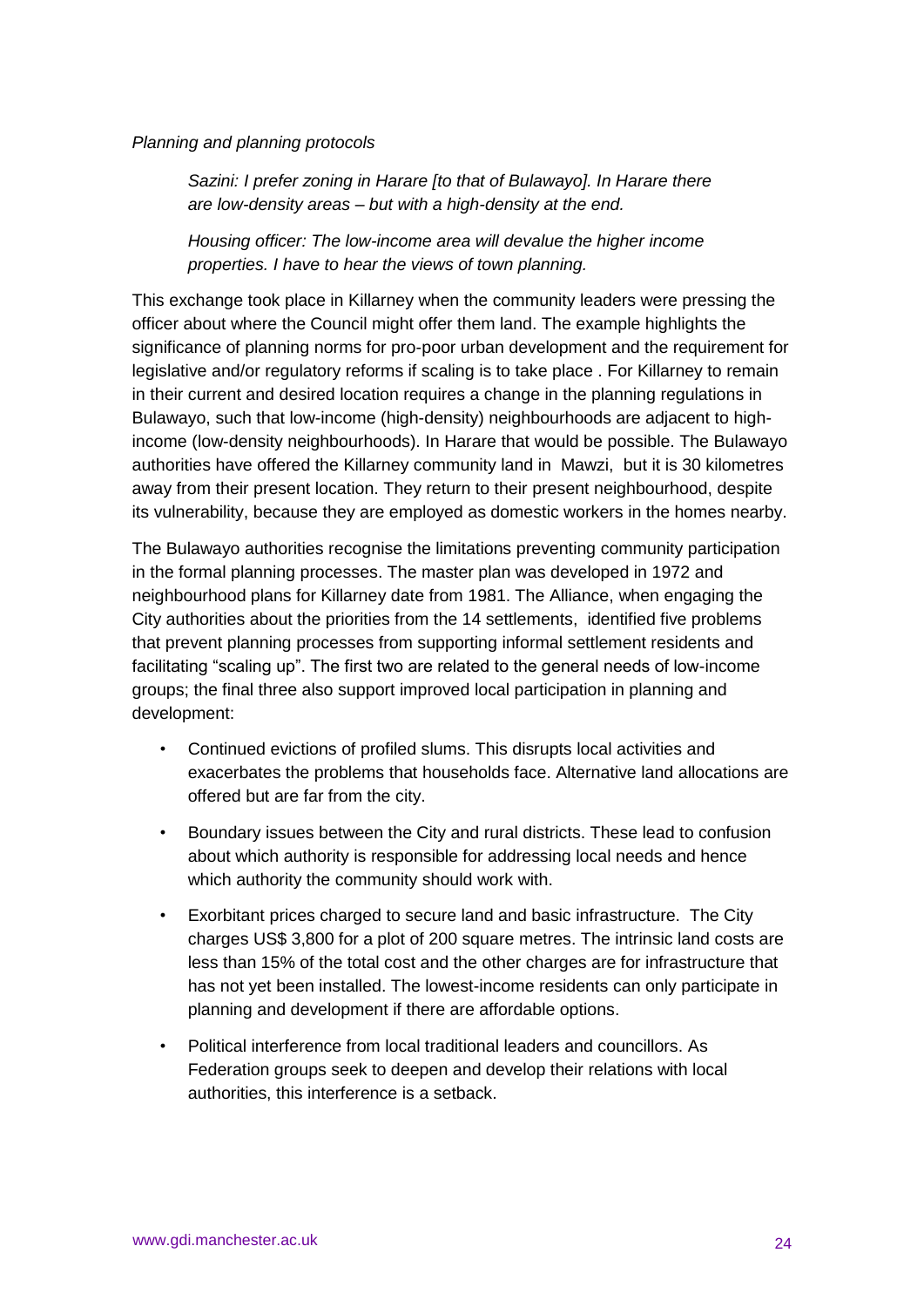• The very slow pace of embracing a more inclusive model for urban development. There is no policy for participatory "slum" upgrading and a structured engagement with disadvantaged communities.

#### *Precedent projects*

As shown by the literature discussed in Section 3, "scaling up" is not just about legislative and regulatory change. The reforms have to support participation. For the SDI groups in both Bulawayo and Nairobi, investment in precedent projects is required, so that the right reforms can be identified. This deepens the understanding between all parties and enables activities to grow. City or community development funds are an important component of this, as they provide the monies required, allow for flexible deployment of resources, and are co-owned and hence not controlled by officials and politicians.

Even if municipalities do not have funds, authorities can still assist with more specific opportunities. One notable project in Bulawayo has been improved sanitation in Iminyela-Mabuthweni (see Box 4). Precedents can be any size. The Muungano Alliance began their engagement with authorities in service delivery and housing and built a political momentum to secure the Mukuru Special Planning Area (Lines and Makau 2018).

#### **BOX 4: Securing housing improvements in Bulawayo**

*Iminyela-Mabuthweni is a council housing estate in which hundreds of families live in groups of four small single-storey dwellings of just 20 square metres with a shared single toilet. The Council has agreed the transfer of the houses to the tenants (who have been paying rent for over 40 years) but only if each dwelling has a separate toilet. Residents were keen to provide these and secure tenure. The Alliance raised the capital for a loan fund and 275 toilets have been constructed*. *The original plan had been for 375 toilets, but the money ran out before this target was reached. Subsequently residents have built a further 94 toilets, using their own funds.* 

*The partnership between the SDI Zimbabwe Alliance, National University of Science and Technology (NUST) and Bulawayo City Council has demonstrated its effectiveness in producing alternative planning and implementation processes. NUST staff and students have helped with designs and plans in Iminyela-Mabuthweni. When the local councillor, anxious to secure his vote base, encouraged borrowers not to repay the loans, Federation leaders worked with staff from the City and NUST to explain the project. Visits from both agencies helped to restart the repayments and the change in the councillor at recent elections has also helped get the process on track.*

*Source: Dialogue on Shelter (2018).*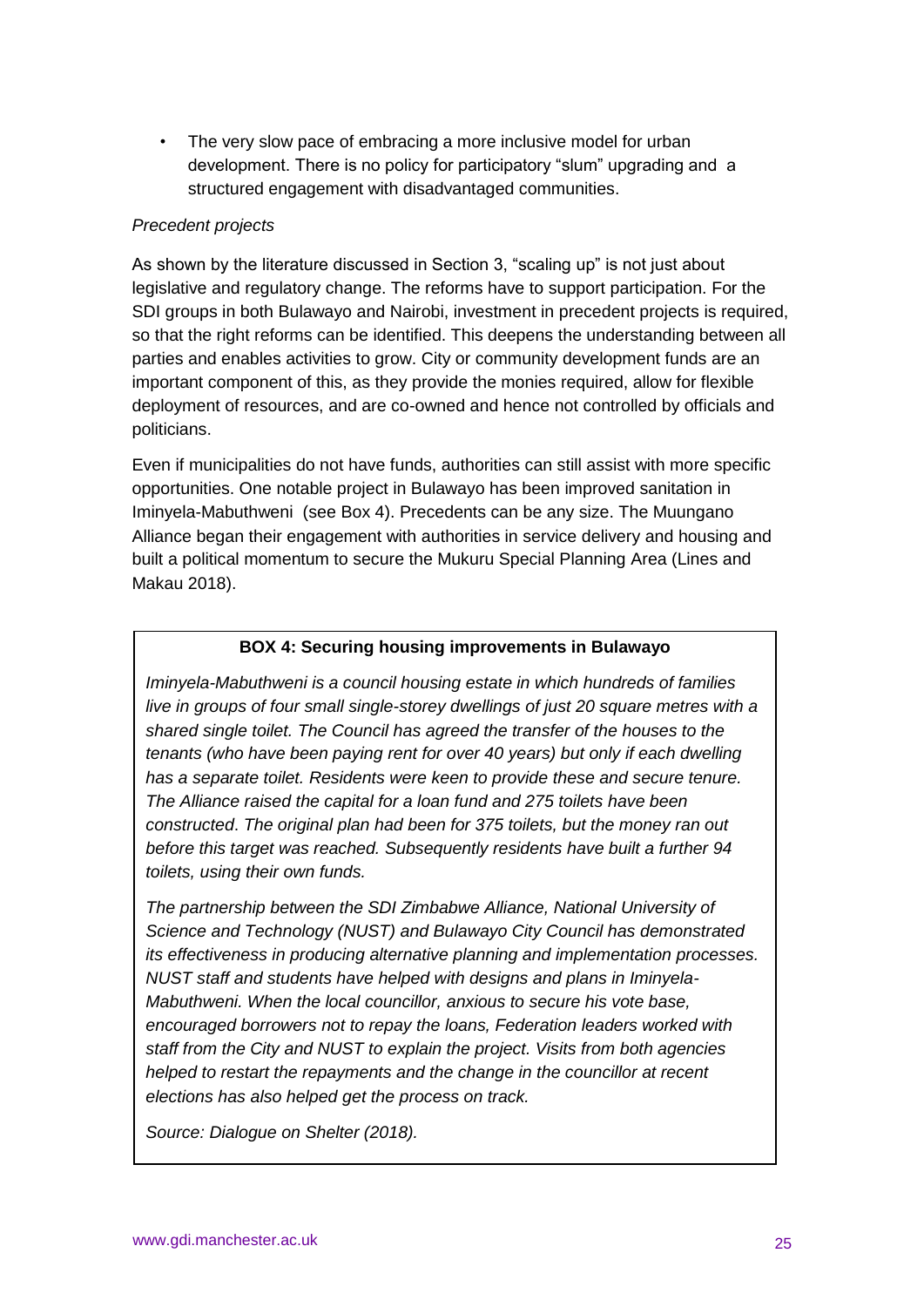Table 1 summarises the ways in which these activities build capabilities and enable scaling to occur. The activities (in the left-hand column) are associated with communities developing the capabilities to work multi-sectorally, at settlement and city scales, and over time.

| <b>Activities</b> | <b>Multi-sectoral</b>                                                                                                                  | <b>Multi-spatial</b>                                                                                                                                                                                                                                   | Multi-temporal                                                                                                                                                               |
|-------------------|----------------------------------------------------------------------------------------------------------------------------------------|--------------------------------------------------------------------------------------------------------------------------------------------------------------------------------------------------------------------------------------------------------|------------------------------------------------------------------------------------------------------------------------------------------------------------------------------|
| Savings           | Well organised<br>communities with a<br>track of savings can<br>support housing and<br>income-generation<br>improvements.              | Communities contribute to urban<br>poor funds; capital in city and<br>national levels accumulates and<br>monies can be used more<br>effectively. This also has the<br>potential to secure government<br>contributions.                                 | Enables households to<br>use resources more<br>effectively over time.                                                                                                        |
| Organising        | Essential to addressing<br>needs. Sectoral-based<br>groups (such as<br>community health<br>volunteers) have limited<br>potential.      | Essential to addressing needs.<br>Multi-spatial reach requires that<br>organising takes place across<br>the city. See Section B.                                                                                                                       | Organising helps to<br>ensure that local<br>lessons are captured<br>within the community,<br>who learn from<br>experience.                                                   |
| Data              | Develops a holistic<br>understanding of need,<br>based on verifiable<br>information.                                                   | Important to do for all<br>neighbourhoods in the city.<br>Highlights services that require<br>bulk infrastructure with citywide<br>investment.                                                                                                         | Needs to be<br>aggregated and<br>analysed over time to<br>become a powerful<br>record of neglect and<br>advantage.                                                           |
| Planning          | Need to plan for<br>integrated development<br>for cost-effective service<br>improvements that<br>address risks and<br>vulnerabilities. | Also required for cost-effective<br>investments. With a good plan,<br>development can be<br>incremental, enabling costs to<br>be more affordable and<br>improvements to be more<br>inclusive.                                                          | Enables multiple<br>interventions to<br>aggregate and secure<br>development. Multi-<br>temporal improvements<br>enable communities to<br>learn about what works<br>for them. |
| Precedents        | Precedents enable<br>multi-sectoral<br>explorations that work<br>for local residents and<br>their neighbourhoods.                      | Local communities need to<br>develop precedents that move<br>from the micro-level to the<br>neighbourhood, district and<br>beyond. Otherwise they are<br>powerless to ensure that larger-<br>scale interventions address their<br>needs and interests. | Investing in precedents<br>that integrate multiple<br>sectors and which<br>support development at<br>multiple scales takes<br>time.                                          |

# **Table 1: Contribution of activities and capabilities to multi-sectoral, multi-spatial and multi-temporal development**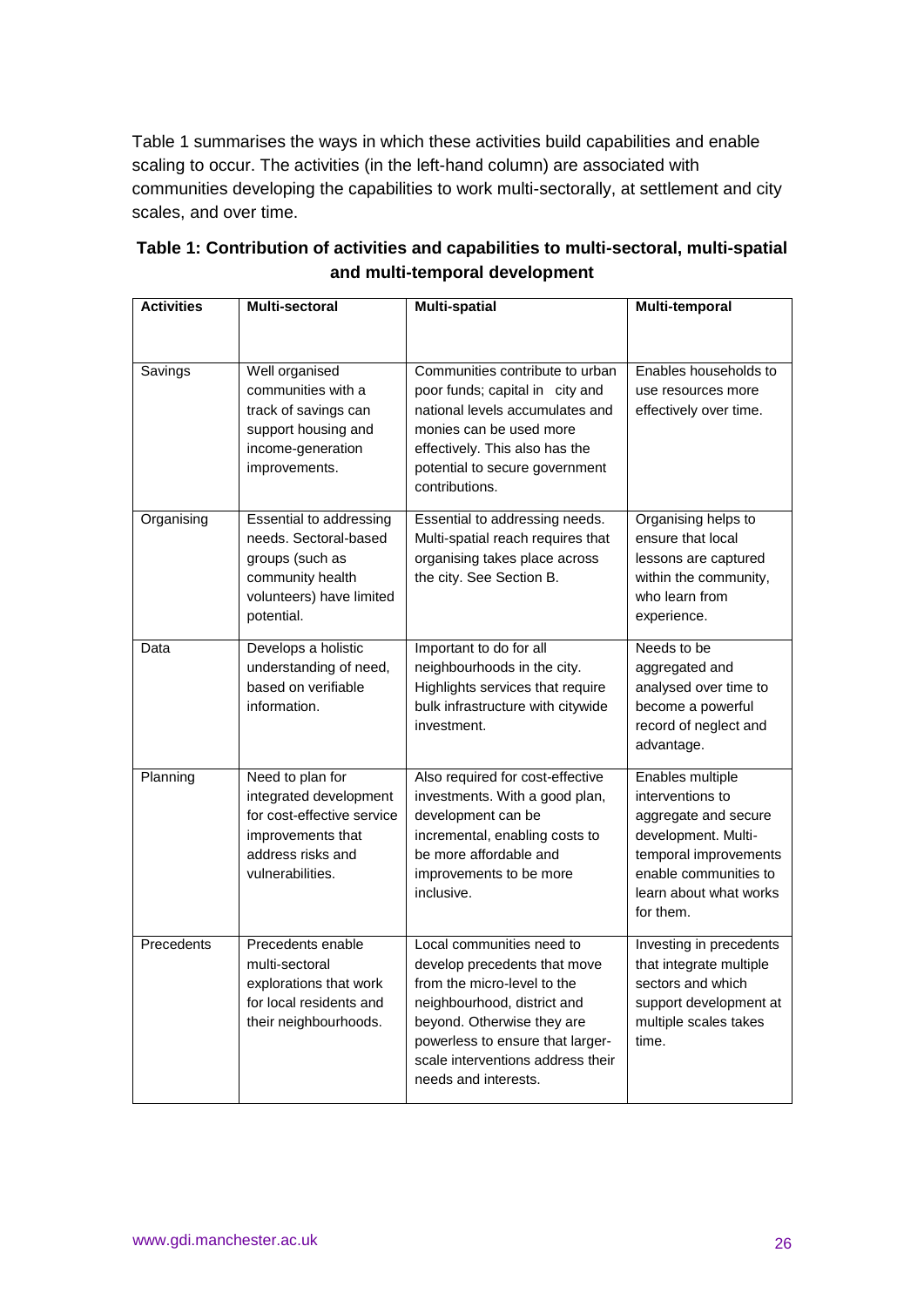# 4.2 Building relational capital

Synergies between organisation and action advance resident and community participation at multiple scales. The activities discussed in Section 4.1 build capabilities and relations, while stronger relational capital enables existing actions to grow in scale and catalyses new action. Relations within and between agencies are interconnected; for example, stronger relations within communities enable new potential with local authorities, and stronger engagement with local authorities can strengthen community solidarity.

Strong relationships enable new approaches to be tested out with reduced risks. Challenges can be made if communities are frustrated with the actions of one agency, knowing that they will receive support from others. Six relations were identified as contributing to the scaling of participation. These are discussed in turn below: intracommunity; inter-community; federations and networks; professional support; academics; and local government.

#### *Intra-community trust and engagement.*

Scaling participation requires reaching out to larger numbers of vulnerable and disadvantaged groups. Stronger and engaged communities with a collective voice and collaboration between residents supports local action and encourages other agencies to work with residents.

One example of "scaling within" is summarised in Box 2 above. Activities in Bulawayo provide a further example. The Federation has reached out to particularly disadvantaged communities with savings-based mobilisation. One such community already introduced above is that of "Killarney". Killarney are a group of 99 families squatting on the edge of the high-income Killarney Suburbs. Killarney has been a squatter "neighbourhood" since the liberation war, with a shifting location as they have been displaced.<sup>6</sup> Residents are currently living in the bush about 500 metres from the high-income neighbourhood. In March 2019, they were evicted from factory land. In November 2019, they were visited by City Council Rangers, who told them that 64 families would have to leave.

Here, the substantive change to aspirations following the introduction of savings-based organising has surprised even Federation leaders. Residents now demonstrate collective self-awareness. For example, they now know who is living within their neighbourhood, and can prevent criminals locating there to avoid detection. Their knowledge about who is living there has improved their relations with the local police officers. When they were recently visited by City Rangers who were threatening to evict the settlement, the savings group leaders acted to mobilise knowledge and support. They informed the Federation and spontaneously followed up with the Legal Resource Foundation, a local NGO. The linkages facilitated with legal organisations have led to

 $6$  Meeting with community members on 2<sup>nd</sup> December in Killarney and follow-up discussions with leaders and Federation leaders.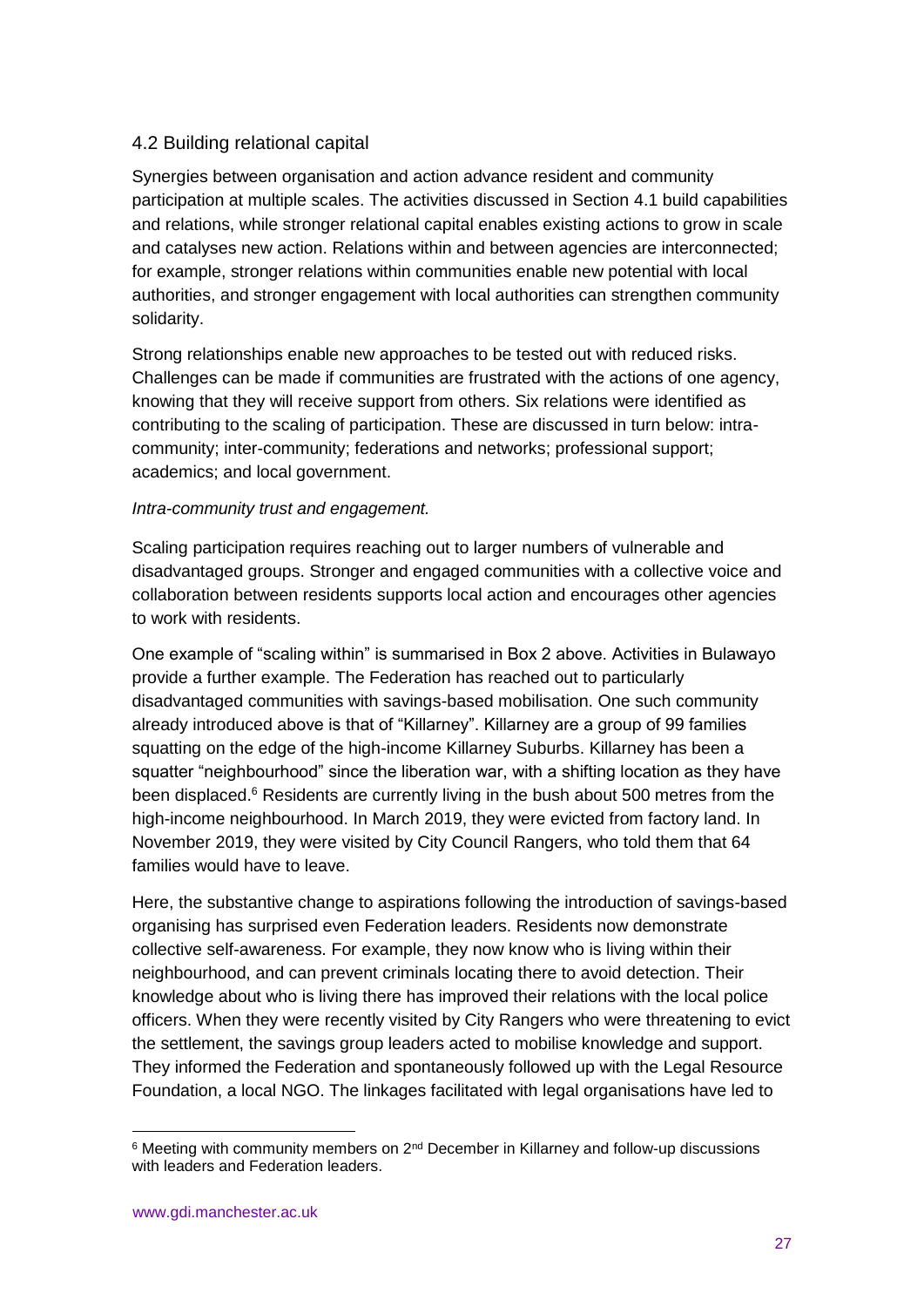formal learning opportunities, with training in shelter rights, while the exposure given to the community has changed their passivity and fatalism. *"They did not have confidence because they were not recognised. Now they have confidence."<sup>7</sup>*

#### *Solidarity between communities*

Deepening and strengthening city-based participatory planning requires a community mobilisation process that reaches out to as many neighbourhoods as possible and ideally enables all of those in need to be part of a citywide process (see next subsection). Learning exchanges with peer communities who are also saving have deepened community leaders' appreciation of what is possible. This is the practice of "scaling out" and may lead to other forms of scaling.

Inclusive urban development requires social movements to engage with the most marginal and difficult-to-reach areas. In Bulawayo, this has meant the Federation reaching out to work with those recycling waste from the City dump site (Ngozi mine), and those on the spatial periphery, such as Cabatsha, where the descendants of exworkers continue to live in houses, despite the closure of the mine at the height of the farm invasions. As the Federation has reached out to engage these areas, they have persuaded the council officials to follow them.

Box 2 describes a process of building inter-community solidarity among the 105,000 households in Mukuru, Nairobi. The processes of inter-community solidarity require multi-scalar links, within districts and between districts across the city. This establishes the basis for the next relational change, when such links are formalised into federations and networks.

# *Federations and networks*

The next step in relationship building is to move from strengthened communities and solidarity between communities to citywide platforms and networks. Federations argue that it is the ability to work citywide that enables community approaches to advance beyond local specific interventions to those that build into an inclusive planning process. Sazini,<sup>8</sup> a Federation leader in Bulawayo, explains this work and how she sees the significance of building such networks:

*As the federation we are empowering people to speak out. We are creating these platforms for participatory planning. Some of those things go back to the community; but at the end of the day, we are developing Bulawayo. That is the purpose of the programme: we are creating these platforms. Let me play my role; then we can have a dialogue with the council.*

The engagement of diverse neighbourhoods in a citywide process has led to a broader set of interventions. In Bulawayo, for example, the Federation which has traditionally

<sup>-</sup> $7$  Focus group with Federation leaders and Diana Mitlin, Bulawayo  $2^{nd}$  December 2019.

<sup>8</sup> Discussions in August 2018 between Federation leaders and Diana Mitlin.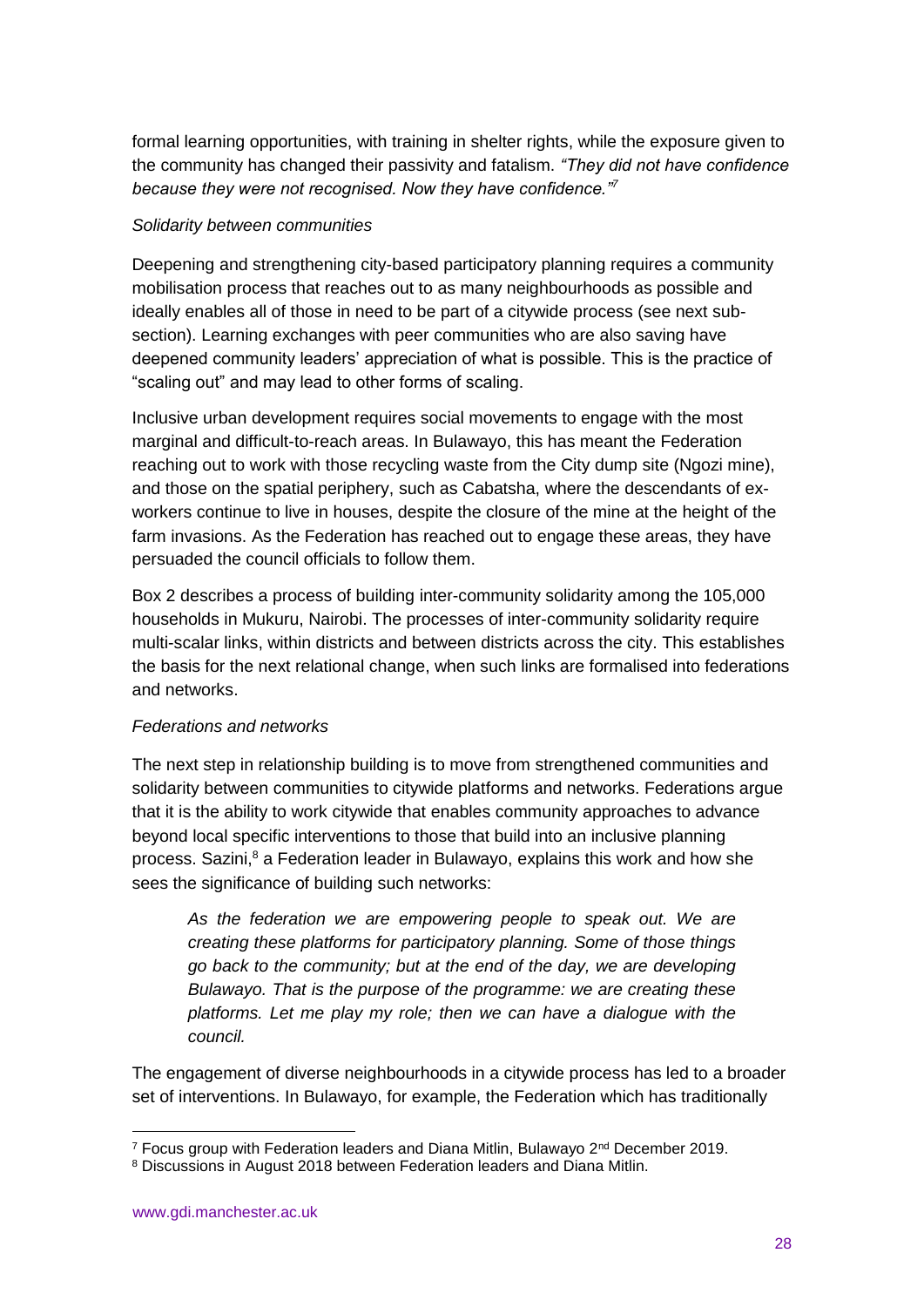organised in informal settlements and among those renting privately in high-density, low-income neighbourhoods has extended its work to council hostels. These tenants face considerable problems, due to infrastructure breaking down as families have moved into rooms intended for single occupants and maintenance has not been carried out. As a result of the engagement with residents' groups, supported by the Federation (and because of their work with the City Council), the City authorities have begun a hostel refurbishment programme. Upgrading of Iminyela-Mabuthweni sanitation facilities was also initiated by Bulawayo City Council and this is now being scaled within the neighbourhood by the Federation. Moreover, there has been a shift beyond savings, organisation and data collection into new plans and projects ("scaling across"). The Mukuru SPA also demonstrates the same shift, from savings to organising (including new forms of building and strengthening organisations), then to data collection to new planning processes, and, most recently, project implementation.

It is not easy for grassroots networks to work at the city scale. In Marondera (another Zimbabwean town), Federation members became frustrated when the Federation worked with the local authority to consider upgrading across the city. Some selected neighbourhoods were not those in which Federation members were located; and members wondered why they had been left out. The Federation's national leadership has a significant role to play in explaining the potential benefits of citywide mobilisation.

#### *Professional support*

Professional and academic expertise is required when upgrading neighbourhoods and scaling participatory development. Plans need to be prepared and houses need to be designed. Such inputs must be respectful of local traditions and appropriate to a lowcarbon transition. Affordability is particularly important if all residents are to be included. An alternative professionalism has long been present in the development literature (see discussion in Mitlin et al*.* 2019). This professionalism seeks not to pre-empt community choices but rather to add value to the work that communities do, respecting the autonomy and capability of local community organisations. This requires the integration of social and technical expertise, to allow for a critical engagement between professionals and community activists.

One challenge is to develop strategies to enable adequate professional inputs in a context in which resources are scarce. Interventions at scale need to be designed to catalyse change that is largely community-generated (without external support) or growth is unlikely to be achieved. Hence the need to develop options that support residents to manage their own technical inputs at the neighbourhood scale, and support communities to negotiate what they need from a range of agencies, including professional companies, local authorities and national governments.

The significance of the relational capital built through the Federation's efforts to reach out to professional agencies is evident. As communities understand their options through exposure to professionals, they become more strategic. As they become more strategic, then opportunities emerge. Killarney's leadership talked to the Legal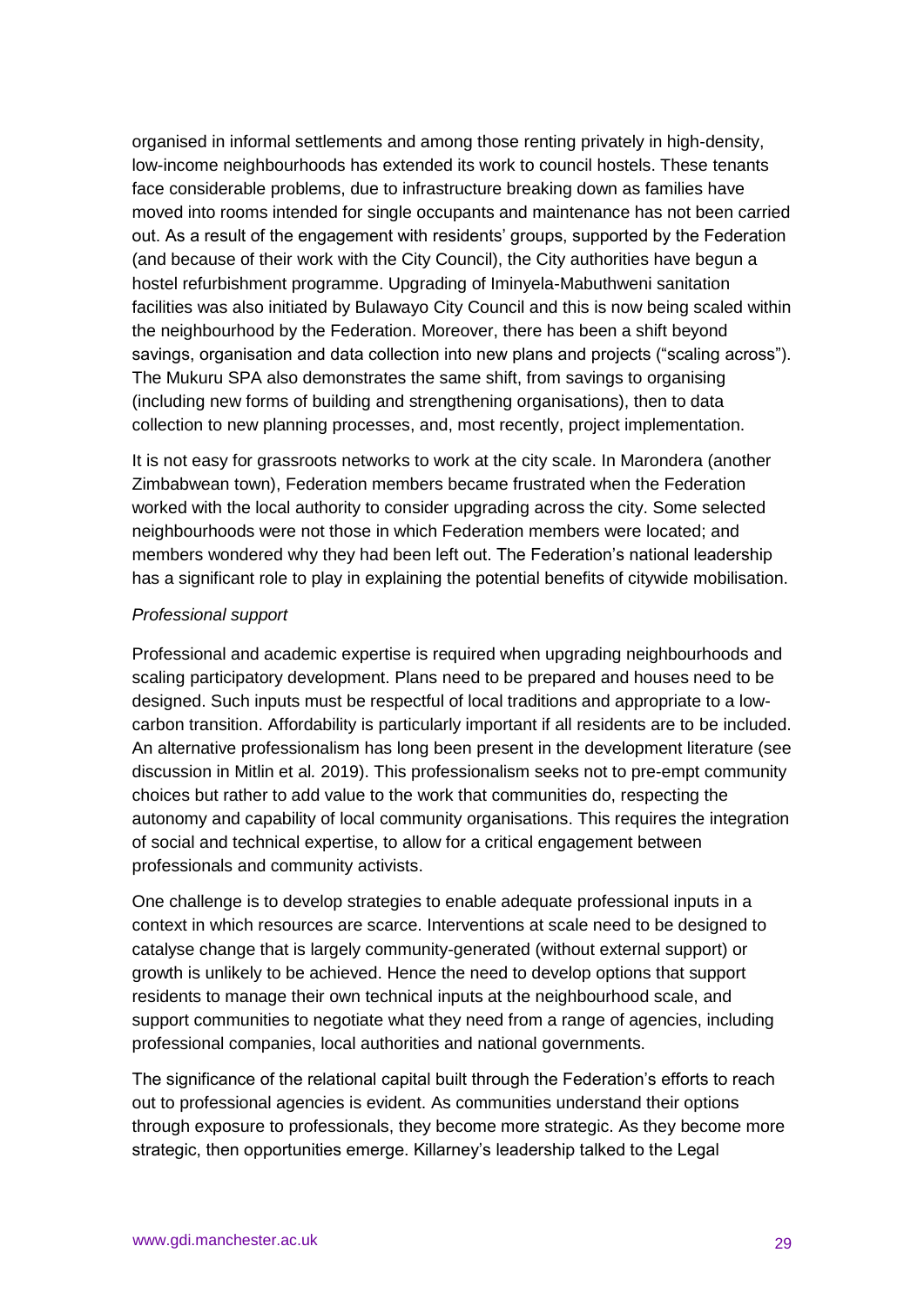Resource Foundation after the visit of the City Rangers to understand what to do to protect their hold on their land. Confident about their understanding of the legal position, a visit of a City housing official proved a further opportunity to advance their interests. They explained about the visit of the Rangers and the lack of written documentation to confirm the eviction from the Council. The official promised to investigate further. Reflecting on the changing strategies of the local community, Sazini suggested that the improved relations with the City authorities as a result of the Federation's work was significant when they were evicted from the factory site: "*I think they settled on council land because they had more confidence that the council would help. [SDI exchanges] have helped the officials to feel it."<sup>9</sup>*

SDI federations use their support NGOs to develop the skills and capabilities of community leaders. A federation member (Lucia in Cowdray Park) in Bulawayo explained it thus:

*To work as a group, it has helped us a lot. Humbling ourselves; with others giving us advice. Then the community itself: organised into groups; everyone having a group to work with, such as building. Our leaders sit and think with Dialogue on Shelter and our coordinator. That makes us succeed.*

Collaboration with academics and other professional agencies (see below) can support capacitated community members in cost-effective ways. 1to1 has worked closely with students from the University of Johannesburg. Staff developed a code of engagement with grassroots leaders, local NGO staff and other community activists for students, professionals and academic staff to guide them in the ethical practices, both as students and in future professional practice (see Box 5).

<sup>&</sup>lt;sup>9</sup> Sazini Ndovlu interview, Bulawayo 4<sup>th</sup> December 2019.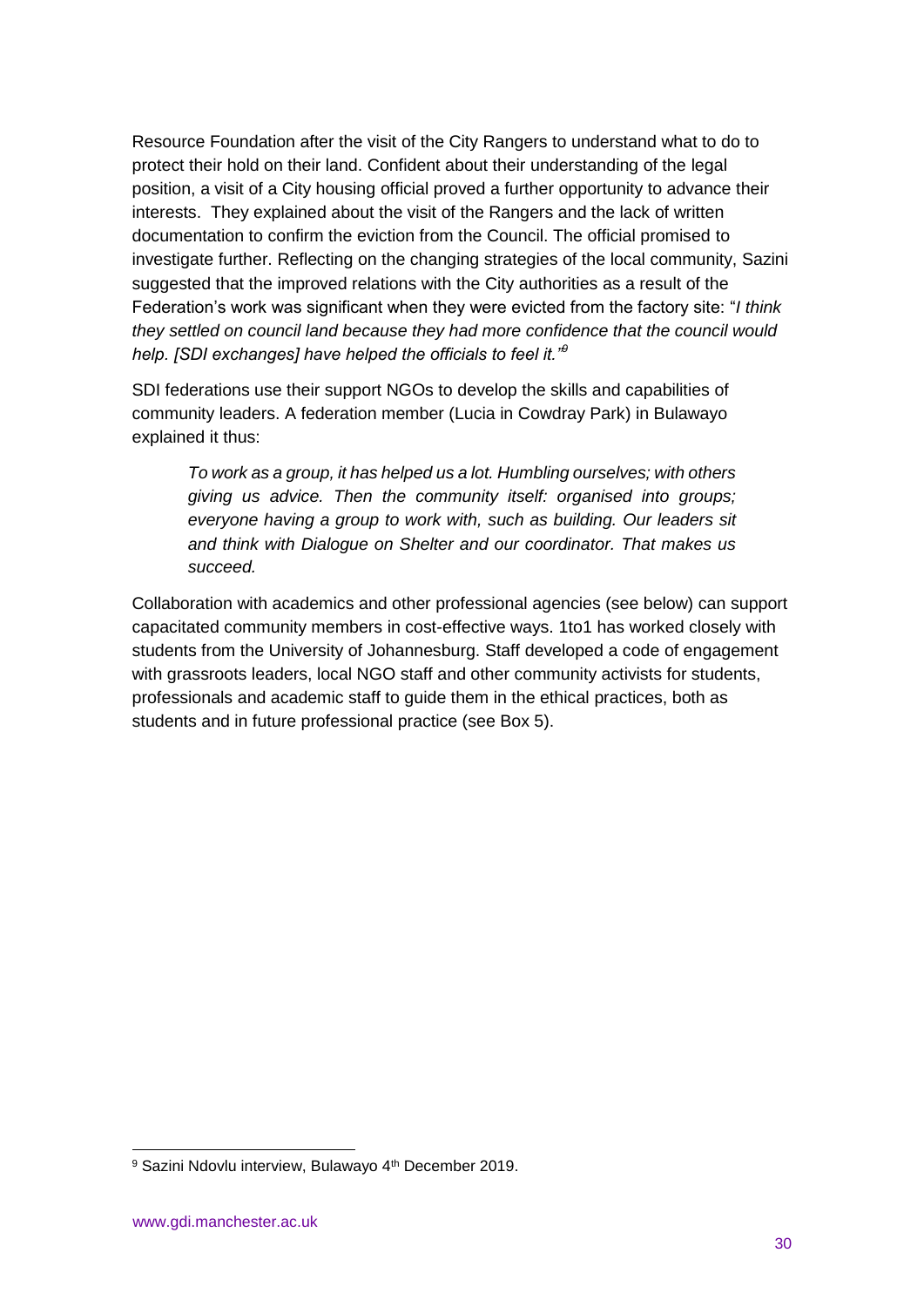# **Box 5: The ethics of professional engagements**

*When we design, we should:*

- *Be able and willing to adopt and understand how dynamic community structures work*
- *Develop this brief with the community*
- *Respect and understand existing leadership structures*
- *Inform the community with options*
- *Balance social and financial capital*
- *Use skills to facilitate people's ideas*

*When we design, we should not:*

- *Create unrealistic expectations*
- *Impose or prescribe our values and ideas onto others*
- *Limit design to build objects (structure, system and method)*
- *Assume anything (needs, content, conditions, problems, and so on)*
- *Push to make, produce and complete a project in a short time (focus on the long game)*

*When we build/make, we should*

- *Have a universal communications system (multiple versatile lingo)*
- *Have realistic expectations*
- *Understand the social structures within the space (local residents)*
- *Develop a framework for development options*

*When we build/make, we should not:*

- *Exclude women (and other members of the community) from participating*
- *Align projects to any political organisation*
- *Present ourselves from being from a political organisation*
- *Come with preconceived construction techniques (do not exclude various construction techniques)*

*Source:* <http://1to1.org.za/portfolio-item/1to1-codes-of-engagement/>

The underpinning principle is that the work is done with, not for, those it aims to assist. 1to1 staff have developed further tools with grassroots leaders, such as one to value and develop neighbourhood assets.<sup>10</sup>

 $10$  There is "No Such Thing as a Community Centre" work helps to evaluate and capture these values for future projects.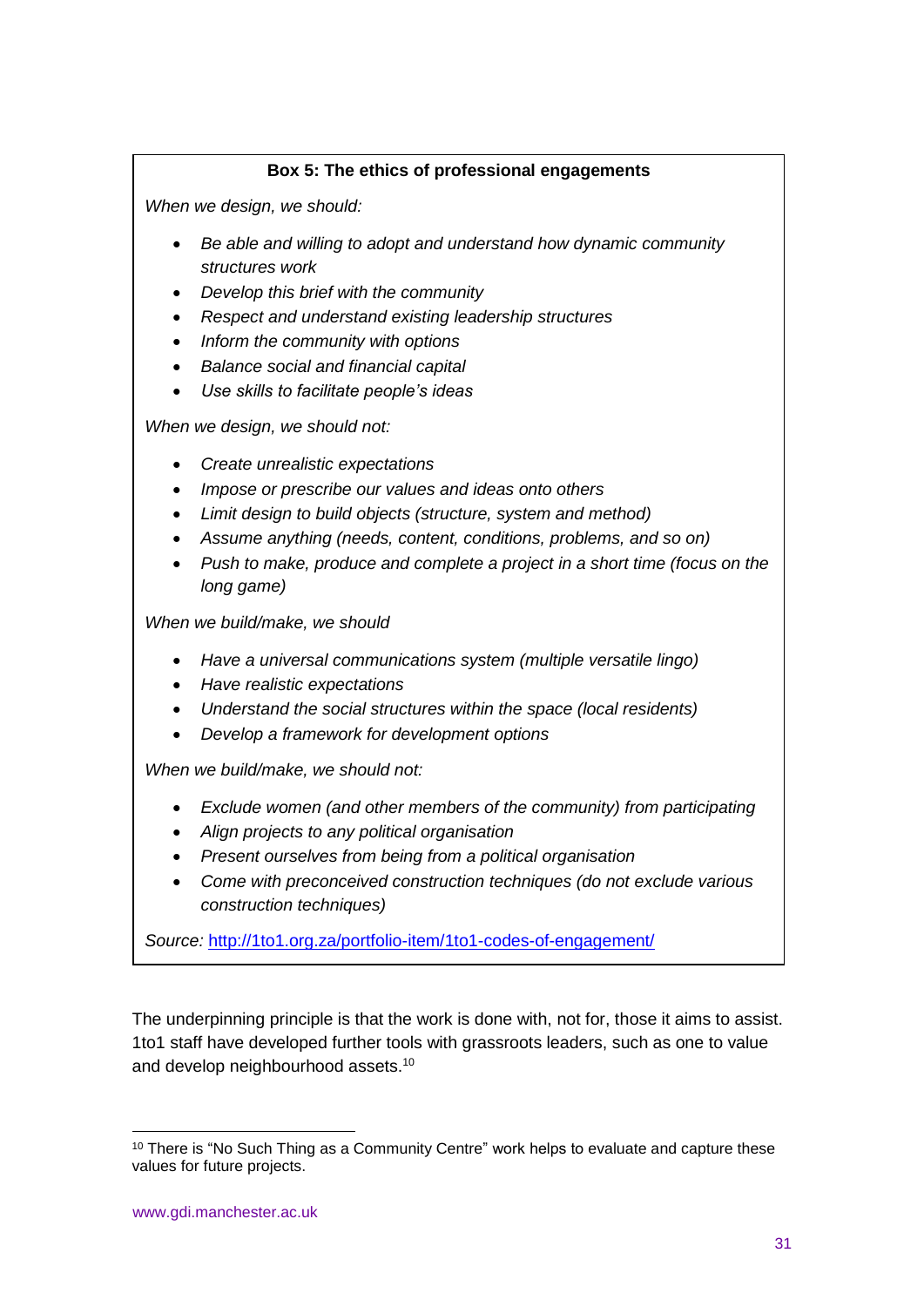#### *Build alliances with academics*

The potential of collaboration between academics and organised communities together with professionals in support agencies is evident from the research. However, what is also evident is the challenges involved in such collaboration. While academics can support community processes, frequently this is an individual endeavour rather than the institutionalised response that is required (Mitlin et al. 2019).

University staff can help to legitimate the contribution of low-income residents. When organised residents begin to collect data and reach out to engage local authority staff, they value the support of academics. As university staff and students engage with community activities and provide advice and validation when data is being collected, new possibilities for collaboration emerge. In Bulawayo, the local authority staff only engaged with community data once academics were involved. In Nairobi, the research collaboration between US and Kenyan academics, together with SDI's affiliate there, the Muungano Alliance, was instrumental in securing the Special Planning Area in Mukuru.<sup>11</sup>

The "soft power" of academic networking and convening is also significant. Academics frequently have professional contacts across a wide spectrum of governmental and non-governmental agencies and can help to ensure that community voices are listened to and communities' experiences understood; that is, they contribute to scaling up. Academics can protect community efforts if they run counter to clientelist positioning by politicians or corrupt activities of both politicians and/or officials. For example, academic involvement in Nairobi's Master Plan highlighted that the "forest" spaces indicated on the map were the location of informal settlements. Academics are frequently asked to provide knowledge to local and national state officials seeking to advance plans for urban development; these are opportunities for them to explain the challenge of informality and the potential offered by organised communities of residents and workers. As significantly, when tensions arise, academic involvement is helpful in keeping a discussion going and dialogue open. In Bulawayo, the hosting of citywide scaling conversations within NUST settings has provided a neutral space, where communities and city authorities respectfully argue their positions and find common ground.

Communities may initially expect academics (as well as professionals) to lead them. Social status may make it hard for residents to challenge academics and professionals openly, although they may be sceptical and regularly challenge their inputs through failing to maintain inappropriate and ineffective "improvements". However, once appropriately positioned, professional expertise can help to ensure that new options are explored, and community priorities realised. Capacity building to build local skills and capabilities may also be needed.

<sup>&</sup>lt;sup>11</sup> SDI Kenya presentation by coordinator Jack Makau, Bulawayo, 4<sup>th</sup> December 2019. See Corburn et al. (2017)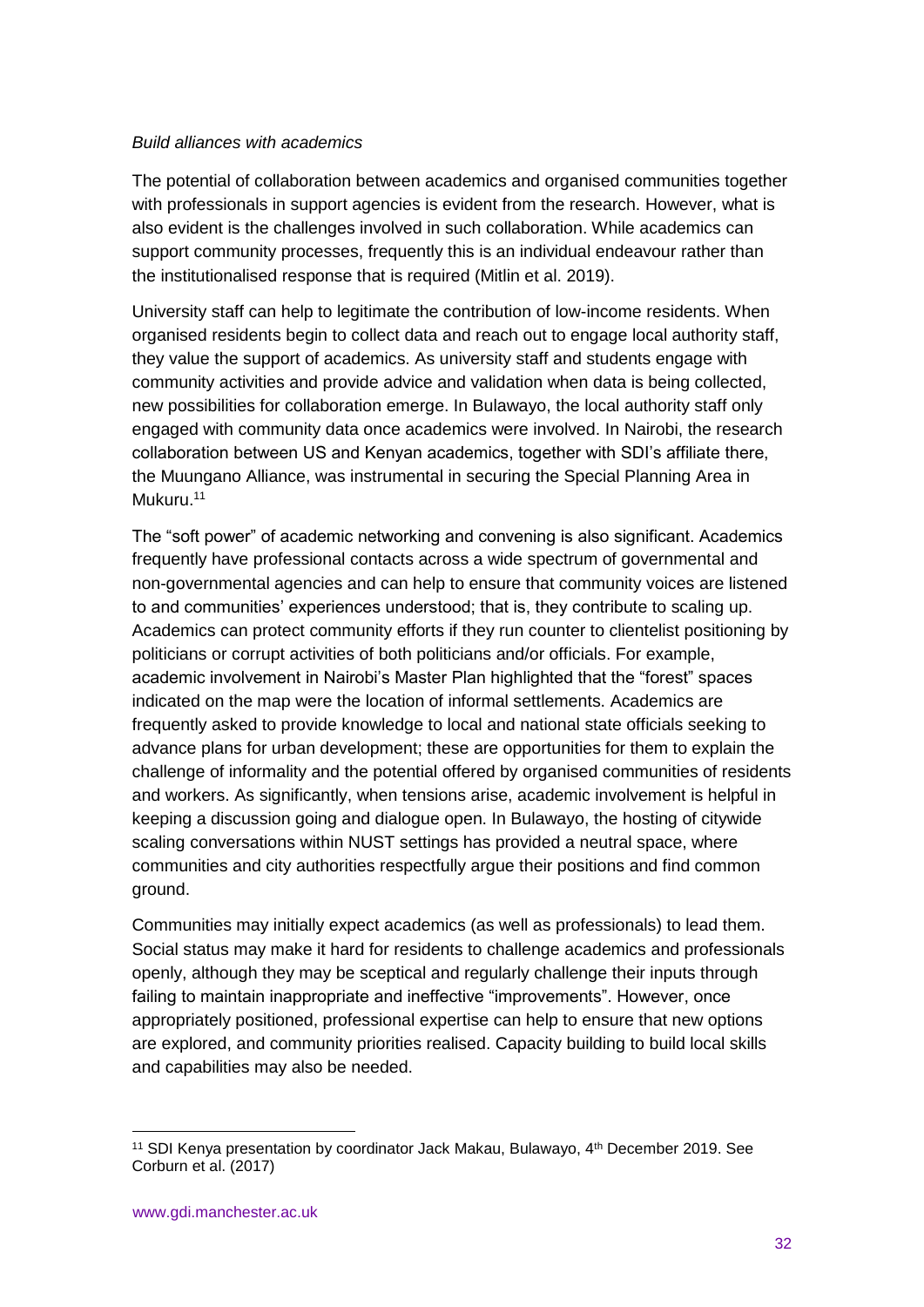#### *Working with local government to upgrade informal settlements*

Collaboration with local government is essential to advancing the needs and interests of low-income residents in towns and cities of the global South. Local government sets the regulatory frameworks within which formal development takes place, is frequently the provider of infrastructure and basic services, and may also be responsible for housing provision. Local government officials and/or politicians are often embedded within the clientelist relations that govern the practices of informal urban development. The activities identified above and other relational efforts discussed above are designed to test and strengthen positive relations between residents and local government.

In Bulawayo, the Zimbabwe Alliance has been successful in engaging the City authorities. The activities that they have used to achieve this include all of those in the following section. Savings has a particularly significant role: *"Savings activities are presenting slum communities as serious partners committed to transforming their conditions".<sup>12</sup>* Working as a citywide Federation has strengthened the solidarity between residents and has created citywide demand for inclusion through a systematic engagement with council officials and policy makers.

In Nairobi, it was the extensive documentation of living conditions in Mukuru, supported by academics within and beyond Kenya, that led Nairobi County staff to reconsider their approach, which at that time varied between deliberate avoidance and eviction (Horn et al. 2020). Council staff recognised that the annual 7 billion Kenyan shilling economy (US\$6.9 million) in Mukuru offered a potential for integration into Council services. The 100,500 families pay an estimated US\$ 3.5 million each year to the informal electricity providers. With the realisation that significant numbers could afford to pay rates and utility bills, the County saw informal settlements as an opportunity and has been willing to consider upgrading.<sup>13</sup> City authorities have viewed informal settlement residents as "free-riders" and community data has showcased the opportunities for rechannelling funds to informal service providers into the city's revenue. The shift from "how can we get rid of this?" to "how can we make this work better for the prosperity and well-being of the city?" is self-evidently a significant step. This is a further example of the importance of relational capital; the involvement of universities legitimated the data produced by the community and encouraged the County government to collaborate.

In Johannesburg, the efforts of 1to1 have focused on making the formal commitment to participation in settlement upgrading effective. Following efforts by the Socio-Economic Rights Institute (SERI), who worked closely with the Slovo Park Community Development Forum, the Forum won a court case that assured their inclusion in the city's developmental project list. This order was issued by the High Court for the government's Upgrading of Informal Settlement Programme, which has a specific

 $12$  Zimbabwe Alliance presentation to meeting in Bulawayo,  $4<sup>th</sup>$  December 2019.

<sup>13</sup> See footnote 11.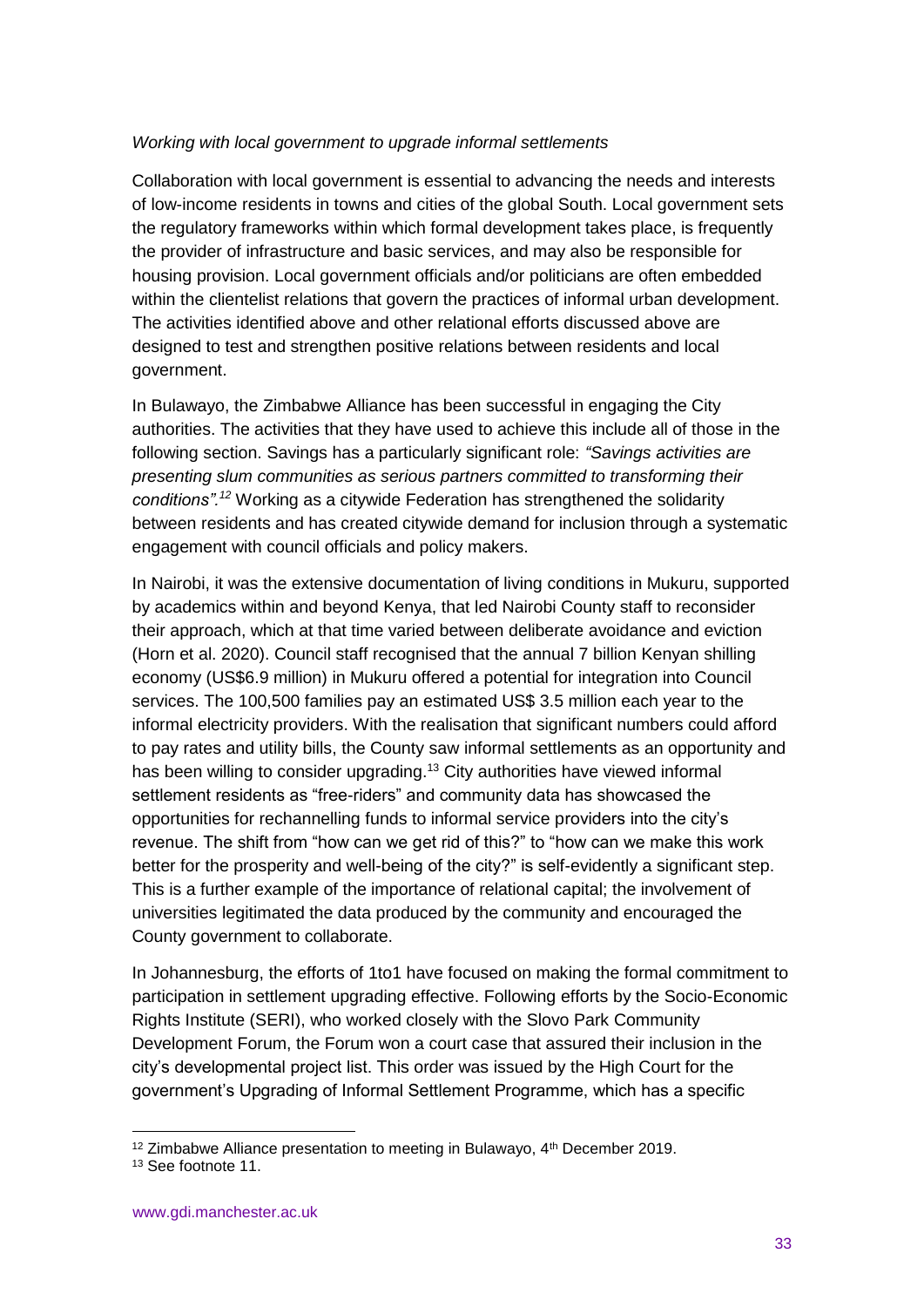allocation for community engagement and consultation. 1to1 have been assisting the Forum in the implementation of this policy in Slovo Park, working with other grassroots organisations and NGOs. Co-produced visual tools help those involved to understand the process of claiming state subsidies and identifying development options (see Box 6).

Table 2 summarises the ways in which these relationships contribute to scale in the three dimensions.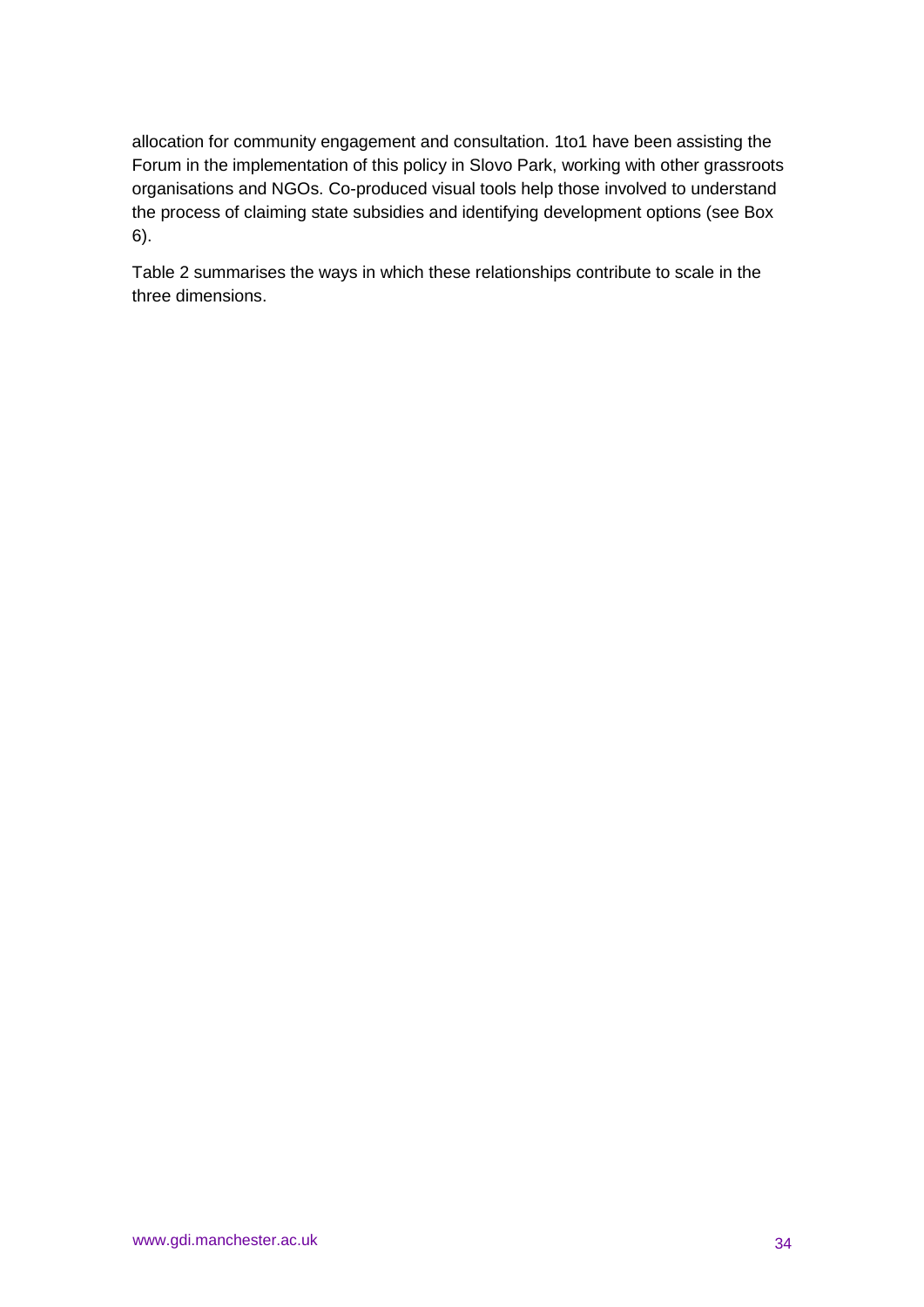| Relationship                             | <b>Multi-sectoral</b>                                                                                                                                                | <b>Multi-spatial</b>                                                                                                                                                                                                                                                                            | Multi-temporal                                                                                                                                                                              |
|------------------------------------------|----------------------------------------------------------------------------------------------------------------------------------------------------------------------|-------------------------------------------------------------------------------------------------------------------------------------------------------------------------------------------------------------------------------------------------------------------------------------------------|---------------------------------------------------------------------------------------------------------------------------------------------------------------------------------------------|
| Intra-<br>community<br>trust             | Helps to ensure that<br>external interventions<br>are better planned and<br>implemented. Different<br>groups within the<br>community have<br>different needs.        | This may be relevant,<br>depending on the size of the<br>community. Some informal<br>settlements are very small and<br>therefore this is not relevant.<br>Others, such as Mukuru, are<br>much larger and hence<br>building community trust<br>requires appropriate<br>processes and structures. | Need to build long-<br>standing social capital.<br>Communities have to<br>assess what works for<br>them and this requires<br>the opportunity to act,<br>reflect, improve, and<br>act again. |
| Inter-<br>community<br>solidarity        | Helps to link different<br>levels of need (linked<br>to different sectors) in<br>distinct local settings.<br>One community can<br>share experiences<br>with another. | Builds horizontal peer<br>relations and reduces<br>isolation. May set the basis for<br>interventions at multiple<br>spatial levels.                                                                                                                                                             | See above. Helps<br>communities to learn<br>from each other over<br>time.                                                                                                                   |
| Community<br>networks and<br>federations | <b>Essential contribution</b><br>to changing local<br>authority practice.<br>Communities can<br>build their skills and<br>networks from one<br>sector to another.    | Enable community activists to<br>engage at multiple levels of<br>government and build their<br>internal capabilities for<br>strategic intervention.                                                                                                                                             | Ensure that a body of<br>consolidated<br>knowledge develops<br>for future community<br>efforts. Networks and<br>federations as<br>grassroot universities.                                   |
| Professional<br>support                  | Helps to link different<br>disciplines and<br>professions.                                                                                                           | Helps to "translate" the logic<br>and significance of community<br>action for sector specialists<br>and build local-level support in<br>city and national state<br>institutions and agencies.                                                                                                   | Ensures that a body of<br>appropriate knowledge<br>develops among<br>professionals; builds<br>relevant professional<br>expertise.                                                           |
| Community<br>and academic<br>alliances   | Link relevant<br>disciplines.                                                                                                                                        | Enhance sharing of<br>community knowledge with<br>higher levels of government.                                                                                                                                                                                                                  | Prepare new relevant<br>curricula to train future<br>professionals.                                                                                                                         |
| Community<br>and local<br>government     | <b>Essential contribution</b><br>to linking local<br>authority departments;<br>health and water<br>provision, for example,<br>have to work together.                 | Community networks and<br>federations can ensure that<br>local authorities work<br>consistently across the city.                                                                                                                                                                                | Potential to link<br>successive city<br>administrations.<br>Lessons from one<br>intervention improving<br>subsequent efforts.                                                               |

# **Table 2: Contribution of relationships to multi-sectoral, multi-spatial and multitemporal development**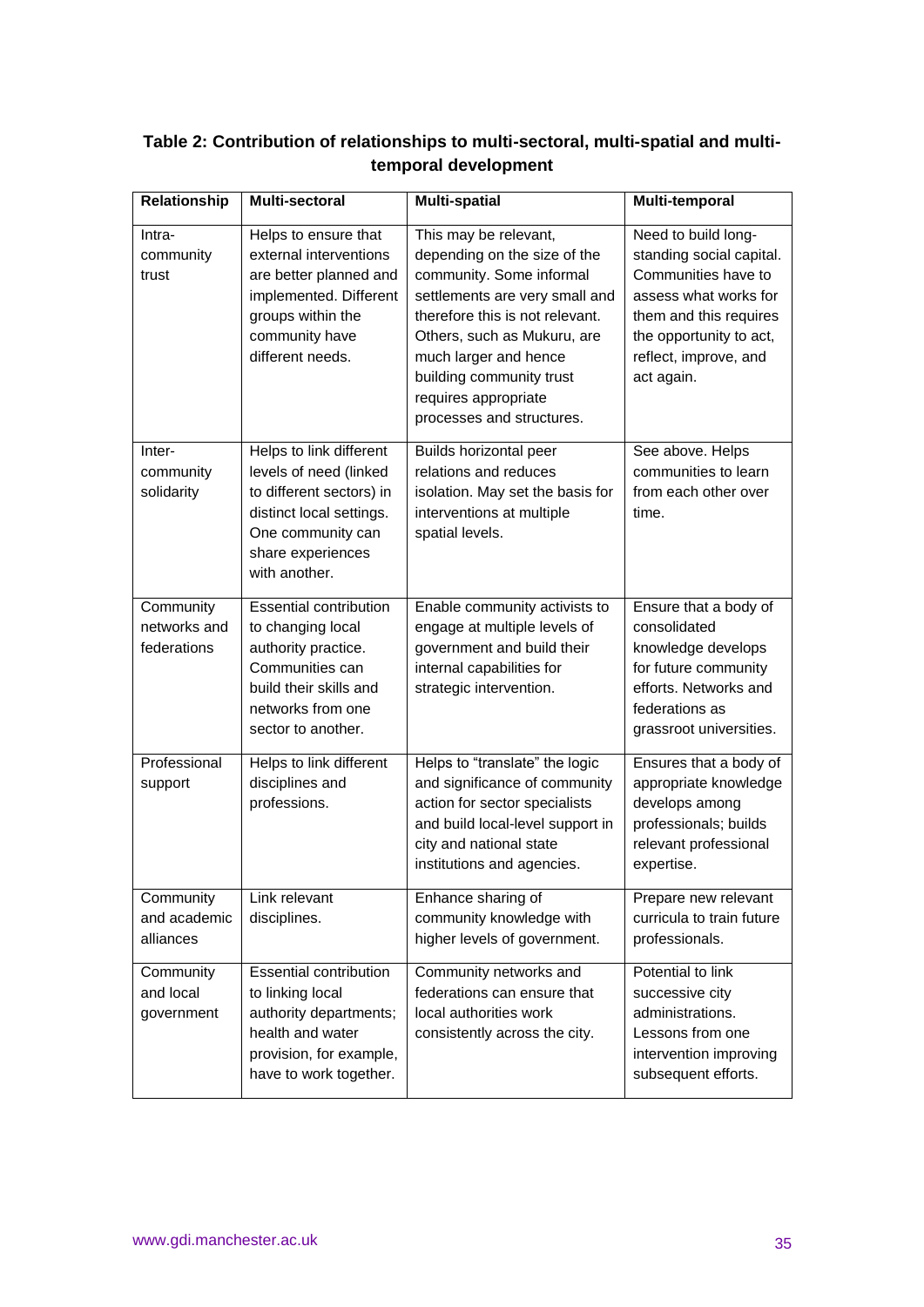# 4.3 Time – reinforcing iterative change

A temporal dimension is viewed as critical to keeping things on track. Two actions were identified as significant following the initial work to catalyse the process.

#### *State policy reforms are the beginning and not the end*

The importance of efforts to realise policy innovations has long been realised. Considerations of adaptive programming (Andrews 2012) illustrate awareness of the difficulties of transformation and the need to shift away from a simple emphasis on policy reform to comprehensive efforts to change programmes and practices (see Section 3).

The experiences in South Africa highlight that it is easier to introduce policy and programming reform than to implement it (Fieuw and Mitlin 2018). The Upgrading of Informal Settlements Policy (UISP) in South Africa looks advanced on paper but it has not been realised. Neighbourhood organisations – such as the Forum in Slovo Park (Johannesburg) – have taken the municipality to court to ensure that it meets its legal obligations. And even with a court judgement there have been significant delays in essential infrastructure investments. The City of Johannesburg has prepared seven plans for Slovo Park in 20 years; all of which have been rejected by the community. This is indicative of the disconnect between the aspirations of a participatory governance process and an effective engagement on the ground. 1to1 have been working with the Forum and SERI so that they understand the process and the associated options. Box 6 summarises the tool that 1to1 has developed to facilitate this process. Now the City has made a commitment to have 30 upgraded neighbourhoods across the city by the end of 2020. However, 1to1 staff highlight their concerns that communities will be left behind as the contracted planner has designed high-rise buildings without consultation. They hope their roadmap will enable communities to take advantage of this new commitment (see Box 6).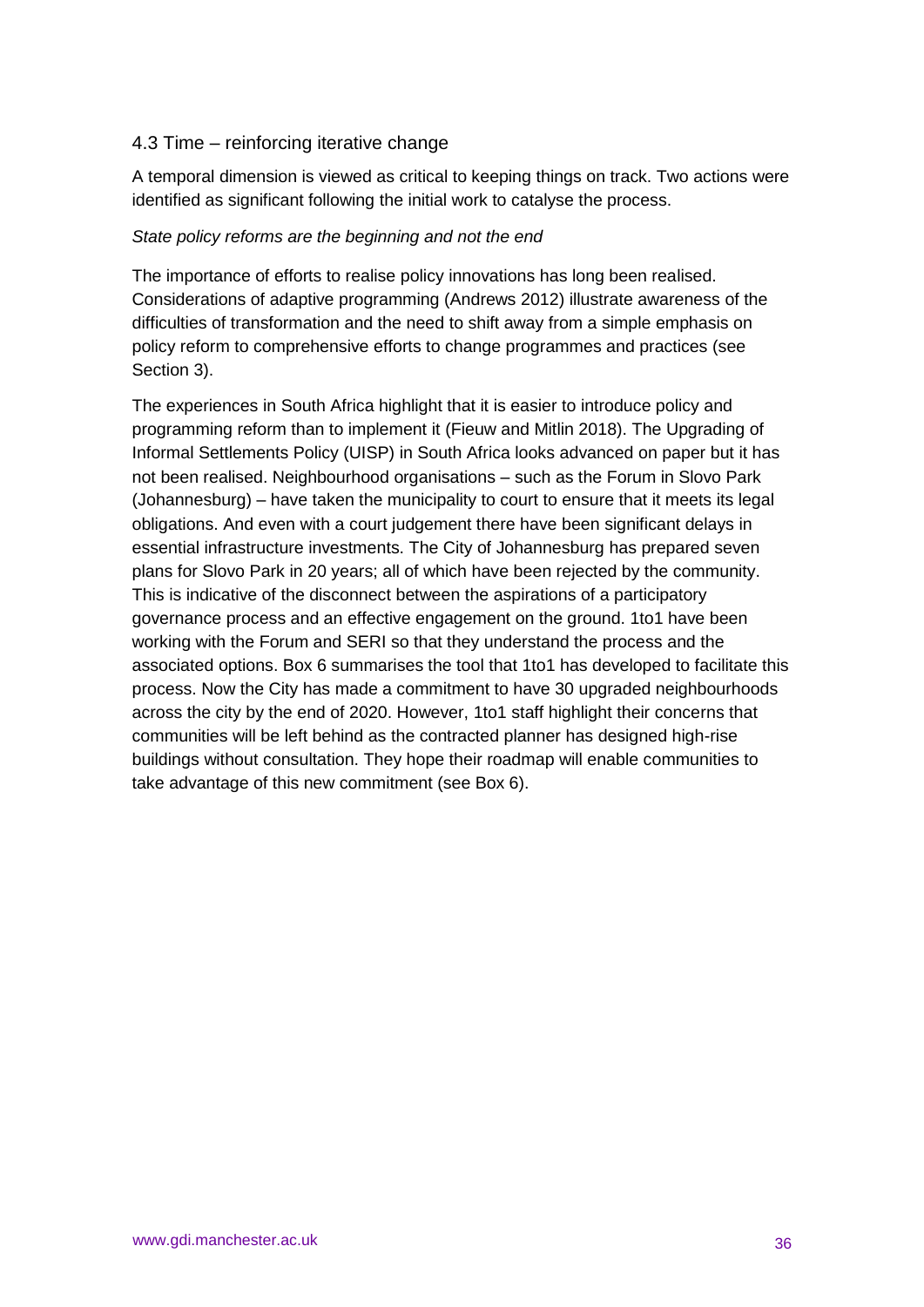#### **Box 6: The road map**

*To help the communities deal more effectively with a government policy that is highly bureaucratic, 1to1 have developed a "road map". The road map outlines the different stages of the Upgrading of Informal Settlements Programme (UISP), including the planning and financing milestones, and therefore helps communities see where they are located within the process, what they have achieved, and what is still available. It indicates who needs to be involved, in which stage, and helps the community understand the multitude of different stakeholders involved in the upgrading process. The Road Map Tool summarises potential risks at the different stages, for example, "documents are inaccessible and complicated" and outlines potential opportunities that the community may want to take advantage of – "community technical skills can be developed". The Tool allows for discussions at the early stage of the development process between local officials and local*  leaders in both the planning of the process, and the setting of the expectations of *local leaders and residents. The Tool is used in conjunction with other planning tools to assist local leaders in developing and understanding their strategies both for the UISP and shorter-term activities that are essential for programme implementation to be effective.* 

*Source: 1to1 presentation to the workshop in Bulawayo, 4th December 2019*

Efforts with the City Council in Harare and in Nairobi (and other urban centres in Kenya) also highlight the need to think through implementation processes alongside policy reform.

#### *Changing curriculum: preparing the next generation*

The significance of academic and social movement partnerships for advancing participatory planning and development is considerable. Discussions highlighted the potential of extending these relations into the academy through curriculum reform (in addition to drawing the academy into the locations in which movements are based). Mitlin et al. (2019) discuss how such reforms address the priorities of social movements who are keen to improve professional training such that local government and NGO staff have a better understanding of the realities of informal settlements and the potential offered by community participation.

Academics legitimate community-led development when they incorporate a community perspective into teaching. While studios (for architecture and planning students) and field visits have long been part of the teaching programme, more substantive engagement requires curriculum reform. Acknowledging and therefore legitimating the significance of community knowledge to address the challenges of inclusive urbanisation and informal settlement upgrading activities require community leaders to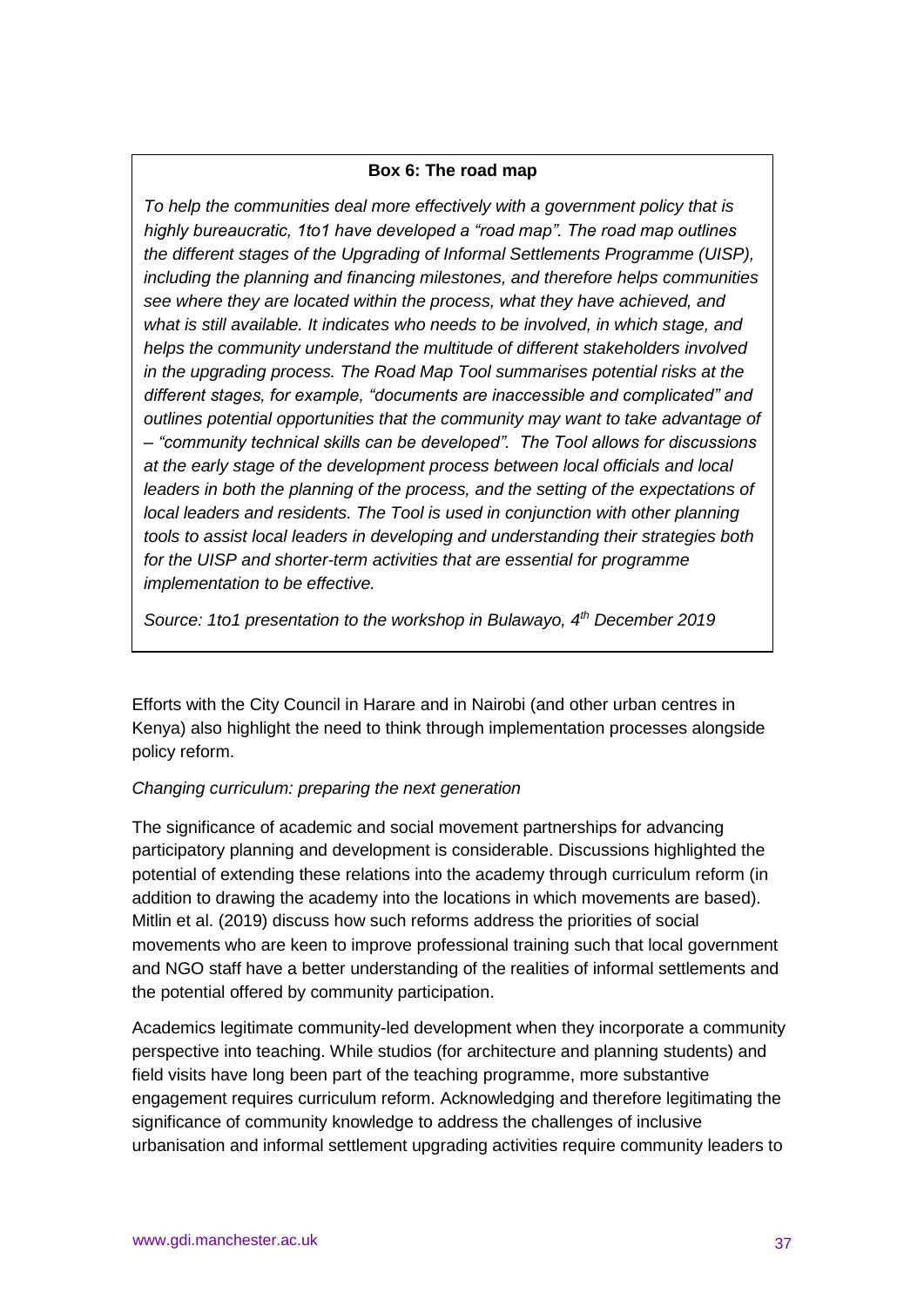be invited into the classroom as lecturers. Here they simultaneously add new knowledge to the teaching programme, inculcate an understanding within students that community is an essential contribution for development, and build self-belief and confidence within community leaders through this external validation of their contribution.

In Zimbabwe, it is now a requirement of the Zimbabwe Council for Higher Education (ZIMCHE) for universities to consult industry, professional bodies and other stakeholders. This requirement for stakeholder engagement has been used by NUST to ensure that teaching reforms include the perspective of low-income and disadvantaged groups.<sup>14</sup> Innovations from Manchester are being replicated in the teaching programme, which will introduce a more substantive role for community leaders in teaching students about their experiences.

Table 3 summarises the ways in which these actions contribute to scale in the three dimensions.

| <b>Intervention</b>               | <b>Multi-sectoral</b>                                                                                                                    | <b>Multi-spatial</b>                                                                                                                                                                                                                        | Multi-temporal                                                                                                                                                                               |
|-----------------------------------|------------------------------------------------------------------------------------------------------------------------------------------|---------------------------------------------------------------------------------------------------------------------------------------------------------------------------------------------------------------------------------------------|----------------------------------------------------------------------------------------------------------------------------------------------------------------------------------------------|
| State policy<br>to practice       | This is<br>particularly<br>relevant for<br>multi-sectoral<br>interventions.<br>Government<br>departments<br>may not<br>collaborate well. | Innovative government<br>programmes are often<br>supported by individual<br>staff, sometimes<br>senior. It is the ability<br>of government<br>programmes to have<br>consistent multi-spatial<br>application that<br>contributes to success. | Effort needs to be put<br>into state commitment,<br>as this may weaken over<br>time.                                                                                                         |
| Academia:<br>curriculum<br>reform | Develop<br>curriculum inputs<br>to support<br>integrated<br>development.                                                                 | Develop curriculum<br>inputs that build multi-<br>spatial knowledge from<br>the neighbourhood to<br>the city and beyond.                                                                                                                    | Integrating community<br>knowledge into the<br>curriculum will develop<br>appropriate professional<br>interventions. Training<br>emerging professionals<br>will embed progressive<br>change. |

# **Table 3: Contribution of inter-temporal actions to multi-sectoral, multi-spatial and multi-temporal development**

<sup>-</sup> $14$  Presentation to Bulawayo workshop by Pardon Ndhlovu and Linda Magwaro-Ndiweni,  $4<sup>th</sup>$ December 2019.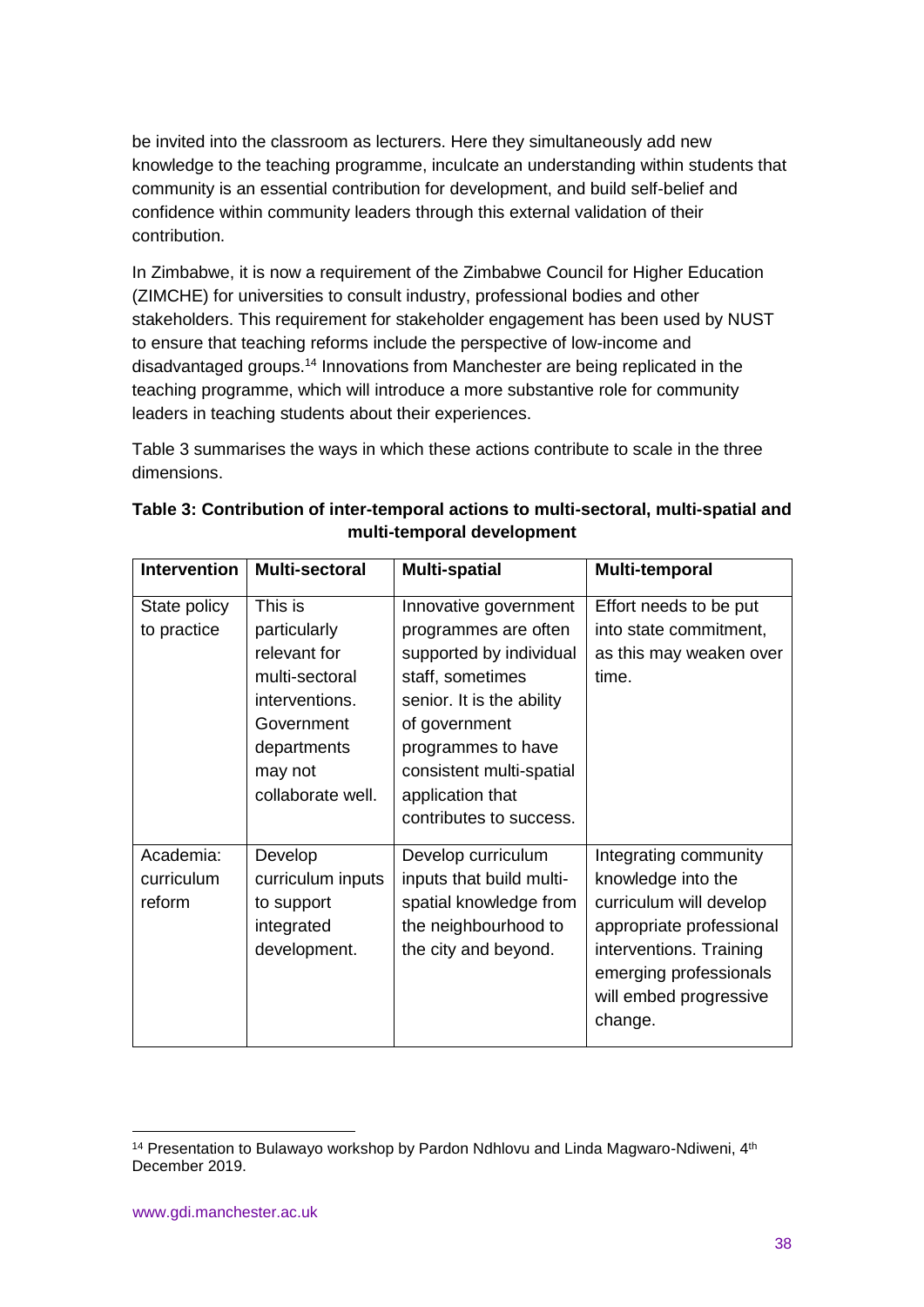# 4.4 The integrated framework

Figure 1 summarises the inter-relationships between the related processes: building relational capital (the left-hand side of the diagram), undertaking complementary shortterm activities (the right-hand side), and seeking to consolidate progress through two "legacy actions" required for the longer term and designed to embed the participation of disadvantaged citizens in urban development. The development of the framework has drawn on workshop and bilateral discussions, reports and participant observation. It shows that activities are important in and of themselves, while also being complementary to relationship building. At the same time, relational capital creates new incentives and possibilities for activities. Hence the two are built and maintained simultaneously with two specific actions being concerned with the longer term.

The analysis resonates with and adds to the literature discussed in Section 3. The greatest overlap is in terms of relational capital. The ACCA programme has a strong overlap with this analysis, which is not surprising as ACHR (who designed the programme) work closely with SDI. While there is less emphasis on professional contributions within ACCA, the work of the Community Architects Network sits alongside ACCA within ACHR's work. This network supports professional contributions to participatory planning.<sup>15</sup> Programmes such as the Sida-sponsored interventions in Central America have worked closely with measures to strengthen local organisations alongside building stakeholder groups across local government and civil society, and networking communities. Participatory budgeting has also sought to strengthen these links, albeit with less effort to draw in civil society organisations and academia as implementing agencies. However, Baiocchi et al. (2011) make clear the essential nature of civil society support for participatory budgeting. And Cabannes (2014) argues that participatory budgeting itself catalyses new community organisations through the participation councils, and notes that these may include stakeholders such as NGOs and universities.

<sup>15</sup> [http://communityarchitectsnetwork.info/.](http://communityarchitectsnetwork.info/) Accessed 4th August 2020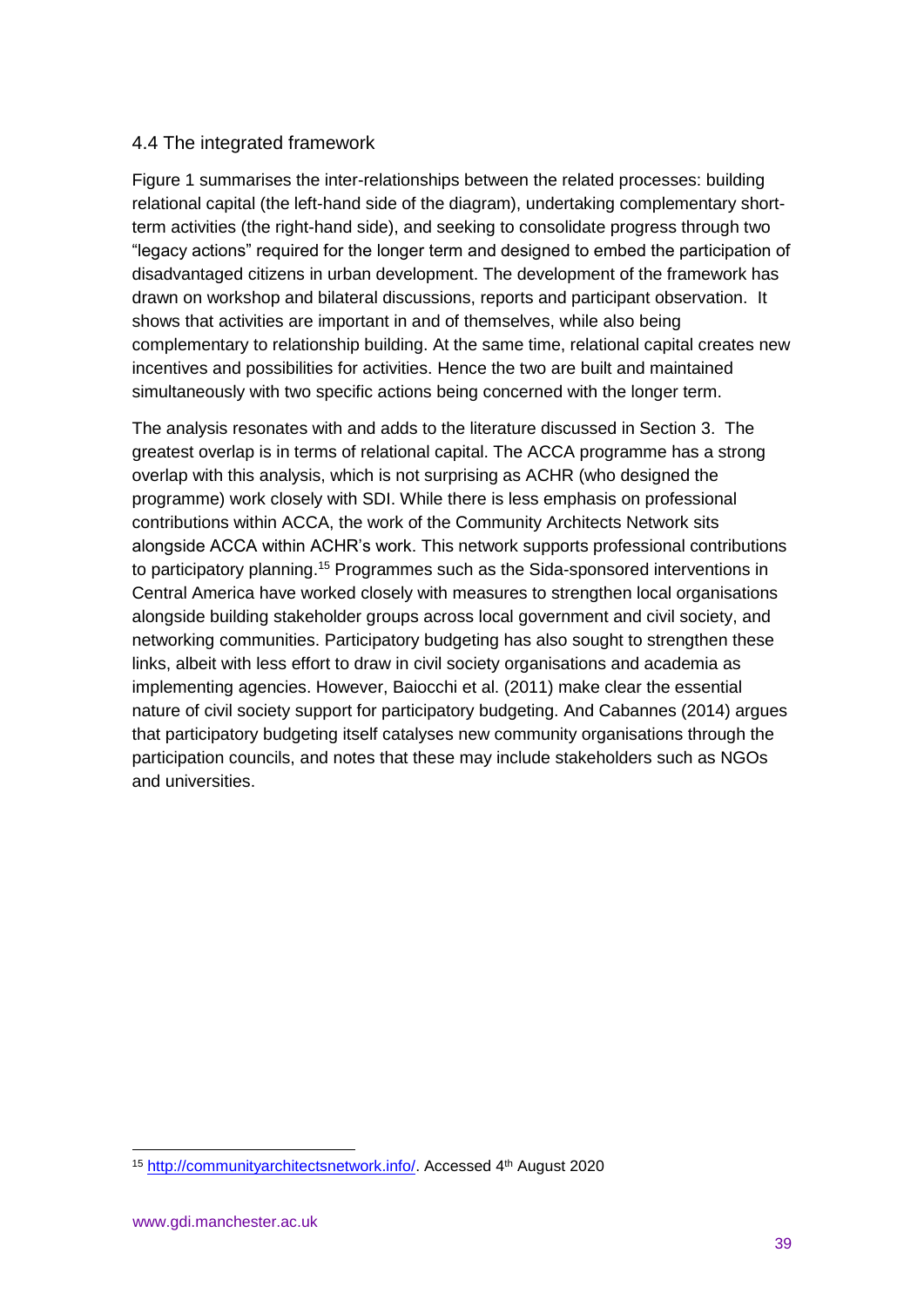

#### **Figure 1: A framework to scale participation**

Our analysis highlights the shortcomings of clientelist approaches, as politicians practise a "divide and rule" strategy to reduce the power of local organisations and strengthen their own position (Mitlin 2014). These actions undermine many of the efforts to secure better relations described above. This helps to explain the frustration of community groups within CODI and their interest in establishing their own autonomous funds under ACCA. Such funds strengthen their ability to act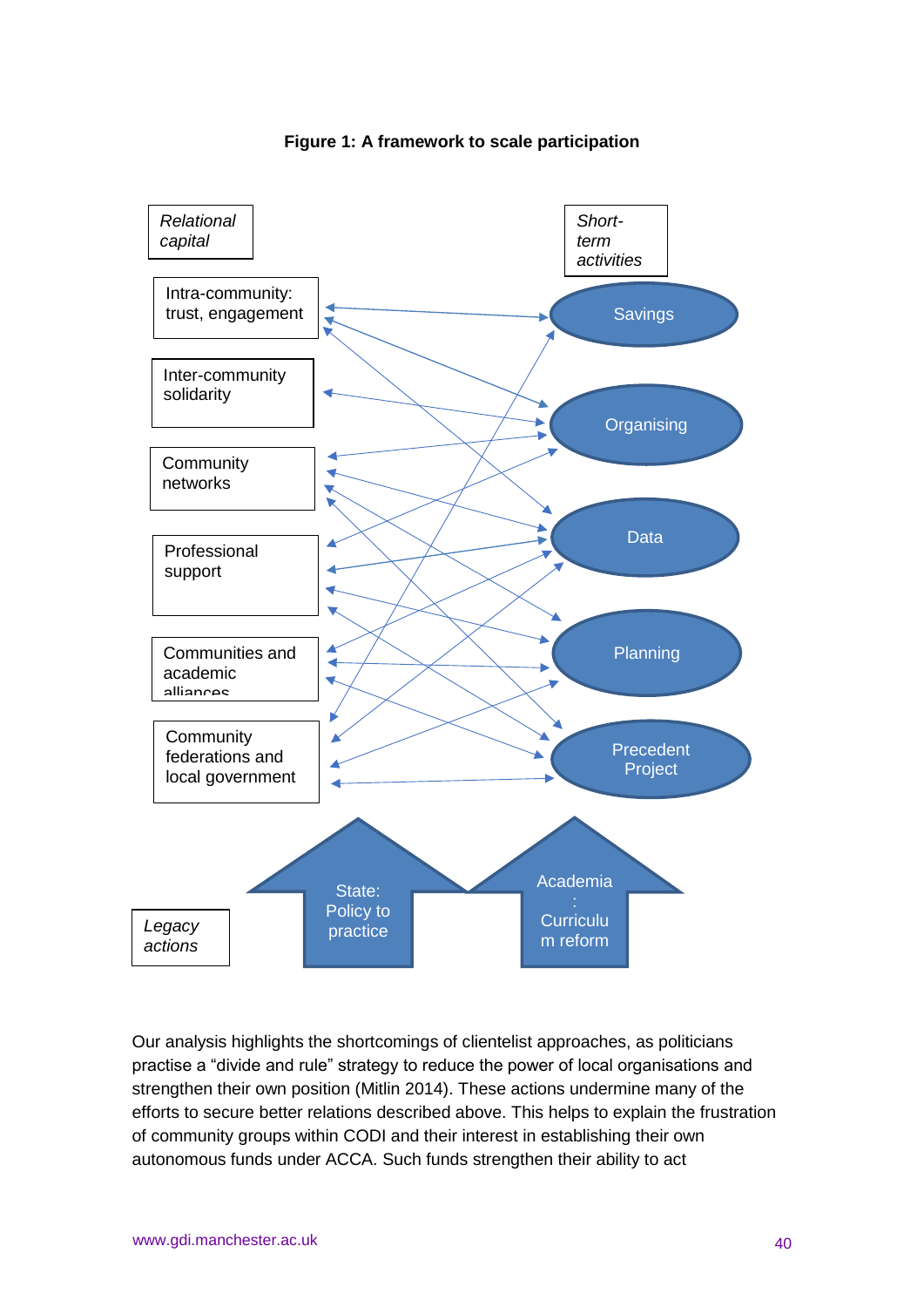independently and challenge anti-poor state practices. While Benjamin (2008) suggests that clientelist relations in India may offer more to local organisations than the bureaucratic alternative of top-down management that is not the choice selected by community-led federations and networks.

# **5. Conclusions**

Our findings on what is required to scale participatory planning and development highlight the relations that need to be strengthened and the complementary actions to be taken. All activities are important for their immediate material benefits and because they contribute to more favourable relations between organised communities, informal settlement residents and more powerful agencies that determine development options. The actions also recognise that advancing participatory planning requires multi-spatial activities and relationship building that takes place over time. While the activities summarised are not "sufficient" conditions that guarantee the advance of participatory processes, they are consistently present when participation has scaled in all the three locations in which the research has taken place.

While our analysis of the literature in Section 2 is structured around upward and downward measures to advance participation in planning, and more generally in development process, in practice, strategies are rarely that simple. The ways in which relational capital has to be strengthened (see Section 4) shows why this binary division of upward and downward efforts is not helpful.

Government policies and programmes have, in some cases, learned from innovations by civil society and sought to replicate these in their own approaches. New options regularly emerge – such as a city development fund with Bulawayo officials – but many do not develop because of the balance of power and the inability of citizens to secure their needs and interests. What is critical, as has previously been argued, is the ability of civil society to keep building their strategy and operational capabilities. **Our first conclusion,** captured in the existing literature and with what we observed in the three cities from the beginning of this study (Horn et al. 2018), is that civil society uses existing spaces and makes new spaces to advance their needs and interests; and their capability to do both of these actions appears significant in explaining positive outcomes with respect to scaling ambitions. Securing the SPA for Mukuru involved using an existing space; having a dialogue with the City of Bulawayo that has resulted in land allocations required new invitations; and pressing for state-financed informal settlement upgrading in Slovo Park challenged exclusionary practices; all of these are examples of the diversity of approaches used in efforts to scale. While such spaces may be tricky to use (as discussed in Section 3), they provide opportunities for organised communities.

The actuality and representation of citizen innovations as fitting within state frameworks is helpful, as it increases their legitimacy and the likelihood of adoption and replication. What is less clear is whether the essence of the process is lost and participation is less likely to lead to empowerment than is otherwise the case. To answer this question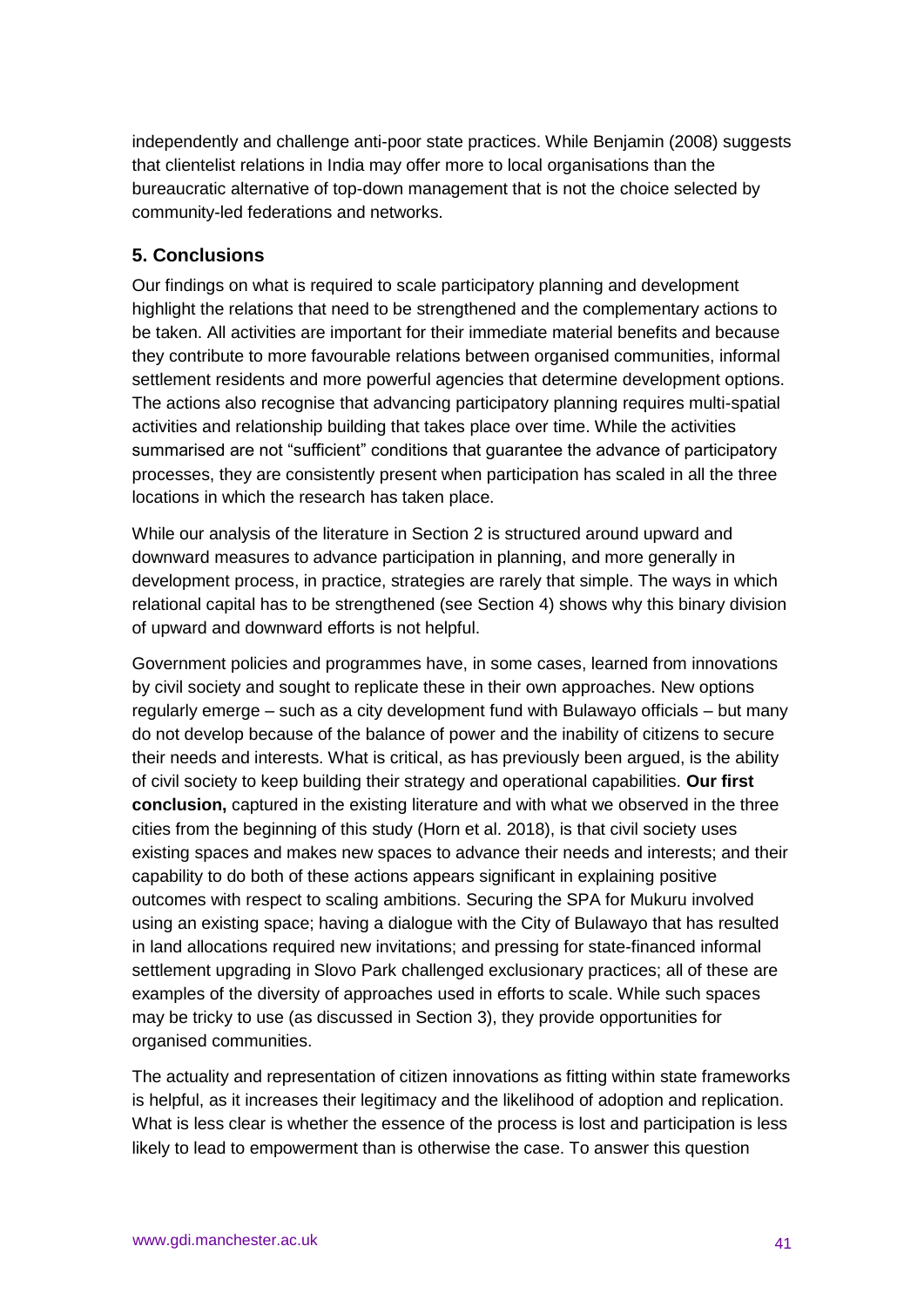would require research over a longer time, with a specific focus on how activities and approaches are being represented.

**Our second conclusion,** also consistent with the existing literature, is that there are multiple iterative interactions between politics, participation, empowerment and planning. While participation may be discussed in the academic literature without reference to political relations and activities, this is not helpful. Participation takes place in a context that is deeply political, and politics is significant in scaling efforts. The example of a local councillor negatively influencing in activities in Iminyela-Mabuthweni (Bulawayo) demonstrates the need for community organisations to work within a politicised context of delivery; while civil society efforts in Mukuru to establish a process that is robust in terms of the constitutional imperative for participation demonstrates the need for communities to be seen to work within existing governance structures.

Our recognition of the connections between politics, participation, empowerment and planning means that we do not see participative efforts as being either technical or post-political. While some have described this current moment as post-participation, post-political and post-collaboration (Brownhill and Parker 2010), this appears overstated. Our research shows that community groups that represent low-income, marginalised and disadvantaged citizens seek an engagement that supports their political inclusion, shifts resources to their agendas, and builds rather than reduces their organising base, with the understanding that it is mobilised communities that secure a more accountable and democratic city. Too narrow a view of planning has failed to recognise "that there are planning concepts, discourses, procedures, practices and imaginaries being produced through bottom up, civic-led processes of spatial production" (Frediani and Cocina 2019, 148), and there are efforts to take these into the mainstream. We recognise that discussions about the "post-political" reflect real concerns about ineffective efforts to transform cities (Brownhill and Parker 2010), but we urge caution about the apparent nature of some approaches that fit within a "technical" or "managerial" representation. As we argue above, representations themselves are socially determined, and representations may be selected for political reasons, and may reflect strategies to secure progressive ends. This does not mean they are progressive; but it is not helpful to ignore their intentions.

As we have argued elsewhere (Horn et al. 2018), communities represent their own innovations in ways that associate with government programmes and which superficially take on government approaches (suitably modified) to make their activities more acceptable. The state may draw on civil society work as officials seek to improve the relevance of their efforts to the "leave no-one behind" agenda. As collaboration between collectives of residents and the state takes place, and new activities improve social capital for disadvantaged communities, then new learning also takes place. Informal alliances of reformers across civil society, academia and the state build and consolidate an iterative interaction that creates more substantive development options. As they seek to scale, urban social movements accept that programmes must be consistent with existing regulations and standards applied to the built environment.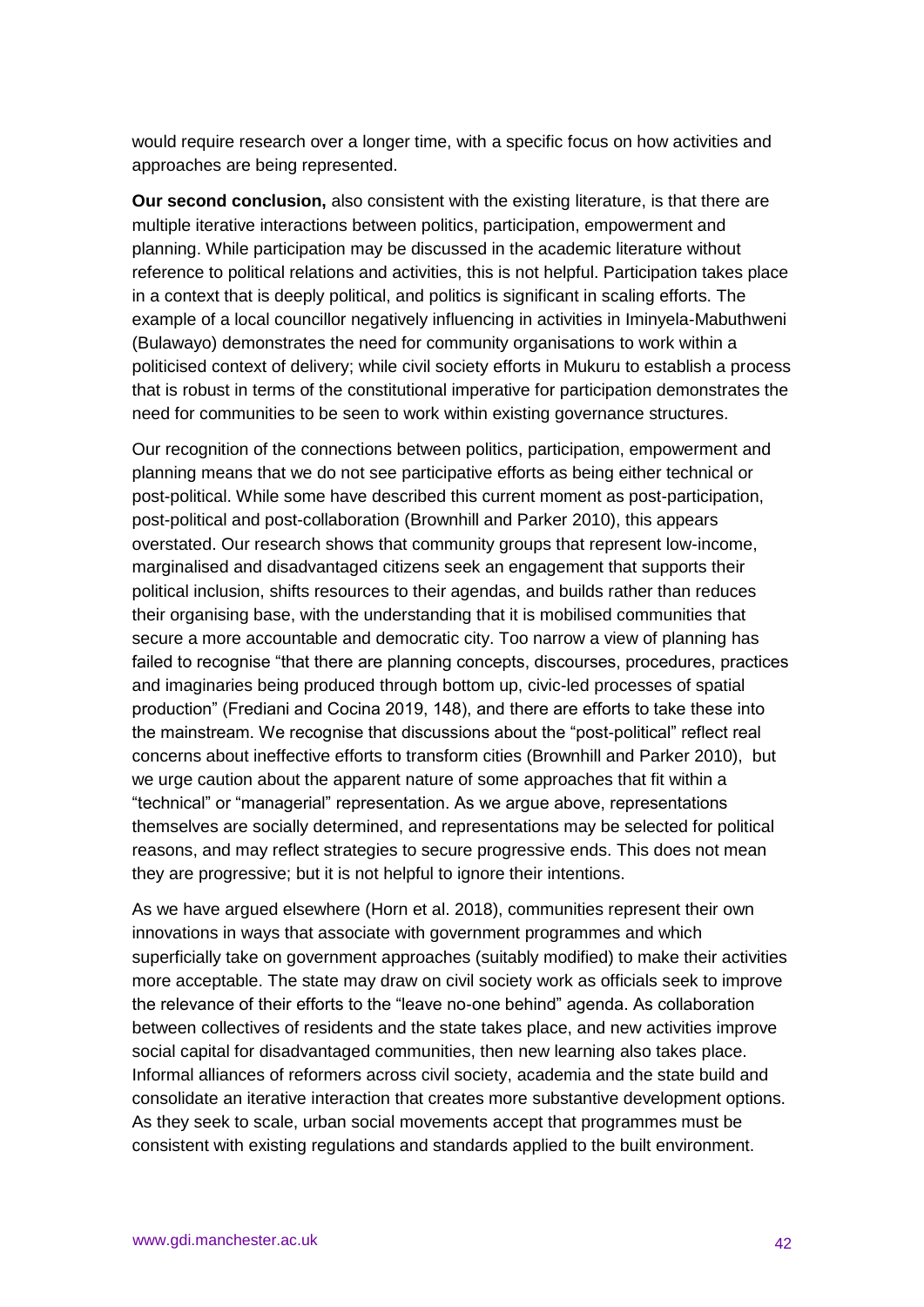Formal planning cannot be ignored if community approaches are to be accepted and used more widely; but, as shown above, communities believe that planning rules need reform.

There are also many state-led efforts, of which some appear genuine attempts to change a top-down and centrist approach to governance. While critical perspectives remain important (see Section 3), our analysis highlights the complexity of such relations and warns against premature conclusions. Civil society approaches may be taken up by state agencies; while progress may be slow and uneven, it is not helpful to dismiss these efforts as necessarily bound to fail. The challenge is to understand and – in the context of academic papers – represent relations and processes that are in flux, only partially visible and which necessarily involve contestation and collaboration over both ideas and resources.

**Our third conclusion** is that the focus on the city is significant in terms of the development of understandings of, and strategies towards, scaling participation. Without efforts at the level of the city, neighbourhood efforts may lead to fragmentation of services, inequalities between citizens, and some activists being overwhelmed. The emphasis on scaling participation upwards and outwards – rather than participation in a local context – has two implications. The first of these is that citywide participation encourages citizen organisations to reach out to those neighbourhoods who were previously neglected. This is illustrated by the efforts to include new neighbourhoods and their residents in Bulawayo. The second is that the city is also important in raising aspirations for securing recognition and substantive material improvements. Work at the level of the city is more profound than just reaching out to other citizens within and beyond their localities. Work at the city requires efforts to strategically engage with authorities (often scaling across from water to health, for example); and this has important learning for social movements. What is particularly notable from our analysis is that civil society, working in partnership with local governments and universities, must design activities that address immediate needs and build strategic relational capital. Other levels of government are also important – for example, the significance of the constitutional changes in Kenya is summarised above (Horn et al. 2020), while the potential for state funding is evident in South Africa. But it is the politics of the city that is critical.

In addition to scaling to new neighbourhoods, being effective politically requires strong local organisations and scaling within low-income neighbourhoods and reaching out to residents who are not participating in existing organisations. This helps to address the challenge that local activities may be overly focused on an elite within low-income neighbourhoods and may not be representative of particularly disadvantaged groups.

While the city government is the most important focus for the activists, support professionals and academics involved in this research network, the significance of national government is also evident. It is the lack of national finance that creates problems in Bulawayo, where local government does not have the finance to repair and extend basic infrastructure. And it is the national subsidy programme that is financing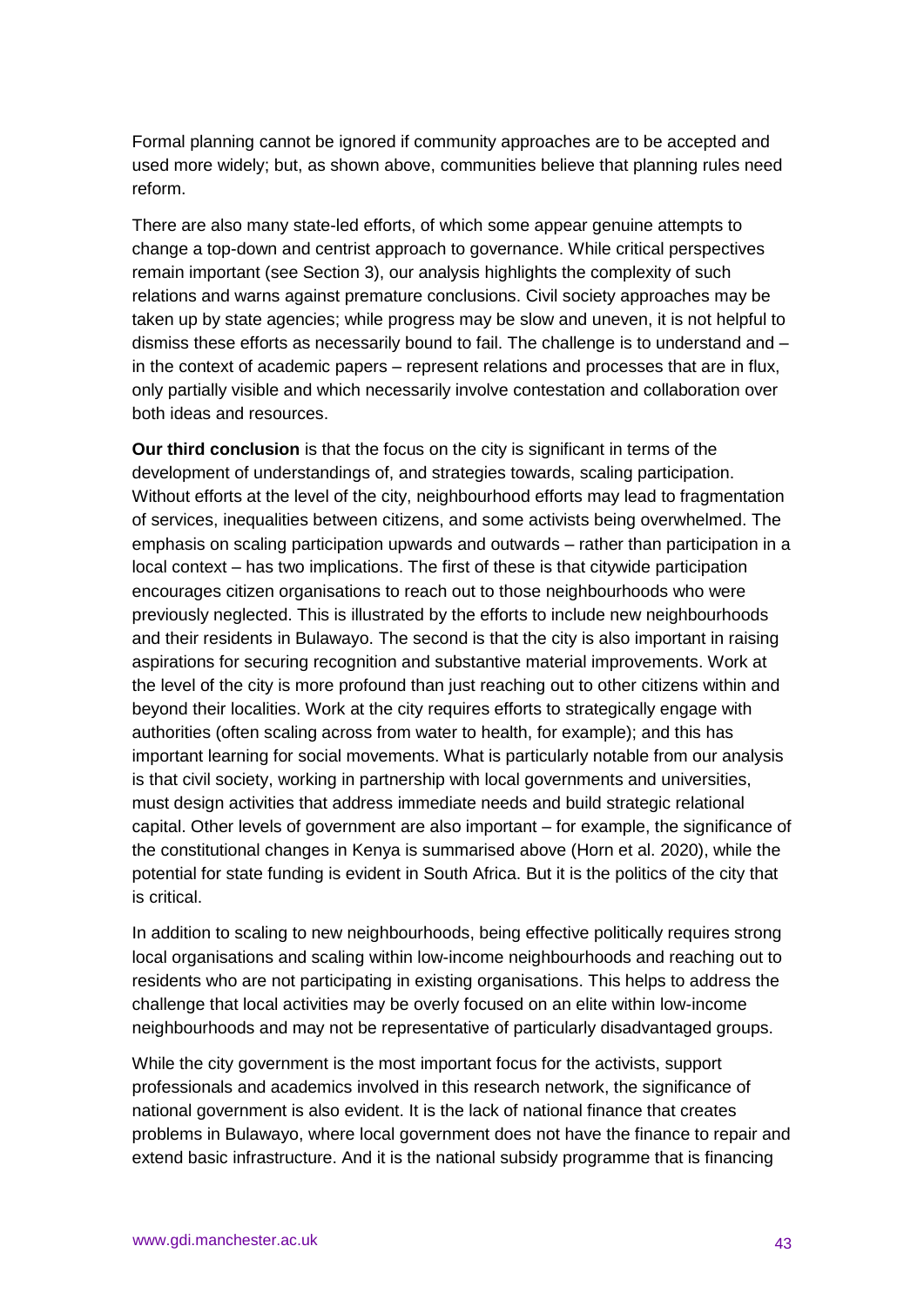the upgrading in Johannesburg's informal settlements. In a context in which emphasis is placed on local participation, relatively little attention is given to a supportive national framework. In the context of national federations made up of neighbourhood groups federated at the level of the city there are potential opportunities for a meaningful community engagement with national government. However, even in the context of Nairobi (Kenya), with a new presidential commitment to affordable housing, the focus of attention remains on navigating local challenges and advancing immediate opportunities. The significance of national government activities is less visible to locally based organisations and networks, who have an immediate focus on negotiations with city governments.

What is evident in our case study locations is that democracy creates opportunities and communities use these opportunities. In this process, community members become planners and implementors. **Our fourth conclusion** is that there is a terrain of contestation that continues to enable more collaborative endeavours in formal spaces. That is the paradox of collaboration. Conflict and collaboration are not alternatives, rather they are complements (Mitlin 2018). Managing this complementarity is complex. It requires building relational capital, that is, intensifying and deepening links with a range of agencies; and it requires inspiring agencies to change their own practices, so that they can more effectively contribute to citizen-led participation. It also requires a persistent testing of the boundaries of collaboration as well as everyday lived experiences; such a testing helps to establish safe spaces of contestation where frustration with the status quo can be evidenced, leading to new levels of collaboration and substantive redistribution. It requires urban social movements to operate differently over the urban territories and to create multi-stakeholder groups that have their autonomous space for activities within a loosely coordinated process. Points of conflict sit alongside points of consensus, as the winners and losers from multiple social interactions emerge in real time. Activities take place, outcomes become evident and the processes adjust, leading to further rounds of contestation and collaboration. We argue that we need to go beyond a focus on oppositional processes to understand the potential of participation strategies.

Finally, **our fifth conclusion** is that research to date has failed to consider (and critically analyse) the contributions of the academic community to the scaling of community participation. Our findings highlight how academics have helped urban social movements to develop their capabilities through working alongside communities to provide technical assistance, both to data collection processes and to project and precedent-setting activities. They have also helped to legitimate their contribution, particularly with local government. Finally, they have helped to transfer lessons to the next generation of professionals through curriculum change and the prioritisation of informal settlements within planning education. This has included efforts to ensure that community knowledge is acknowledged and included within education and research. While the immediate benefits of such activity for scaling may not be apparent, for those involved in nurturing the growth of participation the value of these engagements is evident. Engagement with academics helps in the short term with specific efforts, while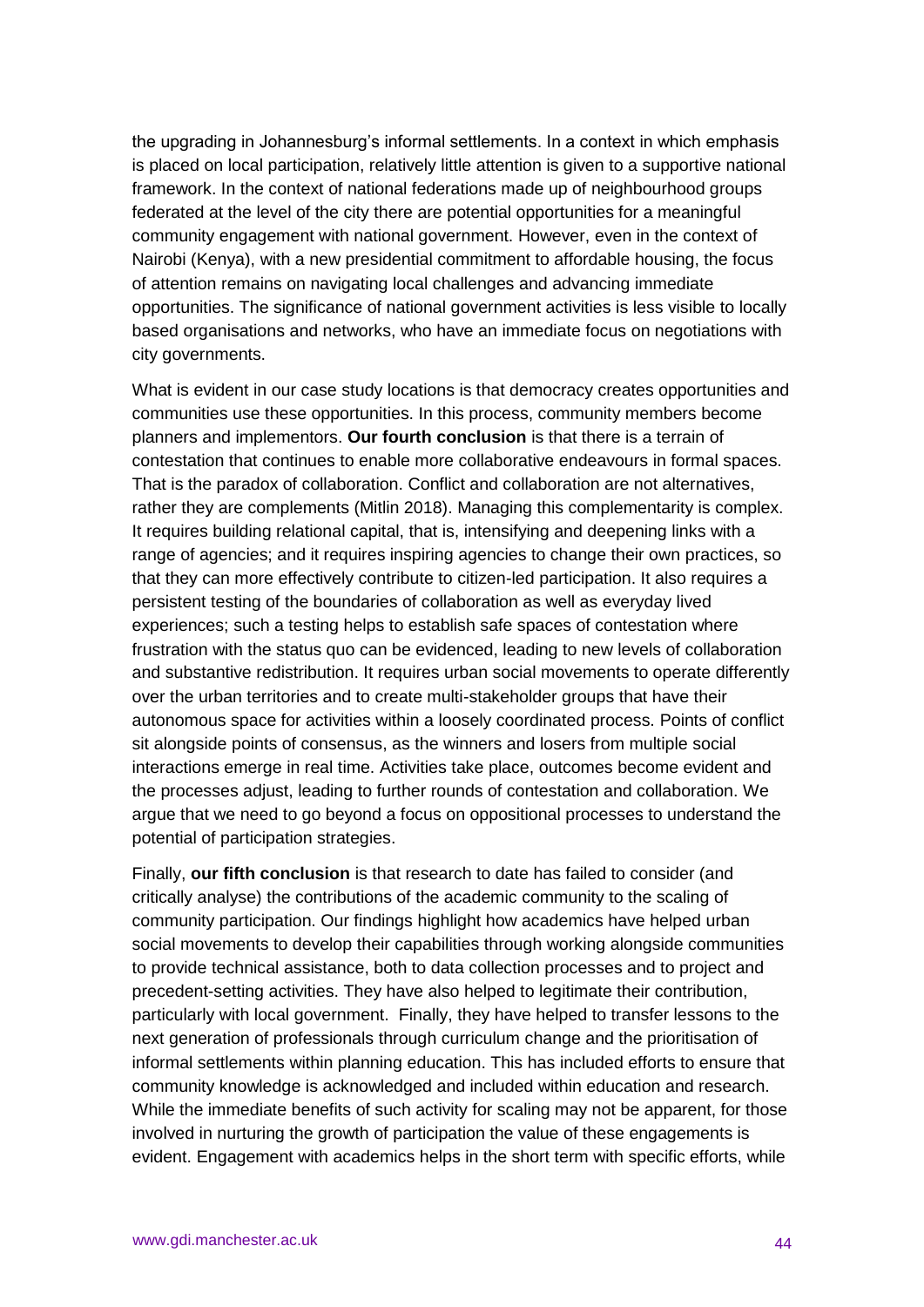teaching reforms help to ensure that the culture of government agencies is more open to participation and the staff have the capabilities required to scale participation.

Our engagement with local activists, support professionals and related academics has resulted in an emphasis on the positive opportunities available to groups seeking to scale participation. Despite dealing with considerable adversity (partially captured in the boxes above), the groups remain optimistic about the potential of advancing their work. While the discussions in this working paper are broadly positive about the contribution of academics, we should acknowledge the concerns expressed in our analysis of how knowledge can be co-produced (Mitlin et al. 2019). Academics have the potential to make a substantive contribution and individual academics have a long tradition of supportive involvement. However, efforts to institutionalise this work have been difficult. Universities and some academics have been reluctant to acknowledge the significance of non-academic knowledge and to invest in changing practices to engage more effectively with non-academic stakeholders. This emphasises our need to be cautious about the transformative power of participation. It remains the case that, while efforts to scale participation have been considerable and **important in and of themselves**, the difficulties should also be acknowledged.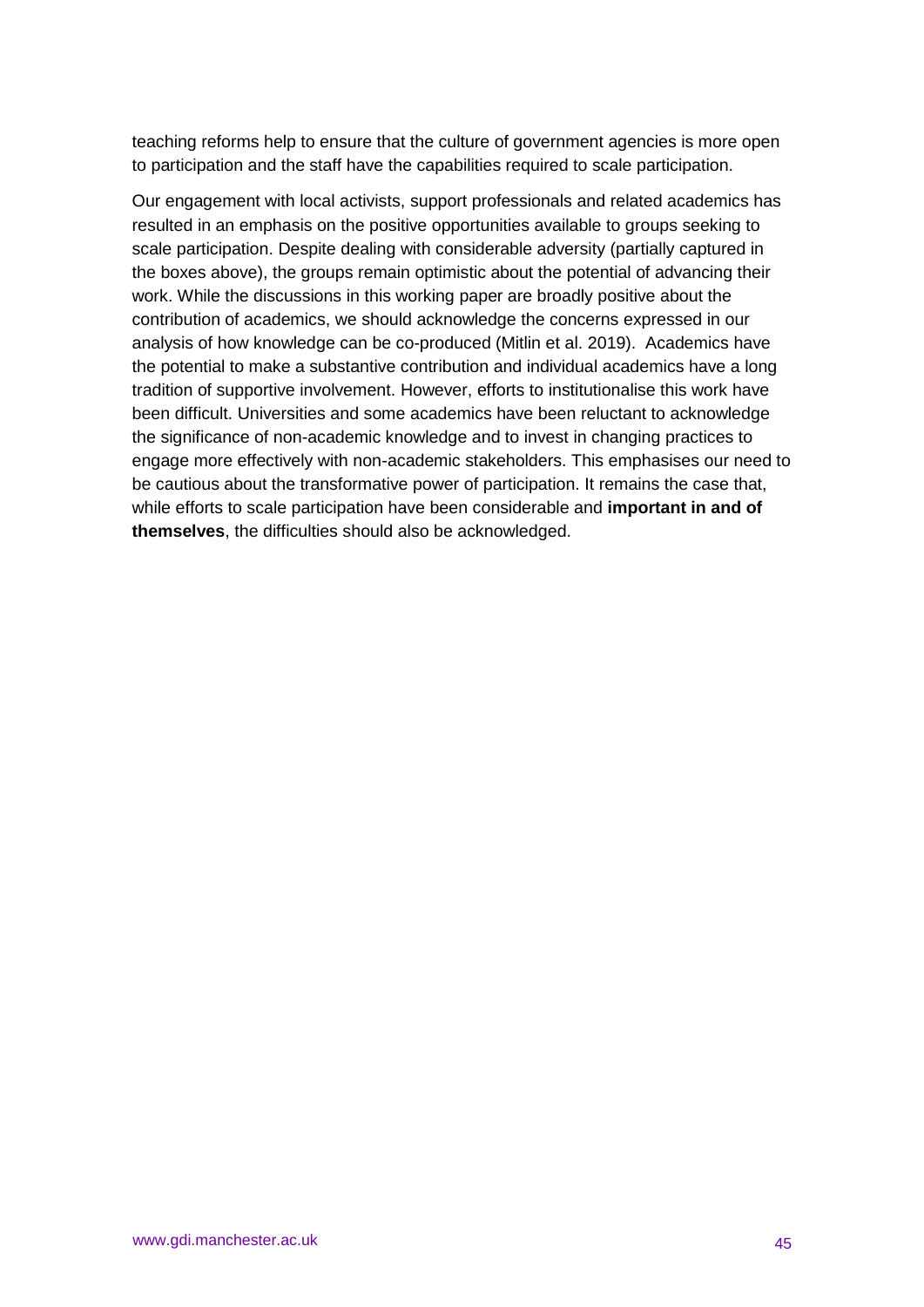#### **References**

- Anderson, C., J. Fox and J. Gaventa (2020). How Do Donor-led Empowerment and Accountability Activities Take Scale into Account? Evidence from DFID Programmes in Contexts of Fragility, Conflict and Violence. IDS Working Paper. Brighton, Institute for Development Studies
- Andrews, M. (2012). "The logical limits of best practice administrative solutions in developing countries." Public Administration and Development **32**: 137-153.
- Archer, D., F. Almansi, M. DiGregorio, D. Roberts, D. Sharma and D. Syam (2014). "Moving towards inclusive urban adaptation: approaches to integrating community-based adaptation to climate change at city and national scale." Climate and Development **6**(4): 345-356.
- Arnstein, S. R. (1969). "A ladder of citizen participation." Journal of the American Institute of Planners **35**(4): 216-224.
- Archer, D. (2012). "Finance as the key to unlocking community potential: savings, funds and the ACCA programme." Environment and Urbanization **24**(2): 423-440.
- Avritzer, L. (2006). "New public spaces in Brazil: Local democracy and deliberative politics." International Journal of Urban and Regional Research **30**(3): 623-637.
- Asian Coalition for Community Action (ACCA) (2014). 215 Cities in Asia. Bangkok, Asian Coalition for Housing Rights.
- Auyero, J. (2000). Poor people's politics. Durham and London, Duke University Press.
- Baiocchi, G., P. Heller and M. K. Silva (2011). Bootstrapping Democracy: transforming local governance and civil society in Brazil. Stanford, Stanford University Press.
- Beebeejaun, Y. and D. Vanderhoven (2010). "Informalizing participation: Insights from Chicago and Johannesburg." Planning Practice and Research **25**(3): 283-296.
- Benjamin, S. (2000). "Governance, economic settings and poverty in Bangalore." Environment and Urbanization **12**(1): 35-56.
- Benjamin, S. (2008). "Occupancy Urbanism: Radicalizing Politics and Economy beyond Policy and Programs." International Journal of Urban and Regional Research **32**(3): 719-729.
- Beukes, A. (2015). Making the invisible visible Generating data on 'slums' at local, city and global scales. Working Paper. London, IIED.
- Birkinshaw, M., A. Grieser and J. Tan (2021). "How does community-managed infrastructure scale up from rural to urban? An example of co-production in community water projects in Northern Pakistan." Environment and Urbanization **33**(2).
- Bolnick, J. (2018). "Poverty no longer compounded daily: SDI's efforts to address the poverty penalty built into housing microfinance." Environment and Urbanization **30**(1): 141-154.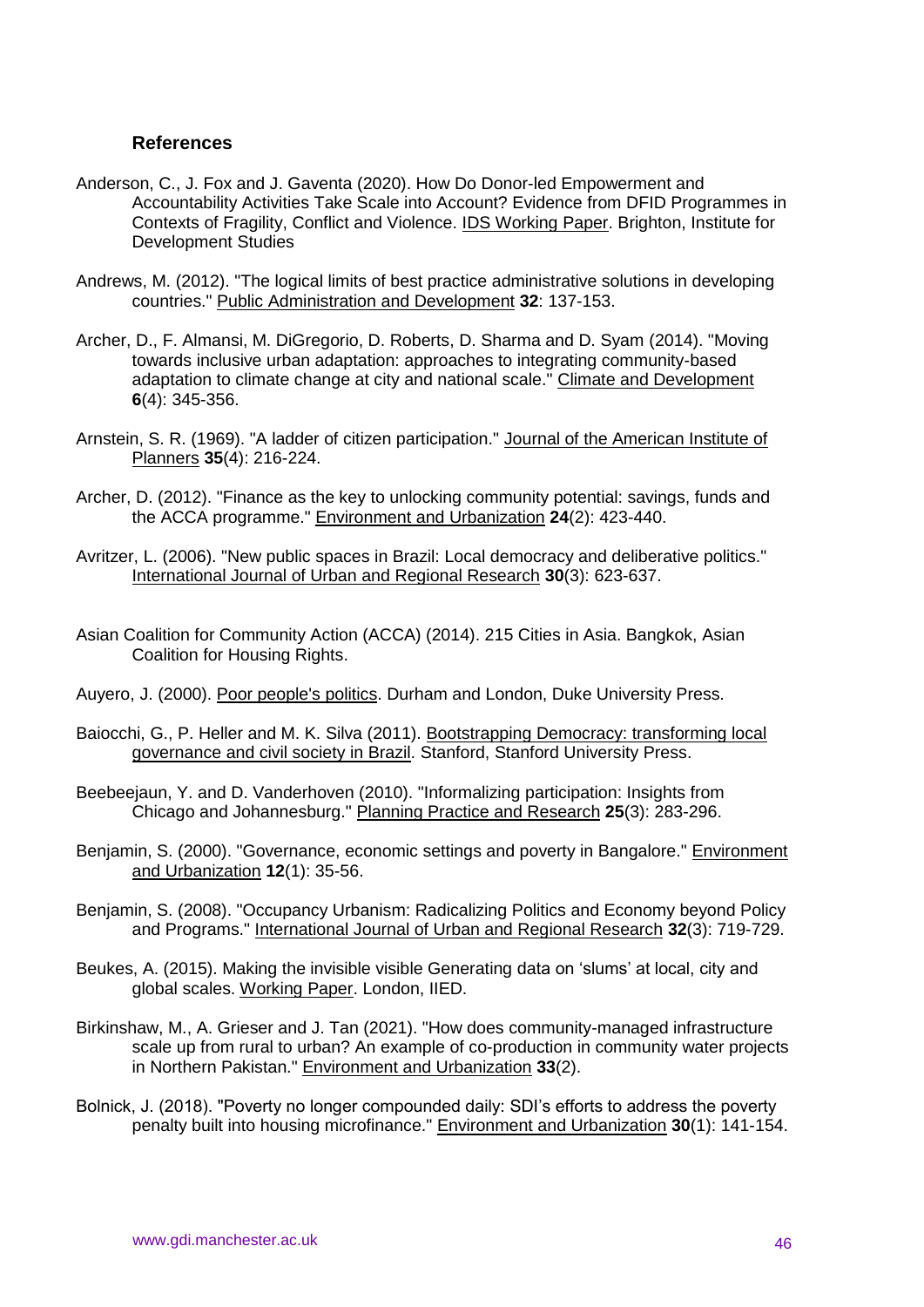- Boonyabancha, S., F. N. Carcellar and T. Kerr (2012). "How poor communities are paving their own pathways to freedom." Environment and Urbanization **24**(2): 441-462.
- Boonyabancha, S. and T. Kerr (2018a). "Making people the subject: community-managed finance systems in five Asian countries." Environment and Urbanization **30**(1): 15-34.
- Boonyabancha, S. and T. Kerr (2018b). "Lessons from CODI on co-production." Environment and Urbanization **30**(2): 444-446-.
- Brownhill, S. and G. Parker (2010). "Why Bother with Good Works? The Relevance of Public Participation(s) in Planning in a Post-collaborative Era." Planning Practice and Research **25**(3): 275-282.
- Cabannes, Y. (2014). Contribution of Participatory Budgeting to the provision and management of basic services at municipal level; Municipal practices and evidence from the field. Working paper. London, IIED.
- Carter, B., M. Apgar and S. K. Mohmand (2019). Guidance note on scaling up social norm change. K4D Emerging Issues Report. Brighton, Institute for Development Studies.
- Chatterjee, P. (2004). The Politics of the Governed: reflections on popular politics in most of the world. New York, Colombia University Press.
- Chitekwe-Biti, B. (2009). "Struggles for urban land by the Zimbabwe Homeless People's Federation." Environment and Urbanization **21**(2): 347-366.
- Chitekwe-Biti, B, and Mitlin, D. (2015) *The Devil is in the Detail*: understanding how housing assets contribute to gender-just cities. *Gender, Asset Accumulation and Just Cities: Pathways to Just Cities* (editor, Caroline Moser), Routledge. Primary author (80 per cent). Pages 117-134Cirolia, L. R., T. Goergens, M. van Donk, W. Smit and S. Drimie, Eds. (2016). Upgrading informal settlements in South Africa: A partnership-based approach by Liza Cirolia. Cape Town, University of Cape Town Press.
- Corburn, J., V. Agoe, M. Asari, J. Ortiz, R. Patterson, J. Wairitu, J. Kilmani, K. Nyambuga, G. Githiri, J. Makau, J. Weru, P. Njoroge, K. Kairuki, P. Ngau, L. Walthert, M. Mutinda and M. Kano (2017). Mukuru, Nairobi, Kenya: 2017 Situational Analysis. Nairobi, Muungano Alliance.
- Cooke, B. and U. Kothari, Eds. (2001). Participation: the new tyranny? London, Zed Books.
- d'Cruz, C., S. Cadornigara Fadrigo and D. Satterthwaite (2014). Tools for Inclusive Cities: The Roles of Community-Based Engagement and Monitoring in Reducing Poverty. London, International Institute for Environment and Development.
- D'Arcy, M. and A. Cornell (2016). "Devolution and corruption in Kenya: Everyone's turn to eat." Africa Affairs **115**(459): 246-273.
- Das, A. K. and L. M. Takahashi (2009). "Evolving Institutional Arrangements, Scaling Up, and Sustainability Emerging Issues in Participatory Slum Upgrading in Ahmedabad, India." Journal of Planning Education and Research **29**: 213-232.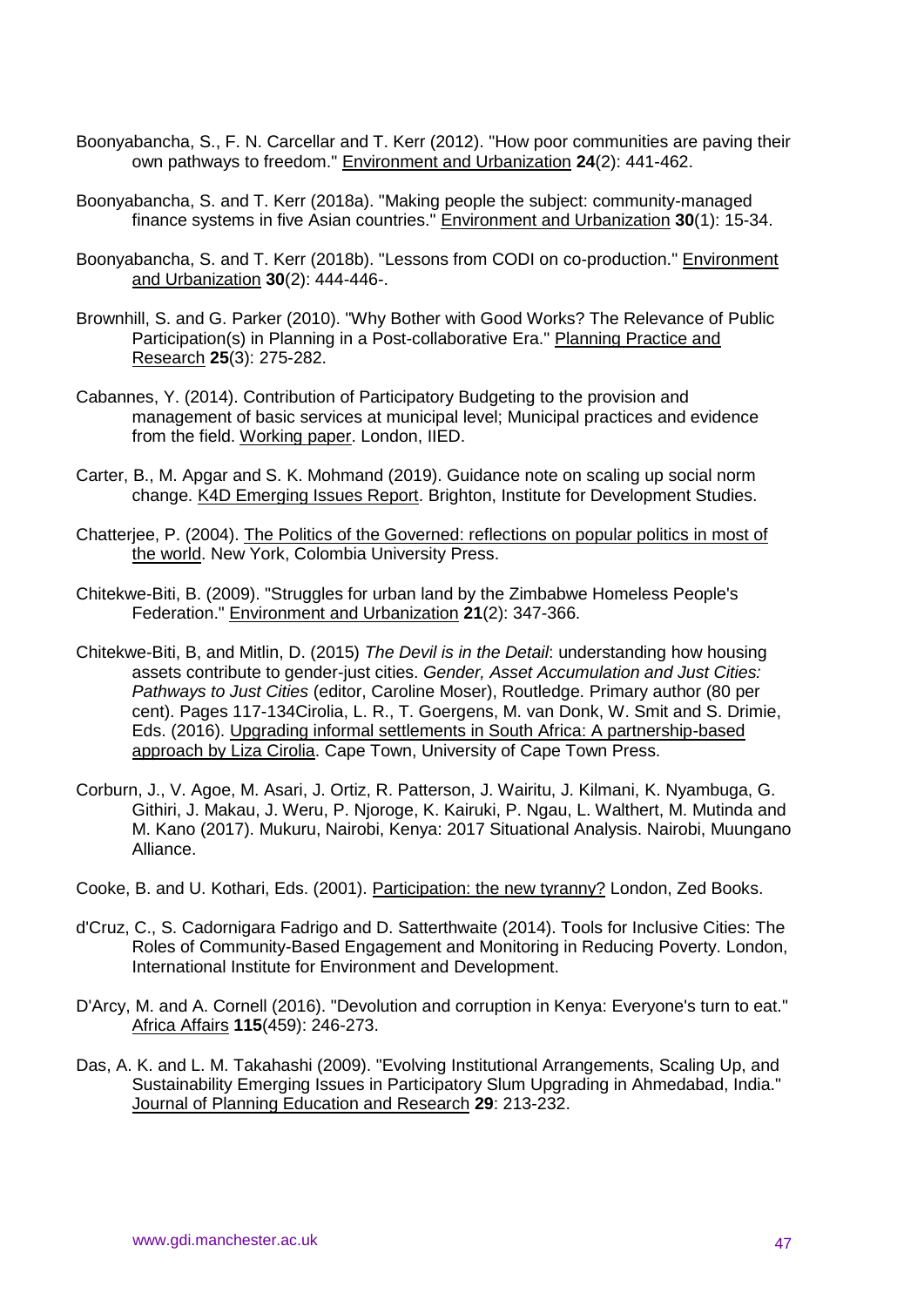- DiMaggio, P. J. and W. W. Powell (1983). "The Iron Cage Revisited: Institutional Isomorphism and Collective Rationality in Organizational Fields." American Sociological Review **48**(2): 147-160.
- Dialogue on Shelter (2018). Iminyela-Mabuthweni Profile Report March 2018. Mimeo. Harare, Dialogue on Shelter.
- Edwards, M. and D. Hulme, Eds. (1992). Making a Difference: NGOs and Development in a Changing World. London, Earthscan Publications Ltd.
- Fieuw, W. and D. Mitlin (2018). "What the experiences of South Africa's mass housing programme teach us about the contribution of civil society to policy and programme reform." Environment and Urbanization **30**(1): 215-232.
- Fieuw, W. (2015). Deep rooted knowledge? Assessing the lack of community participation in UISP projects. Pursuit of Responsible and Responsive Local Governance: Perspectives from Civil Society on Local Governance in South Africa, Good Governance Learning Network**:** 59-73.
- Frediani, A. A. and C. Cociña (2019). "'Participation as Planning': Strategies from the South to Challenge the Limits of Planning." Built Environment **45**(2): 143-161.
- Fung, A. and E. O. Wright (2003). Deepening Democracy: Institutional Innovations in Empowered Participatory Governance. London and New York, Verso.
- Ghertner, D. A. (2011). "Gentrifying the State, Gentrifying Participation: Elite Governance Programs in Delhi." International Journal of Urban and Regional Research **35**(3): 504- 532.
- Hamdi, Nabeel (2004) *Small Change*. London, Earthscan Publications Ltd.
- Hamdi, Nabeel (2010) *The Placemakers Guide to Building Community.* London, Earthscan Publications Ltd.
- Harriss, J. (2006). "Middle-class activism and the politics of the informal working class." Critical Asian Studies **38**(4): 445-465.
- Hart, G. (2001). "Development critiques in the 1990s: culs de sac and promising paths." Progress in Human Geography **25**(4): 649-658.
- Hasan, A. (2008). "Financing the sanitation programme of the Orangi Pilot Project Research and Training Institute in Pakistan." Environment and Urbanization **20**(1): 109-119.
- Hickey, S. and G. Mohan (2004). Participation: From Tyranny to Transformation? London and New York, Zed Books.
- Horn, P. (2021). "Enabling participatory planning to be scaled in exclusionary urban political environments: lessons from the Mukuru Special Planning Area in Nairobi." Environment and Urbanization **33**(2).
- Horn, P., J. Kimani, J. Makau and P. Njoroge (2020). Scaling participation in informal settlement upgrading; A documentation of community mobilisation and consultation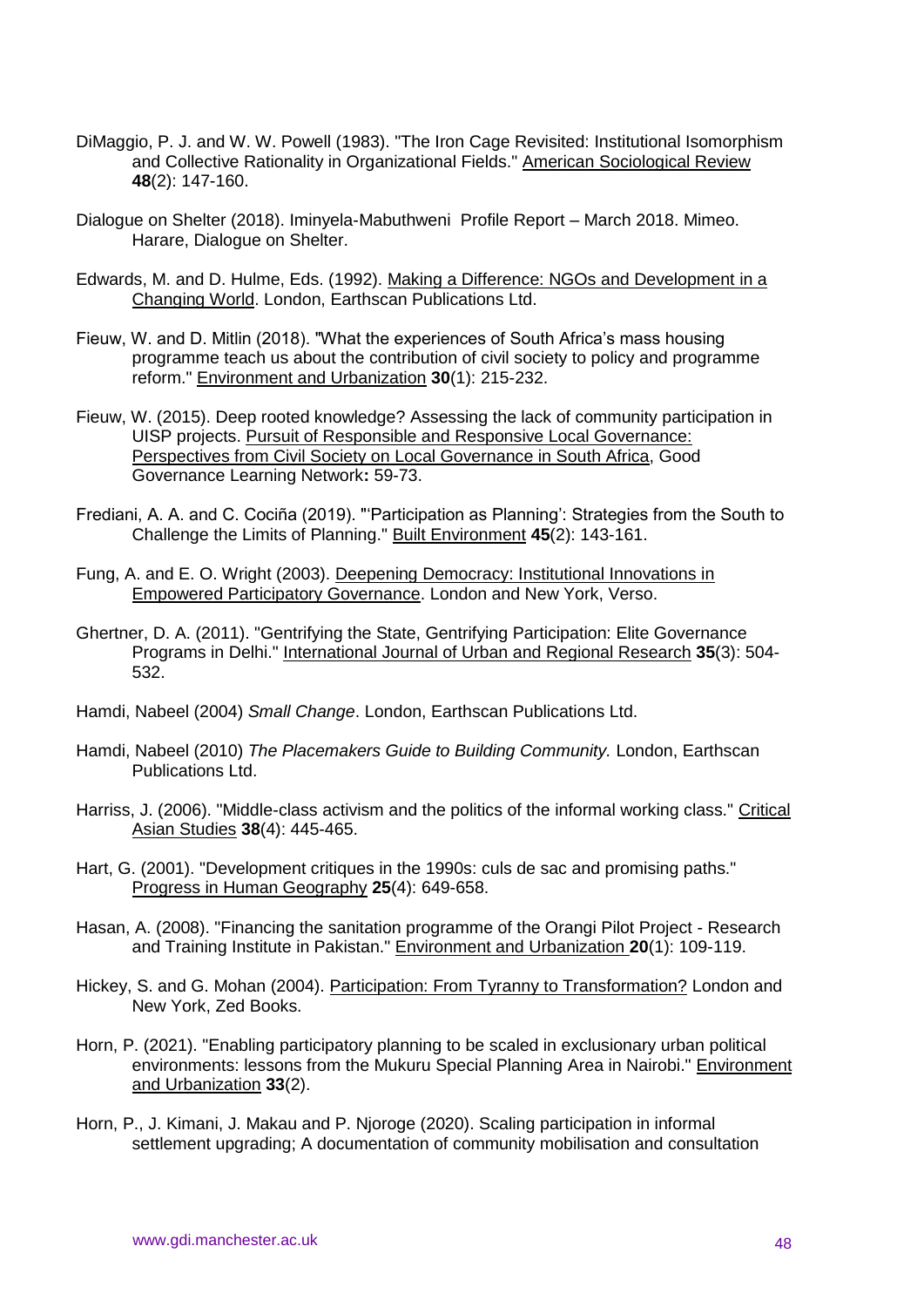processes in the Mukuru Special Planning Area, Nairobi, Kenya. Manchester, Global Development Institute, University of Manchester.

- Horn, P., D. Mitlin, J. Bennett, B. Chitekwe-Biti and J. Makau (2018). Towards citywide participatory planning: emerging community-led practices in three African cities. GDI working paper. Manchester, Global Development Institute, University of Manchester.
- Joshi, S. and M. S. Khan (2010). "Aided self-help. The Million Houses Programme revising the issues." Habitat International **34**: 306-314.
- Karabo Molaba, T. and Z. Khan (2016). '"Development from within": advancing a peoplecentred partnership-based model for informal settlement development in the City of Johannesburg'. Upgrading Informal Settlements in South Africa. L. R. Cirolia, T. Görgens, M. van Donk, W. Smit and S. Drimie. Cape Town, UCT Press**:** 199-211.
- Kiefer, K. and M. Ranganathan (2018). "The Politics of Participation in Cape Town's Slum Upgrading: The Role of Productive Tension." Journal of Planning Education and Research: 1-15.
- Kitschelt, H. and S. Wilkinson (2007). Citizen-politician linkages: an introduction. Patrons, clients and policies. H. Kitschelt and S. Wilkinson. Cambridge, Cambridge University Press**:** 2-48.
- Levy, C. (2016). Routes to the just city: towards gender equality in transport planning. Gender, Asset Accumulation and Just Cities. C. O. N. Moser. London and New York, Routeledge**:** 135-149.
- Lines, K. and J. Makau (2017). Muungano nguvu yetu (unity is strength): 20 years of the Kenyan federation of slum dwellers. IIED Working Paper. London IIED.
- Lines, K. and J. Makau (2018). "Taking the long view: 20 years of Muungano wa Wanavijiji, the Kenyan federation of slum dwellers." Environment and Urbanization **30**(2): 407-424.
- Lines, K., D. Mitlin, J. Mwelu, J. P. Njenga Maina, O. Okoyo, E. Otibine, T. Wakesho and M. Wambui (2020). Bridging the affordability gap: towards a financing mechanism for slum upgrading at scale in Nairobi – analysing NGO experiences with local-level finance. GDI Working Paper Manchester, University of Manchester, Global Development Institute.
- Mitlin, D. (2008). Urban poor funds: development by the people, for the people. IIED Poverty Reduction in Urban Areas Series london, IIED.
- Mitlin, D. (2013). "A Class Act : professional support to people's organizations in towns and cities of the global South." Environment and Urbanization **25**(2): 483-499.
- Mitlin, D. (2014). Politics, informality and clientelism exploring a pro-poor urban politics. Effective States and Inclusive Development Research Centre. Manchester, University of Manchester.
- Mitlin, D. (2018). "Beyond contention: urban social movements and their multiple approaches to secure transformation." Environment and Urbanization **30**(2): 557-574.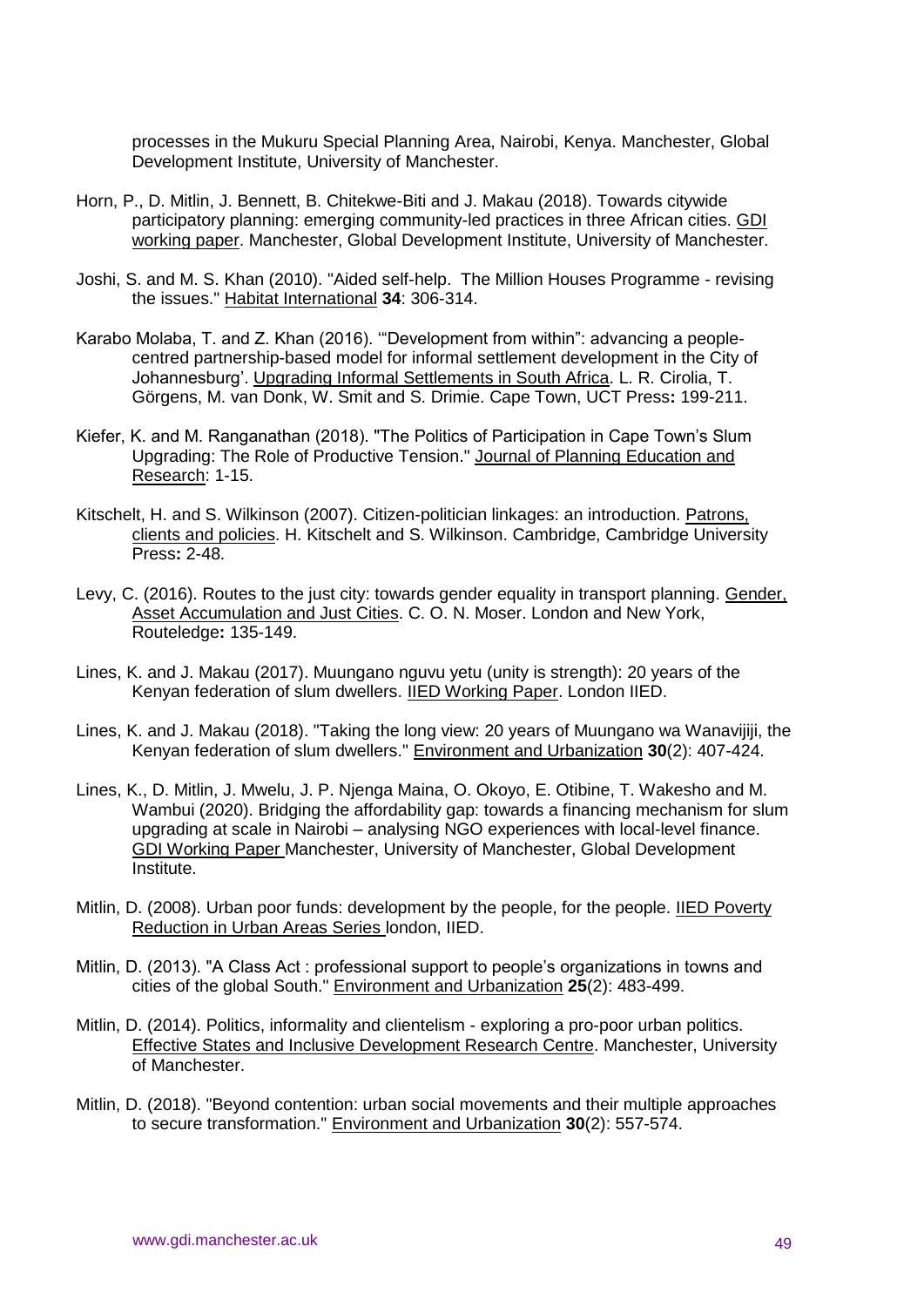- Mitlin, D. and J. Mogaladi (2013). "Social movements and the struggle for shelter: A case study of eThekwini (Durban)." Progress in Planning **84**: 1-39.
- Mitlin, D., J. Bennett, P. Horn, S. King, J. Makau and G. Masimba Nyama (2019). Knowledge matters: the potential contribution of the co-production of research to urban transformation. GDI Working Paper. T. Lavers. Manchester, Global Development Institute.
- Mitlin, D., J. Bennett, P. Horn, S. King, J. Makau and G. Masimba Nyama (2020). "Knowledge Matters: The Potential Contribution of the Coproduction of Research." European Journal of Development Research **32**(3): 554-559.
- Miraftab, F. (2003). "The perils of participatory discourse: Housing policy in post-Apartheid South Africa." Journal of Planning Education and Research **22**(3): 226-239.
- Moser, C. (2009). Ordinary families, extraordinary lives: Assets and poverty reduction in Guayaquil 1978-2004. Washington, Brookings Institution Press.
- **NSUP 2015**
- Patel, S. and C. d'Cruz (1993). "The Mahila Milan Crisis credit scheme: from a seed to a tree." Environment and Urbanization **5**(1): 9-17.
- Patel, S., C. Baptist and C. D'Cruz (2012). "Knowledge is power informal communities assert their right to the city through SDI and community-led enumerations." Environment and Urbanization **24**(1): 13-26.
- Pimentel Walker, A. P. and A. Friendly (2021). "The value of participatory urban policy councils: engaging actors through policy communities." Environment and Urbanization **33**(2).
- Riddell, D. and M.-L. Moore (2015). Scaling Out, Scaling Up, Scaling Deep: Advancing Systemic Social Innovation and the Learning Processes to Support it, J.W. McConnell Family Foundation and Tamarack Institute.
- Rigon, A. (2017). "Intra-settlement politics and conflict in enumerations." Environment and Urbanization **29**(2): 581-596.
- Robins, S. (2008). From Revolution to Rights in South Africa. Woodbridge and Pietermaritzburg, James Currey and University of KwaZulu-Natal Press.
- Rolnik, R. (2011). "Democracy on the edge: Limits and possibilities in the implementation of an urban reform agenda in Brazil." International Journal of Urban and Regional Research **35**(2): 239-255.
- Satterthwaite, D. and D. Mitlin (2014). Reducing Urban Poverty in the Global South. London and New York, Routledge.
- SDI (2019) Annual Report 2018-9, Cape Town, Shack/Slum Dwellers International.
- Silvonen, T. (2021). "One step forward, two steps back? Shifting patterns of participation in a former informal settlement in Mexico City." Environment and Urbanization **33**(2).
- Stein, A. and I. Vance (2008). "The role of housing finance in addressing the needs of the urban poor: lessons from Central America." Environment and Urbanization **20**(1): 13- 30.